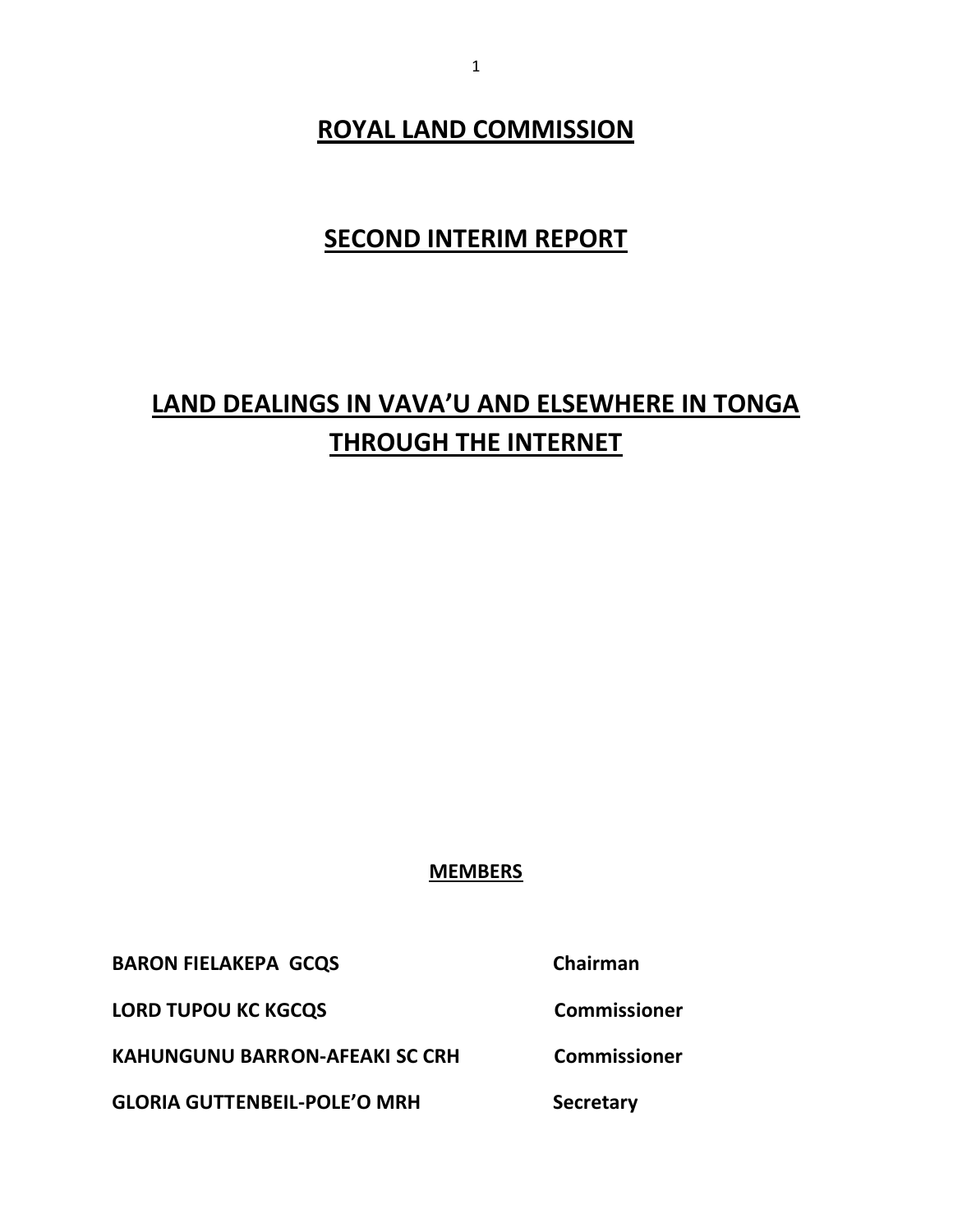# **EXECUTIVE SUMMARY**

- 1. Vava'u holds immense appeal for tourists with its hilly countryside and scattered small sandy beach islands, whale watching and game fishing activities.
- 2. Vava'u also has great attraction for foreign investors who see the potential in attaining land with sandy beaches, developing the same and selling them to keen foreign buyers who may wish to re-locate from their country to what they see as their 'dream tropical home' away from home. Some foreigners are attracted to these lands for their own personal use in retirement and to set up their own tourist related business.
- 3. Early this century, a new breed of occupation began in Vava'u. These were Real Estate Agents and Commission Agents introduced by foreigners who advertised various sites and plots of land for sale through the internet. Invariably, these sites were adjoining attractive sandy beaches. On flying into Vava'u one can get a good view of the many scattered islands with beautiful sandy beaches. These are what are being marketed through the internet with the willing approval of the Tongan landowner.
- 4. The foreign Real Estate Agents and Commission Agents became aware that under Tongan law, there was no freehold land as they may have in their own country and the sale of land was forbidden and unlawful in Tonga. With the help of Tongan lawyers, these Agents introduced a Tenancy Agreement between the foreign buyer and the Tongan landowner under which the buyer agrees to construct buildings on the plot of land which after construction are owned by the Tongan land owner. The buildings are then rented to the foreign buyer for lengthy terms of between 50 and 99 years with an option to renew. There is an initial substantial upfront payment under the Tenancy Agreement to the Tongan landowner including the commission for the Real Estate and Commission Agents plus a smaller monthly rent payable to the Tongan landowner for the duration of the tenancy.
- 5. As these Tenancy Agreements involved only the occupation of a building owned by the Tongan landowner who currently retains the ownership of the land upon which the buildings rests, it is argued that this is purely a commercial contract of tenancy which is outside the strict requirements of Tongan land law, with regard to the duration of occupancy of land and the way under which land can be occupied or alienated under the provisions of the Land Act. A contrary legal opinion states that what is attempted under these Tenancy Agreements is to circumvent the principles of Tongan land law. This is unlawful under section 13 of the Land Act which provides that any dealings with regard to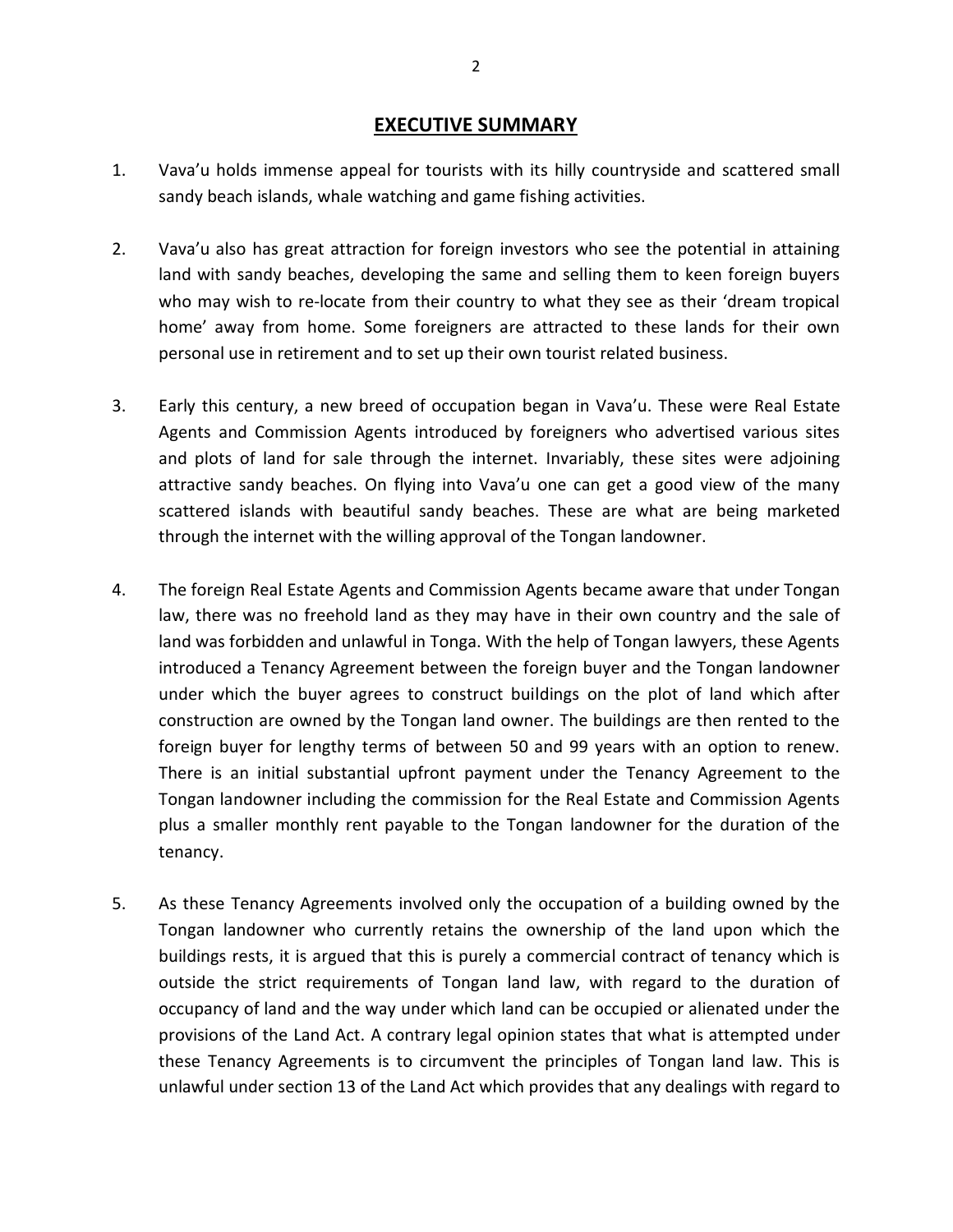land that are made outside the provisions in the Act are unlawful unless approved in writing by the Minister of Lands and furthermore is punishable with a fine or imprisonment. The contrary legal opinions can only be resolved by a decision of the Court but no one has taken the matter to the court yet. The alternative is for the Legislative Assembly to legislate to clarify the position relating to such tenancy agreements.

- 6. There are only a handful of agents advertising land through the internet in Vava'u. The first who began this work was a Mr. Robert Bryce in 2004/2005. He has now re-located his business since 2008 to Fiji. The other main people practicing this trade in Vava'u are Mr. Nesha Rosic, Mr. Gordon Allison, Mr. Hans Schmeiser and Mr. Trevor Jefferson.
- 7. As might be expected with the little land available for this kind of business, there was great rivalry between these agents where Bryce worked together with Schmeiser and sometimes Jefferson while Rosic worked together with Allison. Various derogatory and defamatory remarks were published through various websites on the internet to dissuade investors from dealing with a particular agent. Some samples were tendered as Exhibits and will form part of this report.
- 8. In most cases, a Tongan landowner would approach one of these agents offering his land for money. The agent would bring his Tenancy Agreement to the Tongan landowner, have it explained by a Tongan and finally by a Tongan lawyer, agree to the terms and sign. At this stage the Tongan landowner would be made aware of the agreed amount that he would be getting in American currency and any amount over and above this would be for the commission and expenses of the agent. Samples of these Tenancy Agreements were also tendered as Exhibits and will form part of this report.
- 9. The site would then be advertised on the internet through websites of the agent. Once an interested party is found, the terms are discussed through email and eventually the Tenancy Agreement is sent to the investor for signature. Under the Tenancy Agreement a substantial payment in US dollars is to be made to the bank account of the agent or to an escrow account designated by the agent to be followed by a smaller monthly payment for rent to the bank account of the Tongan landowner. The Tenancy Agreement is between the Tongan landowner and the foreign buyer who have often neither communicated nor met each other.
- 10. A form of Lease Agreement was also used by some Real Estate Agents as opposed to the Tenancy Agreement in which not only the buildings would be rented but also the land itself. These lease Agreements were for periods of up to 50 years with an option to renew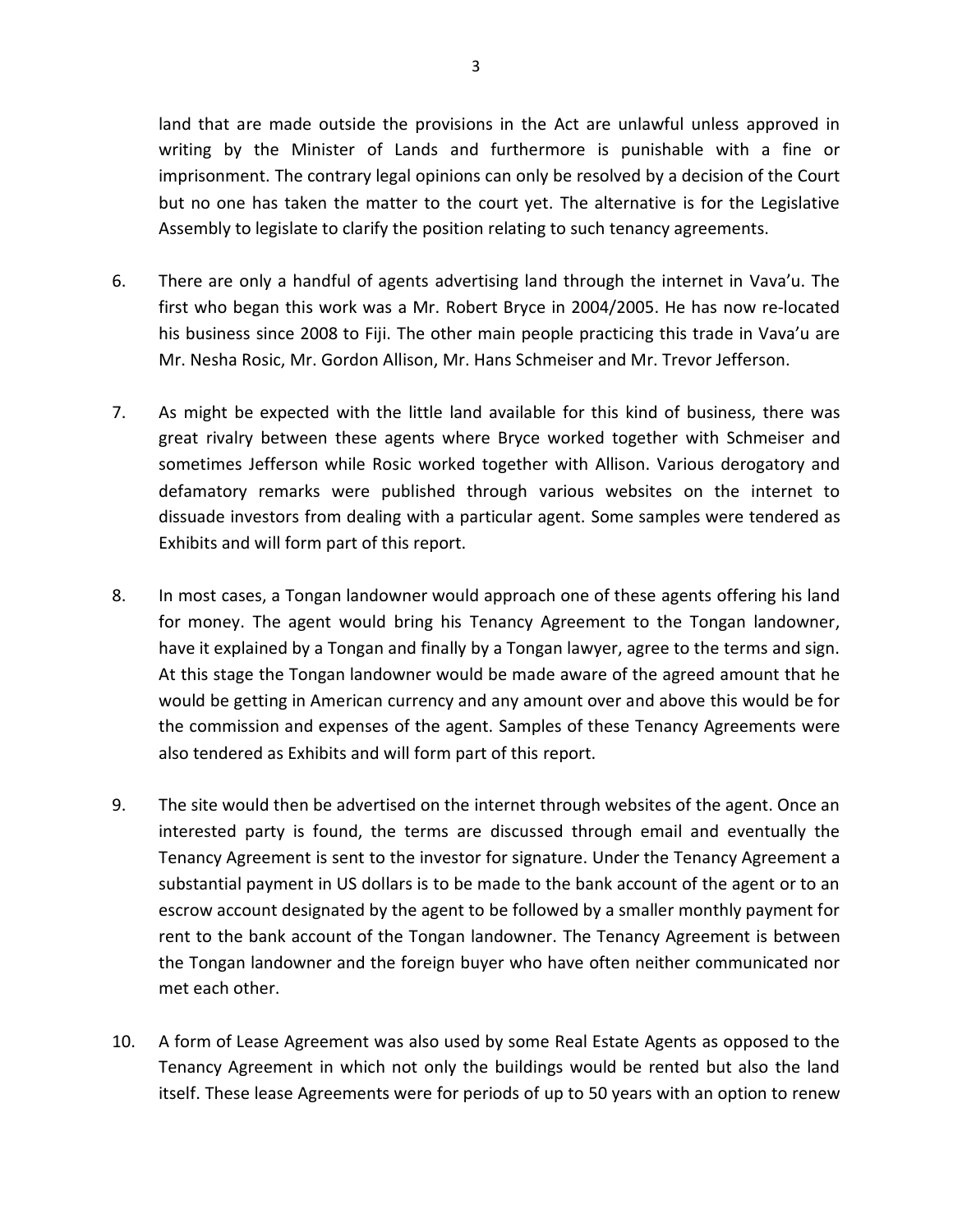for periods of up to another 49 years and referred to as "family agreements" by one Real Estate Agent. After these Agreements were signed by the buyer, the parties then proceed to sign an application to lease using form L.9 of the Ministry of Lands for the legal term of 20 years, if the land is part of a tax allotment. The buyer is led to believe by the Real Estate Agent and some Tongan lawyers that the Lease Agreement is valid and binding on the Tongan landowner and his successors so the term of up to 99 years remain valid. Such agreements are unlawful under the Land Act. Sample of these Lease Agreements were tendered as Exhibit and will form part of this report.

- 11. This kind of land dealing was brought to the attention of Government in 2007. In 2006 Tenancy Agreements over two beach front 2 acre lots of land were entered into by a British and an American national both residing in Hong Kong with the Tongan registered land owner in the island of Nuapapu. Substantial up front money was paid to the landowner and the agent including advance payments in respect of the monthly rent. In 2007 the same land that was subject to the Tenancy Agreements was included in another Lease Agreement made by a different agent with the Tongan landowner and advertised and sold to another party and substantial payments were made to the Tongan landowner. The second Lease Agreement was negotiated by the agent on behalf of the registered landowner. A few months later the son of the landowner signed an L.9 Form application to lease for 20 years as the landowner while his father, who held the registered title, was still alive but died 4 months later. The name of the son was entered in the Land Registration book in Vava'u with the approval of the Acting Governor on the same day as the L.9 application. The application for lease was approved by the Acting Governor of Vava'u and subsequently by Cabinet and registered. The son resides in American Samoa and could not be called to give evidence. Buildings have been constructed and advertised through the internet and already sold as villas to foreigners in pursuance of the 20 years registered lease and the 99 years family Lease Agreement.
- 12. The problem raised in the preceding paragraph was brought to the notice of Mr. Kahungunu Barron-Afeaki in 2007 by the parties residing in Hong Kong who had the prior Tenancy Agreements in 2006. They retained him as their lawyer. With the agreement of his clients, Mr. Afeaki sought the approval of Government in November 2007 to conduct an investigation in Vava'u with the help of the Ministry of Lands. He did this and provided a report in December 2007 which was given to Government and to his clients. The report was tendered as Exhibit 24.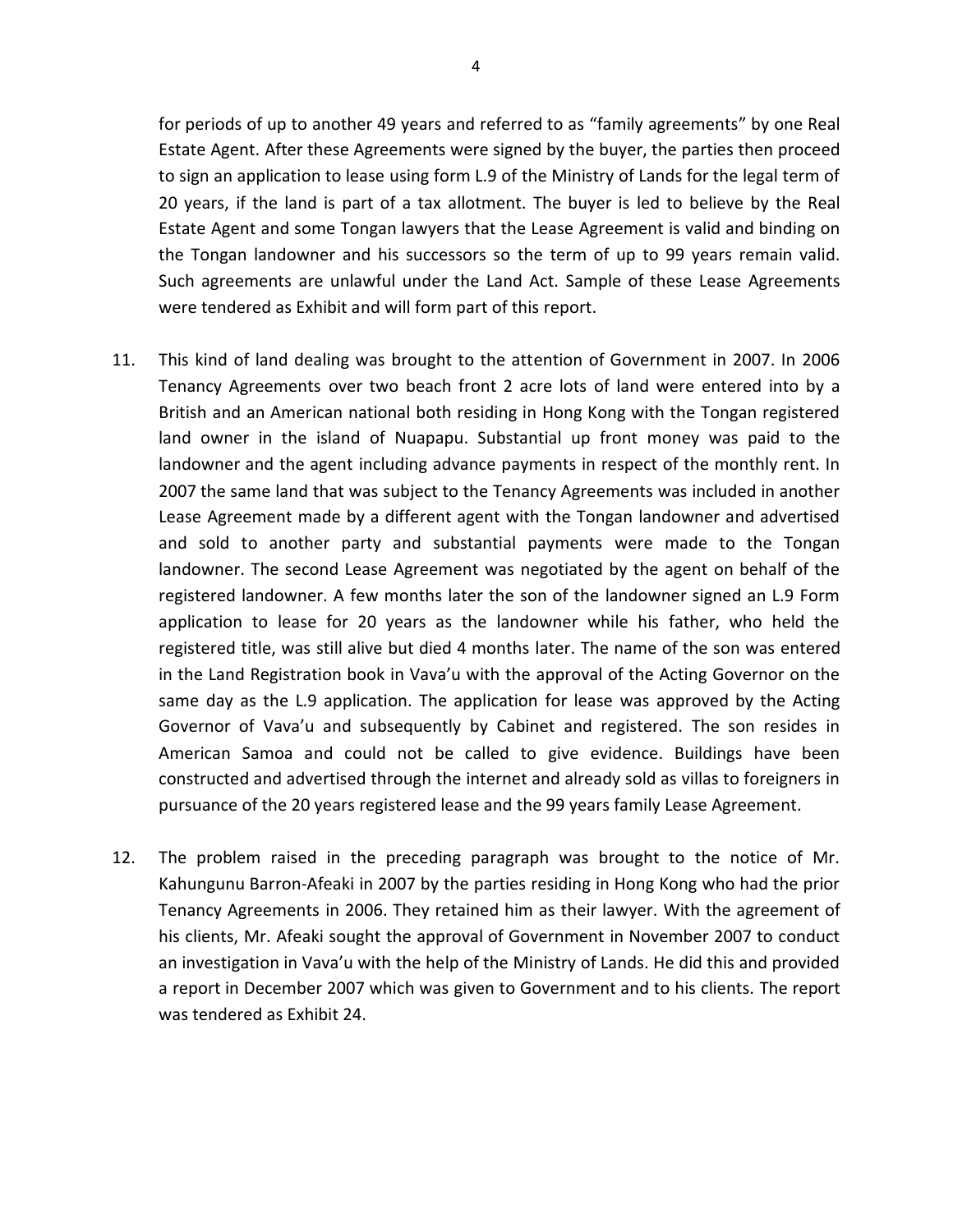- 13. Smaller instances of land dealings through the internet by agents were made with land in Ha'apai and Tongatapu but to a much lesser extent than at Vava'u. Reference will be made to these in the report.
- 14. Evidence was also given that Government through the Ministry of Labour, Commerce and Industries had put a moratorium on the issuance of Real Estate Licences as from March 2007. This moratorium was communicated verbally to the Officer in Charge in Vava'u in 2007 and she has not issued any Real Estate Licence since that date. In spite of this, Real Estate Agents have continued practicing their trade in Vava'u with impunity.
- 15. There were allegations of corruption by certain Government officials in relation to land dealings and this report will cover that aspect. At the outset it must be stated that many of these allegations were published through unreliable websites that lack credibility but must be mentioned here. A sample of such a website is shown in Exhibits 127, 128 and 129.
- 16. There were also allegations of unreliable advice given by agents, Ministry of Lands' officials, lawyers including possible conflict of interests and unprofessional conduct and these will also be covered in this report. This was given in evidence by witnesses and documents produced as exhibits in the hearing.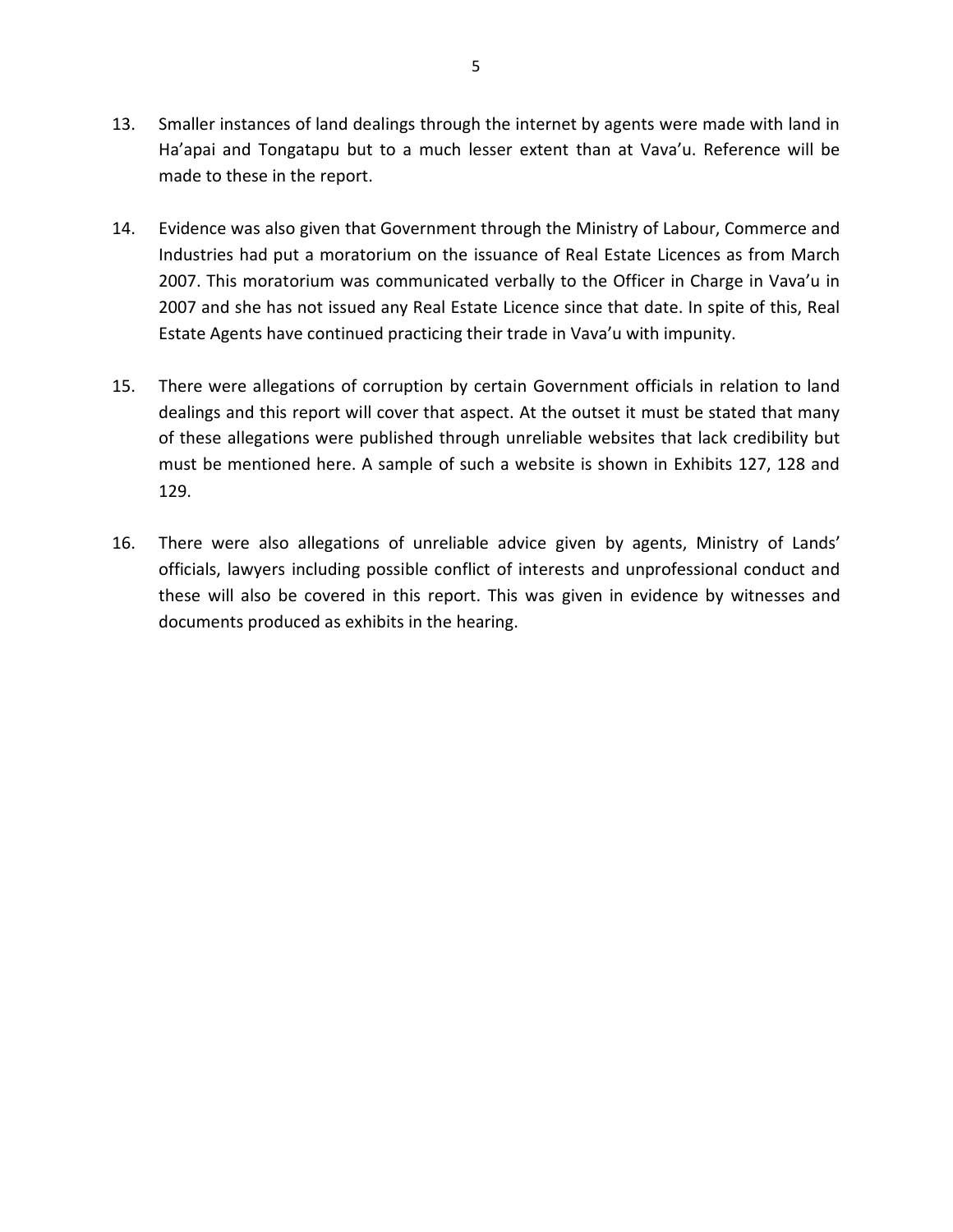# **TABLE OF CONTENTS**

|                                                          | Page |
|----------------------------------------------------------|------|
| <b>CHAPTER 1 - INTRODUCTION</b>                          | 8    |
| <b>Terms of Reference</b>                                | 8    |
|                                                          | 8    |
| <b>Public Hearings</b><br>Witnesses                      | 9    |
| Transcripts                                              | 12   |
| <b>Exhibits</b>                                          | 12   |
|                                                          | 14   |
| <b>CHAPTER 2 - REAL ESTATE AGENTS</b>                    |      |
| Definition                                               | 14   |
| Introduction of Real Estate Agents                       | 14   |
| Means of conducting business                             | 14   |
| Show of interest                                         | 14   |
| Means of communication                                   | 15   |
| New Real Estate Agents                                   | 15   |
| Competition                                              | 16   |
| Moratorium on Real Estate Licences                       | 16   |
| <b>Commission Agent</b>                                  | 18   |
| Tongatapu Real Estate Agents                             | 20   |
| Ha'apai Land Deals                                       | 20   |
|                                                          | 22   |
| <b>CHAPTER 3 - AGREEMENTS USED BY REAL ESTATE AGENTS</b> |      |
|                                                          | 22   |
| <b>Tenancy Agreement</b>                                 | 25   |
| Aleapau Ngaue<br>Offer and Counter Offer                 | 25   |
| Lease Agreement                                          | 25   |
| Pita Hala'api'api - Toula, Vava'u                        | 27   |
|                                                          | 28   |
| <b>CHAPTER 4 - NUAPAPU ISLAND AGREEMENTS</b>             |      |
| Houmatoka and Lolovi                                     | 28   |
| Dealings with Houmatoka                                  | 29   |
| Caveat                                                   | 33   |
| <b>Building Permit</b>                                   | 34   |
| Findings on the Nuapapu Island land deals                | 34   |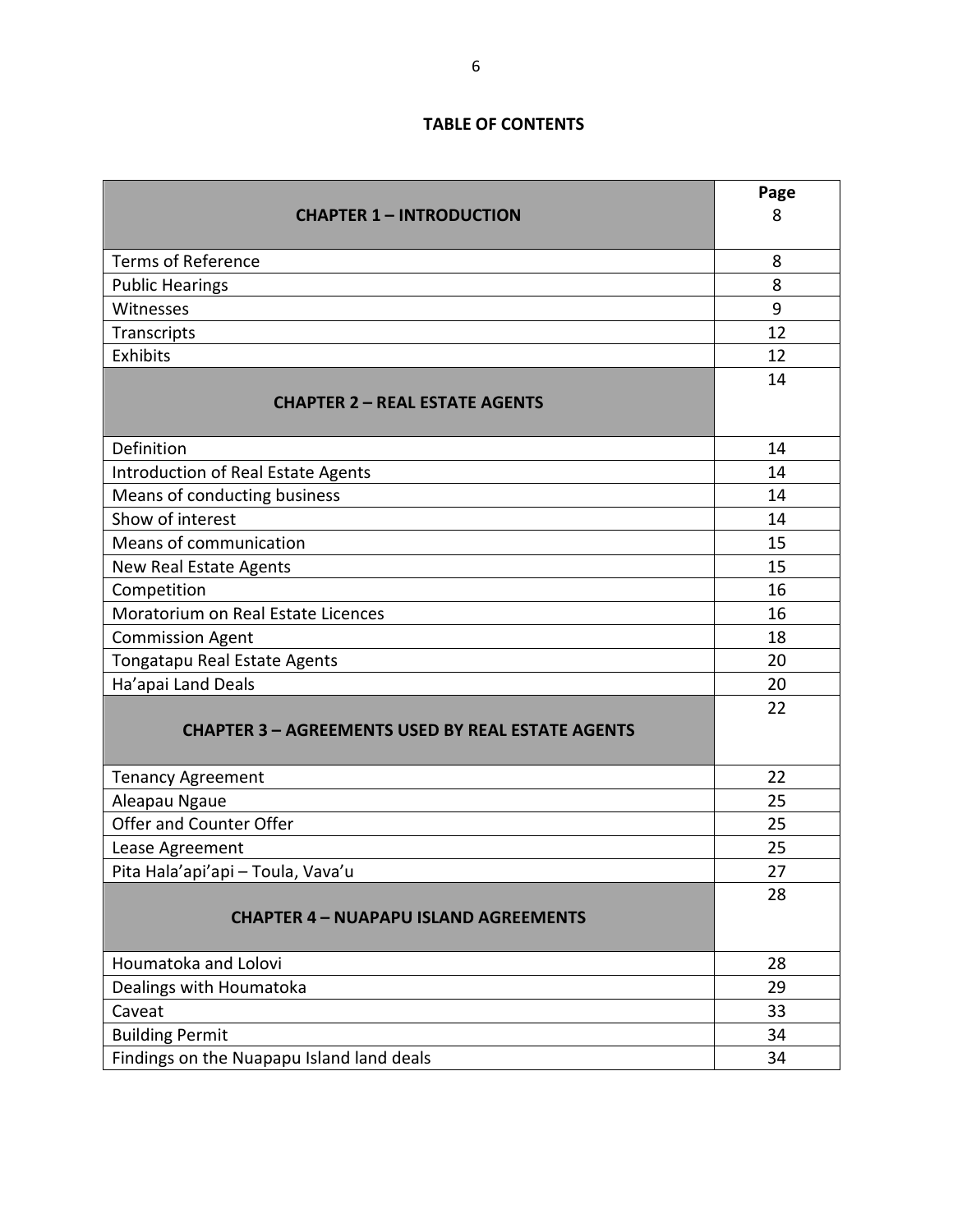| <b>CHAPTER 5 - WRITTEN SUBMISSIONS</b>      | 37 |
|---------------------------------------------|----|
| Richard Mortimer and Eric Stark (Hong Kong) | 37 |
| Paul Kenneth Dickinson (United Kingdom)     | 37 |
| Alistair and Lesley Allan (Scotland)        | 38 |
| Tim Ellis and Teresa James (United Kingdom) | 39 |
| Jon Arnott (Tonga)                          | 40 |
| Paul and Brenda Burgoon (Canada/Tonga)      | 41 |
| Sailosi Hemaloto (Tonga)                    | 42 |
| Felisiano Tolati Fifita (Tonga)             | 42 |
| Dana Stephenson (Tonga)                     | 43 |
| Trevor Jefferson (Vava'u, Tonga)            | 44 |
| <b>CHAPTER 6 - CLOSING REMARKS</b>          | 45 |
| <b>CHAPTER 7 - RECOMMENDATIONS</b>          | 47 |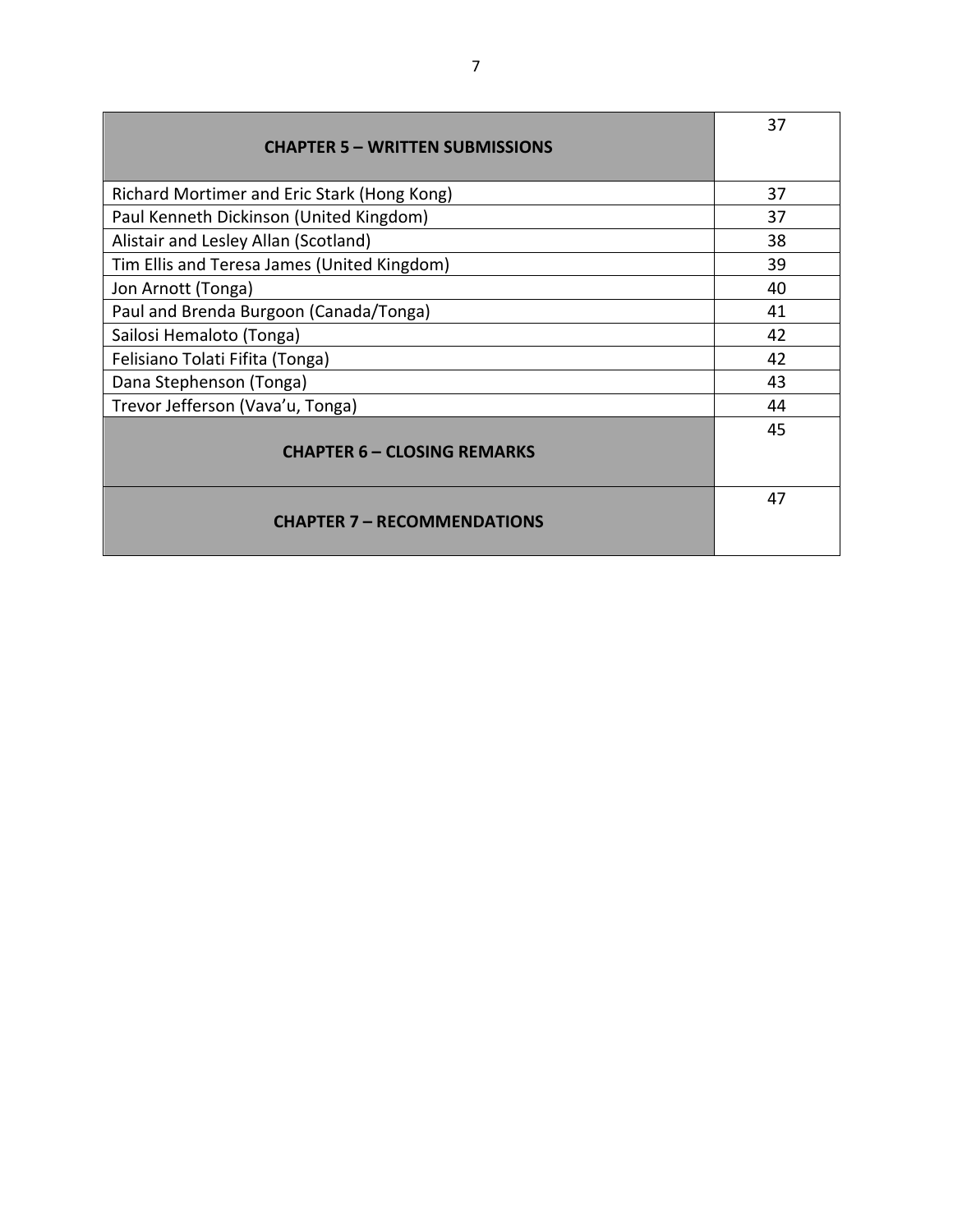# **CHAPTER 1 – INTRODUCTION**

- 1.1 This Interim Report covers the Second Phase of the work of the Royal Land Commission ("the Commission"). It involves an inquiry into possible unlawful sale and leases of land in Vava'u through the internet contrary to the Act of Constitution and the Land Act. Public notices of the inquiry were made in local newspapers, radio and television. Notice was also published on the website www.matangitonga.to.
- 1.2 Members of the public were invited to send written submissions. We received written submissions from people residing overseas and in Tonga. Some came from overseas and gave evidence at the hearings. All written submissions were considered together with the oral evidence.

# **Terms of Reference**

1.3 The Commission's Terms of Reference required it "to inquire into all matters whatsoever concerning the land laws and practices of our Kingdom with a view to providing more effective and efficient practices." The present inquiry involves both laws and practices in Tonga over land.

# **Public Hearings**

- 1.4 The hearings were open to the public and were held in the Supreme Court in Neiafu, Vava'u. In his opening statement the Chairman made it clear that the Commission were not a court of law. The Commission was to make inquiries into land practices conducted through the internet and report to His Majesty and Privy Council as required by our Terms of Appointment. The Commission cannot make decisions or solve individual problem, these would need to go through the normal processes in a court of law.
- 1.5 The Vava'u hearings were held on the  $1^{st}$  to  $5^{th}$  February 2010,  $1^{st}$   $2^{nd}$ ,  $3^{rd}$ ,  $9^{th}$ ,  $10^{th}$ ,  $11^{th}$ ,  $12^{th}$ ,  $13^{th}$ ,  $15^{th}$ ,  $16^{th}$ ,  $17^{th}$ ,  $18^{th}$ ,  $19^{th}$ , March 2010. A total of 18 days.
- 1.6 Because some witnesses were in Tongatapu the Commission held hearings in the Commission's Conference Room on the  $23^{rd}$ ,  $24^{th}$ ,  $26^{th}$ , February 2010 and  $16^{th}$ , April 2010. A total of 4 days.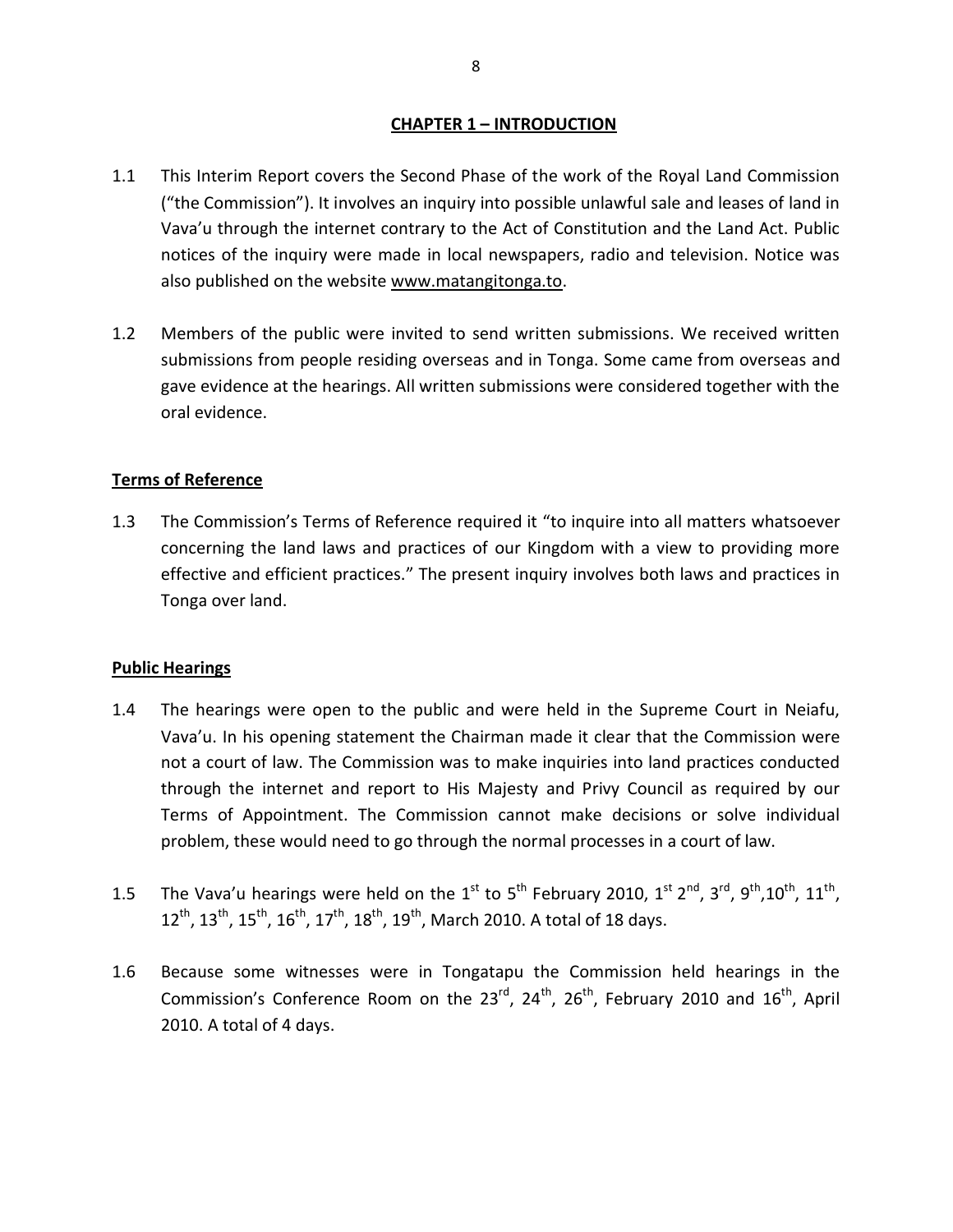1.7 The final public hearings were held at the Conference Room of the Janful International Dateline Hotel, Nuku'alofa on the  $22^{nd}$ ,  $23^{rd}$ ,  $27^{th}$ ,  $28^{th}$ ,  $29^{th}$ ,  $30^{th}$ , April 2010. A total of 6 days.

#### **Witnesses**

- 1.8 The Commission summonsed witnesses and heard their evidence under oath. There were a total of 57 witnesses summonsed and some had to be re-called to give further evidence. The names of witnesses (in alphabetical order) who appeared and their days of appearances are listed in the Schedule below.
- 1.9 Some witnesses were overseas and could not be heard in person. Written questions were made to these witnesses and answers were given. These will be included as part of the Appendices.

|    | <b>NAME &amp; POSITION</b>            | <b>PLACE OF</b><br><b>RESIDENCE</b> | <b>DATE</b>              |
|----|---------------------------------------|-------------------------------------|--------------------------|
| 1. | 'AKOLO, HON. LISIATE                  | Tongatapu                           | Friday, 16 April 2010    |
|    | (Minister of Labour, Commerce &       |                                     |                          |
|    | Industries)                           |                                     |                          |
| 2. | <b>ALLISON, GORDON</b>                | Vava'u                              | Tuesday, 02 March 2010   |
|    | (Foreign Investor & Owner of Escape   |                                     | Wednesday, 03 March 2010 |
|    | Vava'u Ltd)                           |                                     | Friday, 12 March 2010    |
| 3. | <b>ARNOTT, 'OFA</b>                   | Vava'u                              | Monday, 15 March 2010    |
| 4. | <b>BING, ROSAMOND</b>                 | Tongatapu                           | Wednesday, 28 April 2010 |
|    | (Law Practitioner)                    |                                     |                          |
| 5. | <b>BURGOON, PAUL</b>                  | Vava'u                              | Tuesday, 16 March 2010   |
|    | (Business owner)                      |                                     |                          |
| 6. | <b>CORBETT, DAVID</b>                 | Tongatapu                           | Tuesday, 27 April 2010   |
|    | (Law Parctitioner)                    |                                     | Friday, 30 April 2010    |
| 7. | <b>FALETAU, TANIELA</b>               | Tongatapu                           | Friday, 23 April 2010    |
|    | (Deputy Police Commander, Ministry of |                                     |                          |
|    | Police)                               |                                     |                          |
| 8. | FAU, PAULA PAU'U                      | Tongatapu                           | Thursday, 22 April 2010  |
|    | (ex employee of Hasdra Real Estate)   |                                     |                          |

#### **Schedule – Witnesses Summonsed**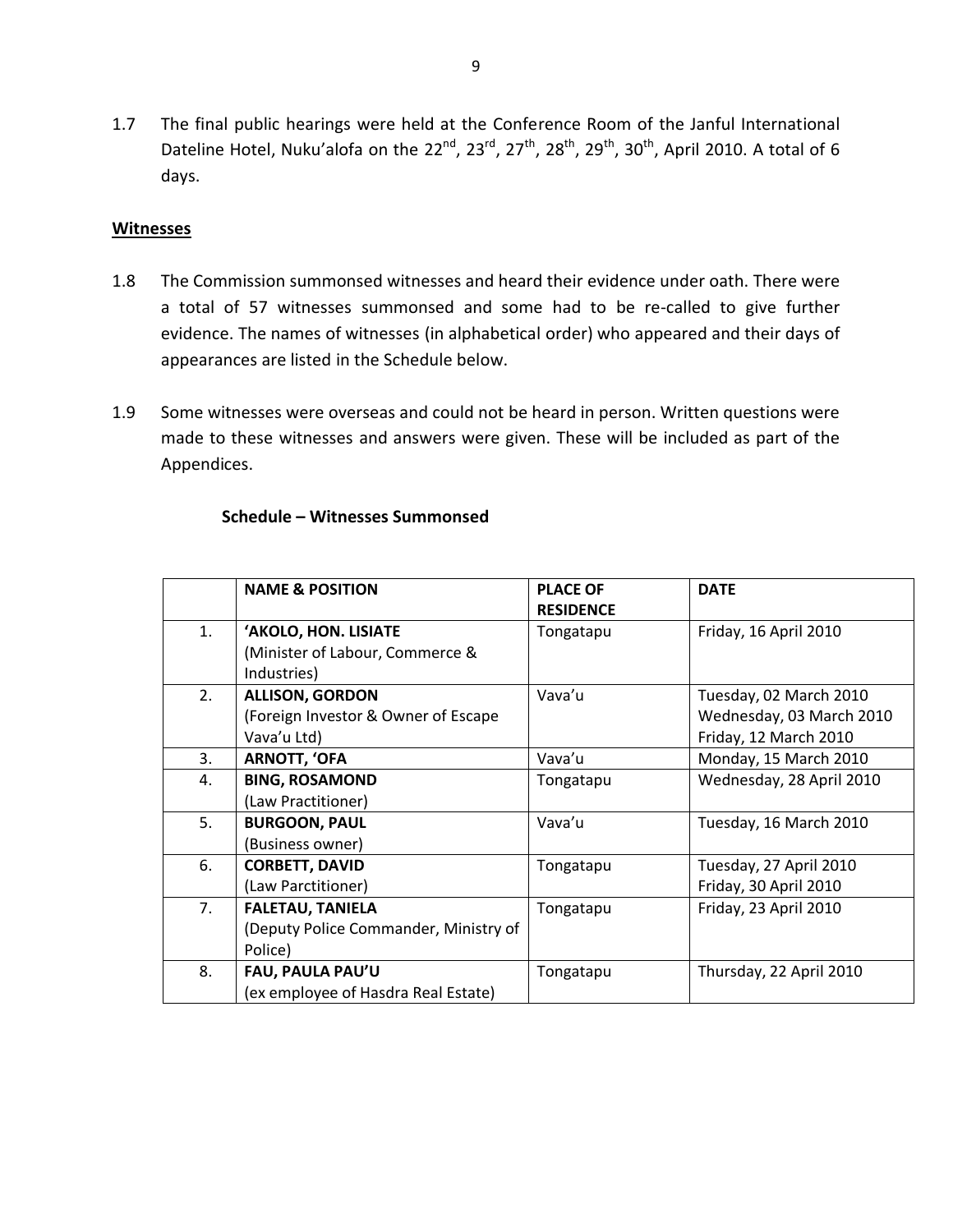| 9.  | <b>FA'APOI, HASTING</b>                 | Tongatapu | Tuesday, 27 April 2010    |
|-----|-----------------------------------------|-----------|---------------------------|
|     | (owner of Hadra Real Estate & Capital   |           | Friday, 30 April 2010     |
|     | Realty)                                 |           |                           |
| 10. | <b>FA'OLIU, RINGO</b>                   | Tongatapu | Tuesday, 27 April 2010    |
|     | (Officer-in-Charge of Building Control  |           | Friday, 30 April 2010     |
|     | Division, Ministry of Works)            |           |                           |
| 11. | FE'AOMOEATA, HEILALA                    | Tongatapu | Thursday, 22 April 2010   |
| 12. | FIFITA, FELISIANO TOLATI                | Tongatapu | Wednesday, 24 February    |
|     | (Land Owner)                            |           | 2010                      |
| 13. | <b>FOTU, SALESI</b>                     | Tongatapu | Friday, 23 April 2010     |
|     | (Deputy Secretary, Ministry of Lands,   |           | Friday, 30 April 2010     |
|     | Survey & Natural Resources)             |           |                           |
| 14. | <b>FUNAKI, HON. FINEASI</b>             | Tongatapu | Friday, 16 April 2010     |
|     | (Minister of Tourism)                   |           |                           |
| 15. | <b>FUSIMALOHI, VIKA</b>                 | Tongatapu | Friday, 23 April 2010     |
|     | (ex Deputy Secretary of the Ministry of |           |                           |
|     | Labour, Commerce & Industries)          |           |                           |
| 16. | HALAHINGANO, PEAU                       | Vava'u    | Saturday, 13 March 2010   |
| 17. | HALATANU, FATAUA                        | Tongatapu | Tuesday, 02 February 2010 |
|     | (Land Registration Officer,             |           | Tuesday, 23 February 2010 |
|     | Ministry of Lands, Survey & Natural     |           |                           |
|     | Resources)                              |           |                           |
| 18. | HALATUITUIA, DR NAILASIKAU              | Tongatapu | Friday, 26 February 2010  |
|     | (CEO - Ministry of Lands, Survey &      |           |                           |
|     | Natural Resources)                      |           |                           |
| 19. | HALA'API'API, PITA VI                   | Vava'u    | Tuesday, 16 March 2010    |
|     | (Land Developer - Vava'u)               |           | Friday, 19 March 2010     |
| 20. | <b>HANSEN, SINALI</b>                   | Vava'u    | Friday, 05 February 2010  |
|     |                                         |           |                           |
| 21. | <b>HEMALOTO, SAILOSI</b>                | Vava'u    | Tuesday, 16 March 2010    |
|     | (Land owner - Vava'u)                   |           |                           |
| 22. | <b>JAMES, TERESA</b>                    | UK/Vava'u | Monday, 15 March 2010     |
|     | (Owner of Reef Resort, 'Otea, Vava'u)   |           |                           |
| 23. | <b>JEFFERSON, TREVOR</b>                | Vava'u    | Thursday, 18 March 2010   |
|     | (Land Agent - Vava'u)                   |           |                           |
| 24. | <b>KAVA, VAO'ESE</b>                    | Tongatapu | Thursday, 22 April 2010   |
|     | (Land Agent - Tongatapu - Market        |           | Wednesday, 28 April 2010  |
|     | Tonga)                                  |           |                           |
| 25. | KELLEY, ALEXANDER CHRISTOPHER           | Tongatapu | Friday, 23 April 2010     |
|     | (Police Commander, Ministry of Police)  |           |                           |
| 26. | <b>KIVALU, SATEKI</b>                   | Vava'u    | Friday, 12 March 2010     |
|     | (Town officer - Nuapapu, Vava'u)        |           |                           |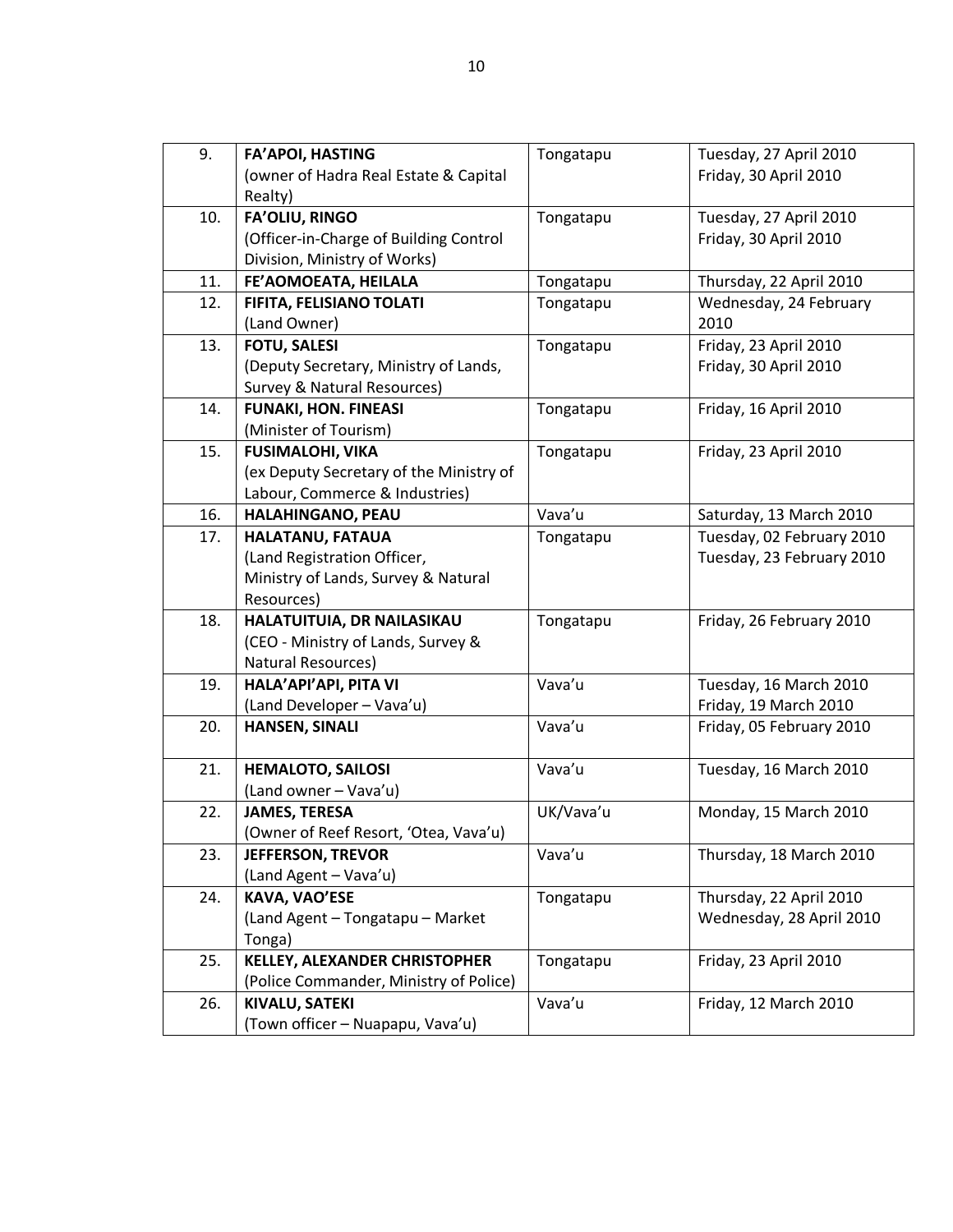| 27. | LATU, FOLOKE                            | Vava'u    | Friday, 19 March 2010      |
|-----|-----------------------------------------|-----------|----------------------------|
|     | (ANZ Employee, Vava'u Branch)           |           |                            |
| 28. | LAVAKEI'AHO, PENI                       | Tongatapu | Friday, 30 March 2010      |
|     | (Building Control Division, Ministry of |           |                            |
|     | Works)                                  |           |                            |
| 29. | LO'AMANU, PAULA MOA                     | Vava'u    | Friday, 12 March 2010      |
|     | (Surveyor, Ministry of Lands, Survey &  |           |                            |
|     | Natural Resources, Vava'u)              |           |                            |
| 30. | <b>MAFI, MAKAFILIA</b>                  | Vava'u    | Wednesday, 03 February     |
|     | (ex Land Registration Officer,          |           | 2010                       |
|     | Ministry of Lands, Survey & Natural     |           | Thursday, 04 February 2010 |
|     | Resources, Vava'u)                      |           | Saturday, 13 March 2010    |
| 31. | <b>MOALA, SEMISI</b>                    | Tongatapu | Friday, 23 April 2010      |
|     | (Land Registration Officer, Ministry of |           |                            |
|     | Lands, Survey & Natural Resources       |           |                            |
| 32. | <b>MOEAKI, TATAFU</b>                   | Tongatapu | Friday, 16 April 2010      |
|     | (Secretary, Ministry of Labour,         |           |                            |
|     | Commerce & Industries)                  |           |                            |
| 33. | <b>MORTIMER, RICHARD</b>                | Hong Kong | Monday, 01 February 2010   |
|     | (Land investor - Nuapapu, Vava'u)       |           | Wednesday, 03 February     |
|     |                                         |           | 2010                       |
| 34. | NIU, LAKI                               | Tongatapu | Thursday, 29 April 2010    |
|     | (Law Practitioner)                      |           |                            |
| 35. | PAEA, YVETTE                            | Vava'u    | Monday, 01 March 2010      |
|     | (Branch Manager, ANZ Bank, Vava'u       |           |                            |
|     | Branch)                                 |           |                            |
| 36. | PALU, MONALISA                          | Tongatapu | Thursday, 22 April 2010    |
|     | (Mana'ia Real Estate)                   |           | Friday, 23 April 2010      |
| 37. | PIUKALA, KELEPI                         | Tongatapu | Friday, 30 April 2010      |
|     | (Law Practitioner)                      |           |                            |
| 38. | <b>ROSIC, NESHA</b>                     | Vava'u    | Tuesday, 09 March 2010     |
|     | (Land Agent - Vava'u - Island Real      |           | Wednesday, 10 March 2010   |
|     | Esatet Ltd)                             |           | Friday, 19 March 2010      |
| 39. | <b>SCHMEISER, HANS</b>                  | Vava'u    | Thursday, 04 February 2010 |
|     | (Land Agent)                            |           | Friday, 05 February 2010   |
|     |                                         |           | Monday, 01 March 2010      |
|     |                                         |           | Wednesday, 17 March 2010   |
| 40. | <b>SCHMEISER, MELE</b>                  | Vava'u    | Wednesday, 17 March 2010   |
| 41. | <b>STARK, ERIC</b>                      | Hong Kong | Tuesday, 02 February 2010  |
|     | (Land investor - Nuapapu, Vava'u)       |           |                            |
| 42. | <b>SPROULE, DENNIS</b>                  | Australia | Tuesday, 09 March 2010     |
|     | (Land investor - Nuapapu, Vava'u)       |           |                            |
| 43. | <b>STEPHENSON, DANA</b>                 | Tongatapu | Friday, 26 February 2010   |
|     | (Law Practitioner)                      |           | Tuesday, 27 April 2010     |
| 44. | <b>TANGI, SEFITA</b>                    | Tongatapu | Tuesday, 23 February 2010  |
|     | (Commissioner of Revenues)              |           |                            |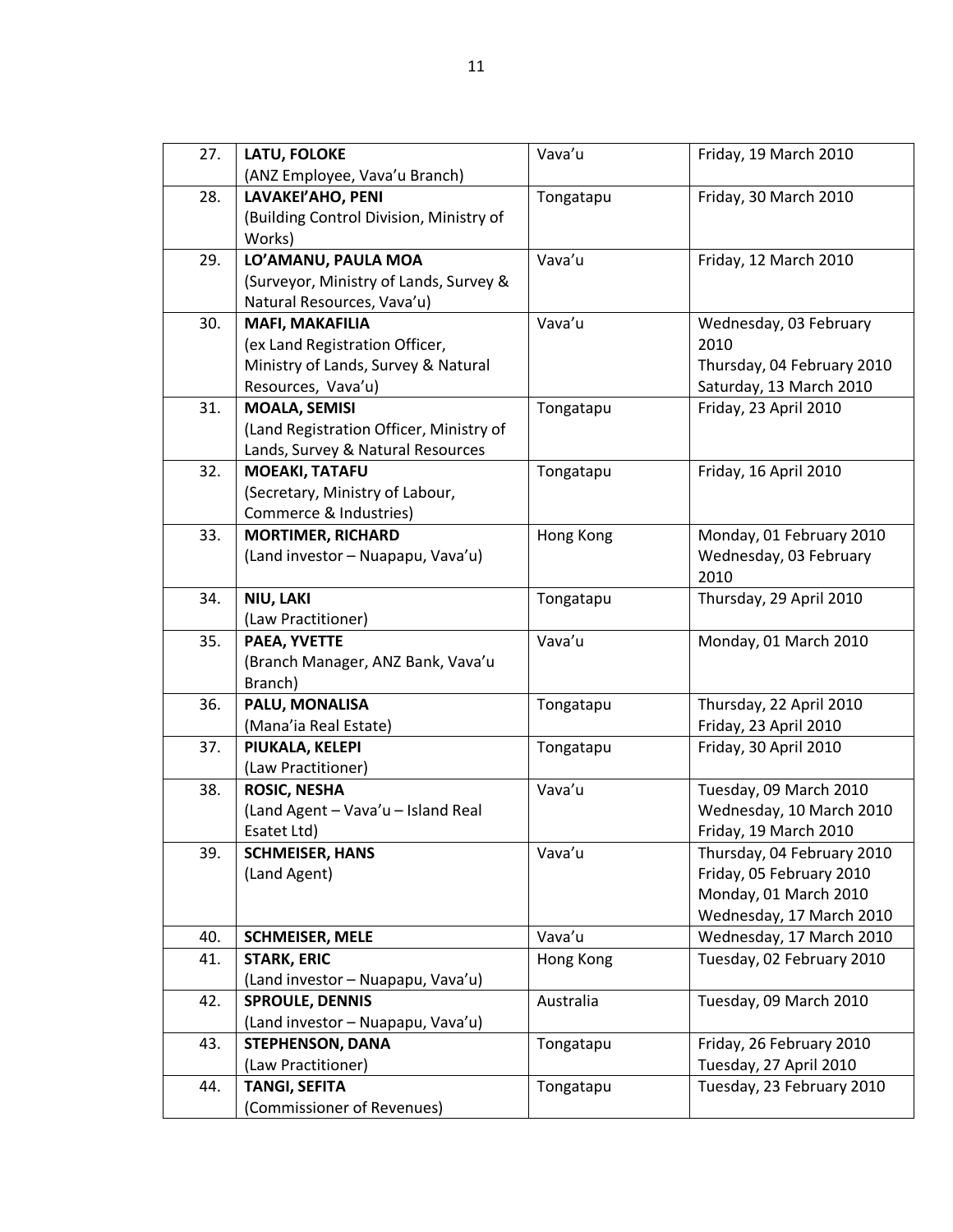| 45. | TAUFATEAU, SIONE TO'IMOANA               | Vava'u    | Wednesday, 17 March 2010   |
|-----|------------------------------------------|-----------|----------------------------|
|     | (Law Practitioner)                       |           | Thursday, 18 March 2010    |
| 46. | <b>TOKE, BRUNO</b>                       | Vava'u    | Wednesday, 03 February     |
|     | (Officer-in Charge, Ministry of Tourism, |           | 2010                       |
|     | Vava'u)                                  |           | Monday, 01 March 2010      |
| 47. | <b>TOKE, SAPATE</b>                      | Vava'u    | Thursday, 11 March 2010    |
|     | (Officer-in-Charge, Ministry of Labour,  |           |                            |
|     | Commerce & Industries, Vava'u)           |           |                            |
| 48. | <b>TONGA, CIP SISI</b>                   | Vava'u    | Thursday, 11 March 2010    |
|     | (Officer-in-Charge, Ministry of Police,  |           | Monday, 15 March 2010      |
|     | Vava'u)                                  |           |                            |
| 49. | TU'IPULOTU, MANU                         | Vava'u    | Wednesday, 03 February     |
|     |                                          |           | 2010                       |
| 50. | TU'ITUPOU, MASINA                        | Vava'u    | Thursday, 11 March 2010    |
|     | (Secretary, Governor's Office, Vava'u)   |           |                            |
| 51. | 'UTA'ATU, CHRISTINE MARIE                | Tongatapu | Thursday, 22 April 2010    |
|     | (Land Agent - Tongatapu - Pacific        |           |                            |
|     | Property Development Ltd)                |           |                            |
| 52. | <b>VAEA, SIONE MAHE</b>                  | Vava'u    | Thursday, 04 February 2010 |
|     | (Land owner - Tu'anuku, Vava'u)          |           |                            |
| 53. | VAHA'I, 'IOANE                           | Vava'u    | Monday, 15 March 2010      |
|     | (Land owner - Tu'anuku, Vava'u)          |           | Tuesday, 16 March 2010     |
| 54. | <b>VAILANU, SIONE</b>                    | Tongatapu | Thursday, 22 April 2010    |
|     | (Deputy Secretary, Ministry of Labour,   |           | Tuesday, 27 April 2010     |
|     | Commerce & Industries)                   |           |                            |
| 55. | <b>VAILEA, LATA</b>                      | Tongatapu | Thursday, 22 April 2010    |
| 56. | <b>VAILEA, SANITU</b>                    | Tongatapu | Friday, 23 April 2010      |
|     | (Land owner - 'Otea, Vava'u)             |           |                            |
| 57. | <b>VAIPULU, HON. SAMIU</b>               | Tongatapu | Thursday, 29 April 2010    |
|     | (Law Practitioner & Minister of Justice) |           |                            |

# **Transcripts**

1.10 All hearings were recorded on audio. Transcripts of these audio recordings are available from the Commission office upon request.

# **Exhibits**

1.11 There were a total of 391 Exhibits produced. A list of the Exhibits appears in *Appendix 1***.** The documents exhibited are all available at the office of the Commission but for ease of reference some of these documents will be attached where particular matters are referred to in this report. In addition some documents and correspondences were sent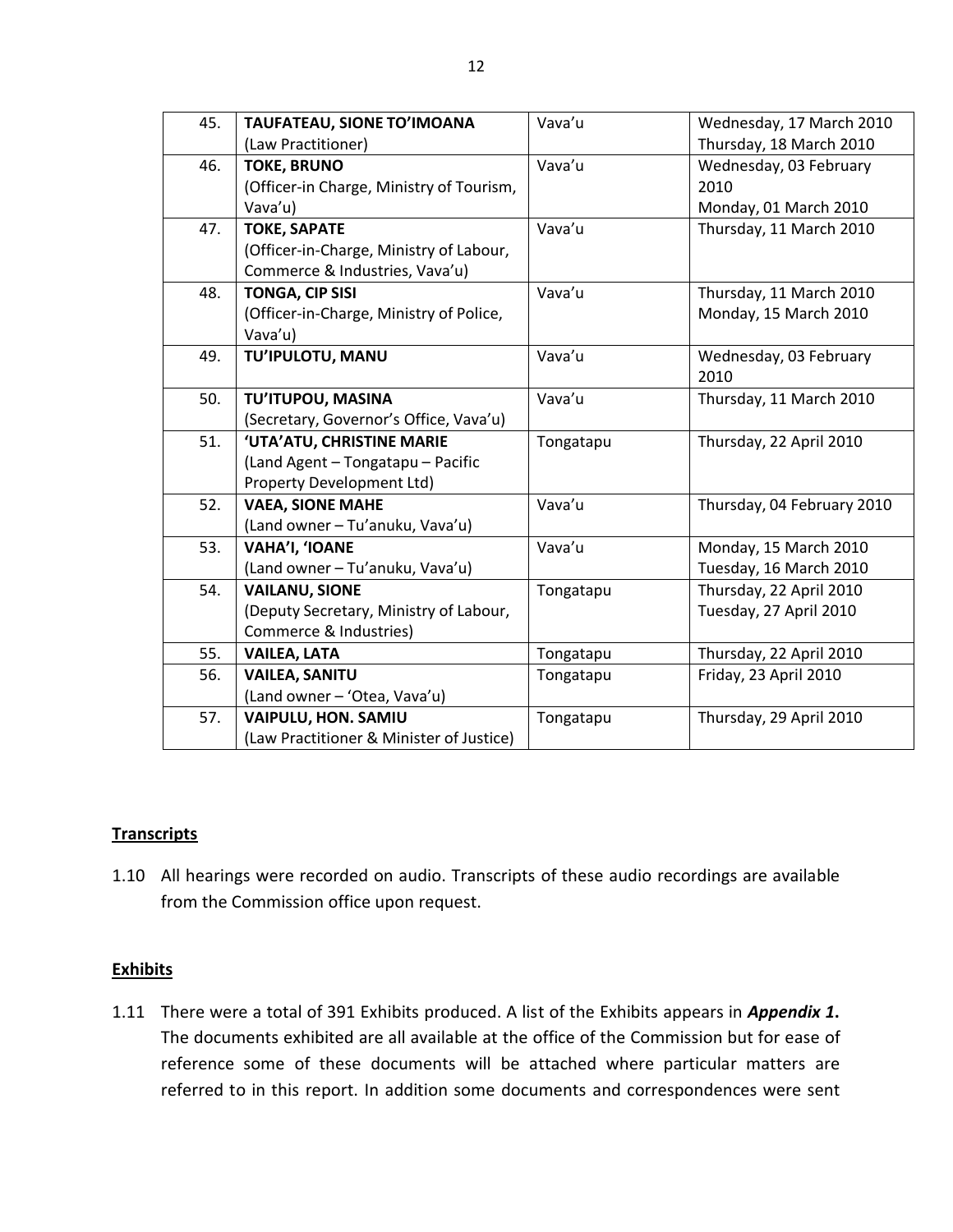from overseas but the sender did not appear. Also because some witnesses were overseas we found it more convenient that the questions and answers be made in writing. All these documents appear in *Appendix* **2** and **3.** These include correspondences with the former Acting Governor of Vava'u, Tu'a Taumoepeau, **(***Appendix 2***)** and correspondences with the Hon. Minister of Lands, Lord Tuita and his CEO Dr Nailasikau Halatuituia **(***Appendix 3***).**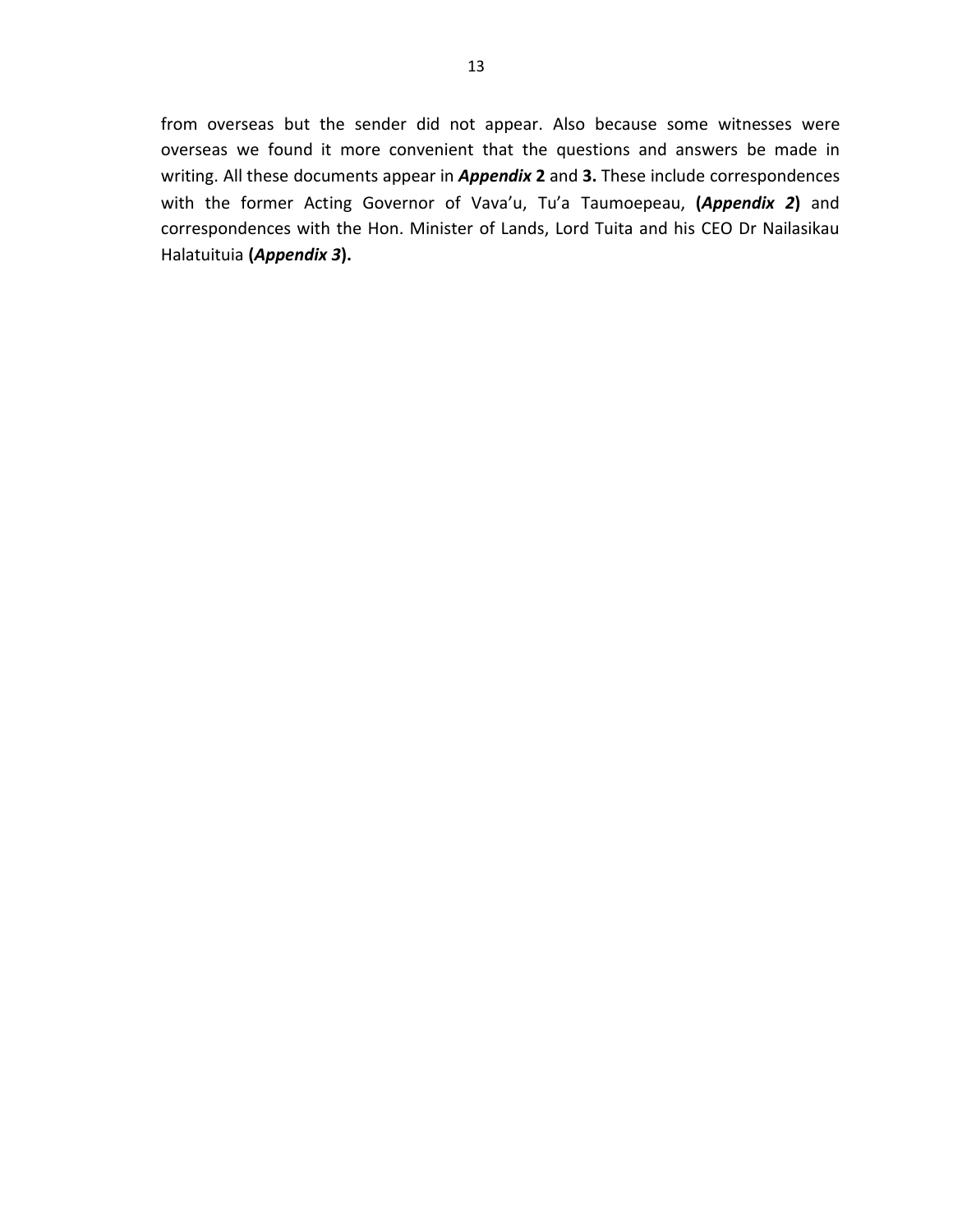# **CHAPTER 2 - REAL ESTATE AGENTS**

#### **Definition**

2.1 A Real Estate Agent can be defined as a person whose business is dealing with land especially with the buying and selling of land for which he gets a commission or fee for the services he renders. As such, the Agent is a type of middleman who connects the landowner and the buyer/tenant.

#### **Introduction of Real Estate Agents**

2.2 The business of Real Estate Agents was first introduced to Vava'u by a person named Robert Bryce in 2004/2005. Unfortunately Mr. Bryce relocated his business to Fiji in 2008 and the Commission was not able to have him give evidence. However, the Commission considered evidence about his work in Vava'u through clients and people who had worked with him who gave evidence. He still conducts his real estate business in respect of land in Vava'u from Fiji.

#### **Means of conducting business**

2.3 Robert Bryce conducted his business through advertisements on a website in the internet. The website he used was www.southpacificrealestate.to*.* The website would give a description of the land, its location, pictures, term available in years and the price payable. A sample of information and listings in this website is shown in Exhibit 311.

#### **Show of interest**

- 2.4 The advertisements on the internet were aimed at and drew interests from foreigners most of whom had never visited Tonga. These people had money which they wished to invest for their future or simply to relocate to a place which they would feel their "dream home" away from home. Most saw this as an opportunity to begin a business relating mainly to tourism through which they would get a fair return and hopefully a profit for their investment.
- 2.5 The advertisements also drew interests from persons who had aspirations of setting up their own Real Estate Agent businesses.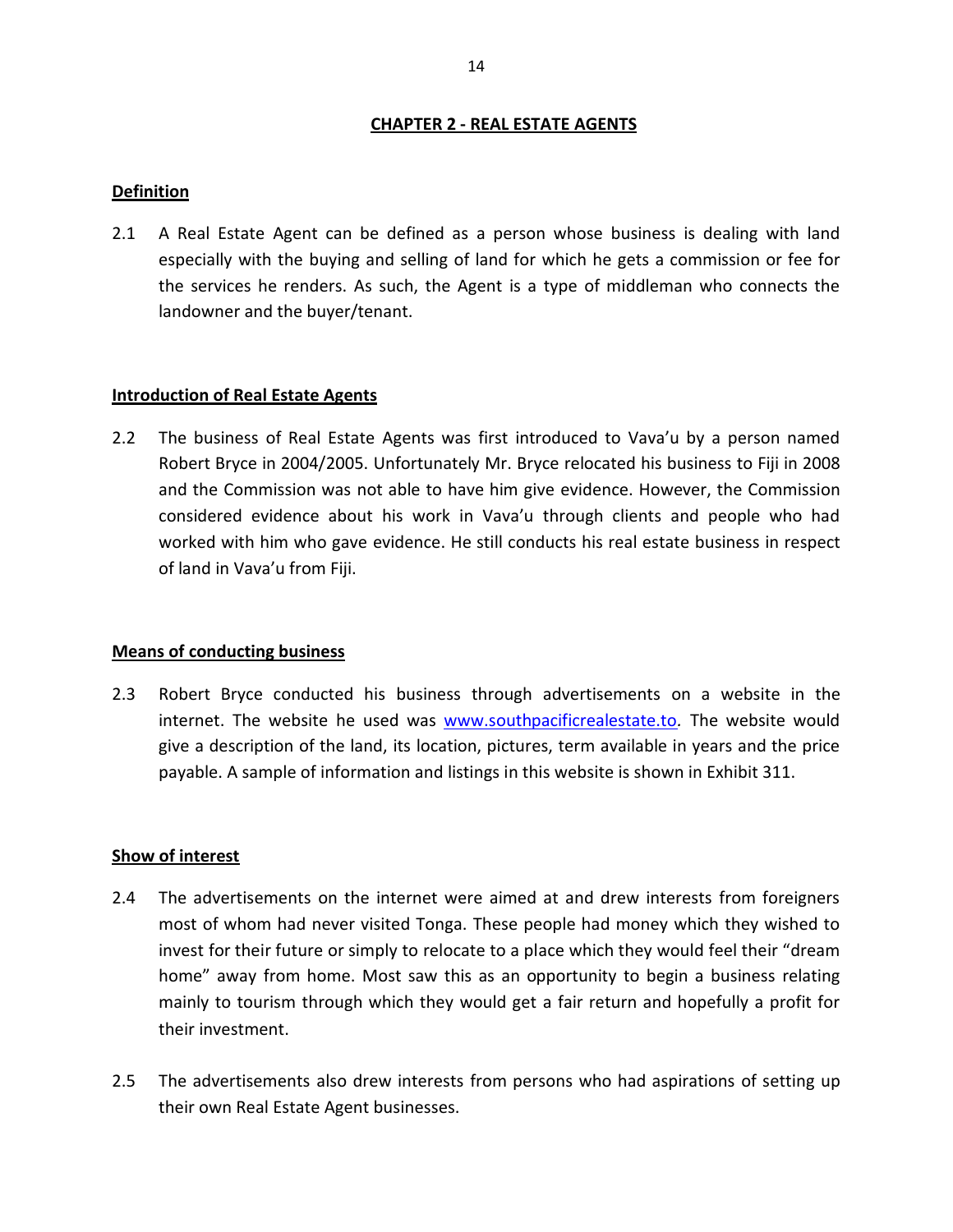#### **Means of Communication**

2.6 All initial communications and correspondences were conducted through the internet between the Real Estate Agent and the client. At other times a Commission Agent who would find and introduce the landowner to the Real Estate Agent would also be involved. The Tongan land owner was almost never involved with the client and his interest would only be in the receipt of the upfront money due to him under the Agreement and the monthly payment for rent. Sometimes a client would visit Tonga and would meet the landowner but this was not essential for the purpose of the agreement.

# **New Real Estate Agents**

- 2.7 All the new Real Estate Agents were initially attracted to Vava'u through the website advertisements made by Robert Bryce. Their initial contacts were to show interest in a particular site advertised and either took it or decided to do their own business after getting some contacts and advice in Tonga.
- 2.8 The first new Real Estate Agent to set up business in Vava'u was Mr. Nesha Rosic in 2005. He made an application and was issued a Professional Services Licence by the Vava'u office of the Ministry of Labour, Commerce and Industries. This Licence indicated that it allowed Rosic to conduct the business of a Real Estate Agent. Mr. Rosic is married to a Tongan woman and continues his real estate business in Vava'u up to now. He advertises under the website www.vavaurealestate.com and a sample of his listings (advertisements) is attached as *Appendix 4.*
- 2.9 The second new Real Estate Agent who came to Vava'u was Mr. Trevor Jefferson from Missouri, U.S.A. He arrived in Vava'u in January 2005 as a pastor, freelance writer and a Real Estate Agent. He was first attracted by the website of Robert Bryce. He set up his own website, www.investintonga.com*,* and carried on his business as a Real Estate Agent. There is no evidence that he got a Real Estate Agent Licence to practice that trade and all that he had was a Business Visa. He worked more with Robert Bryce and showed dislike and animosity towards Nesha Rosic.
- 2.10 The third new Real Estate Agent to set up business in Vava'u was Mr. Gordon Allison. He was attracted by the website advertisements of both Mr. Bryce and Mr. Rosic. He came to Vava'u in December 2006 initially as a buyer/investor but developed into a Real Estate Agent through his sales of sites on lease which he advertises. A sample of his advertisements is attached as *Appendix 5*. Ultimately Mr. Rosic and Mr. Allison worked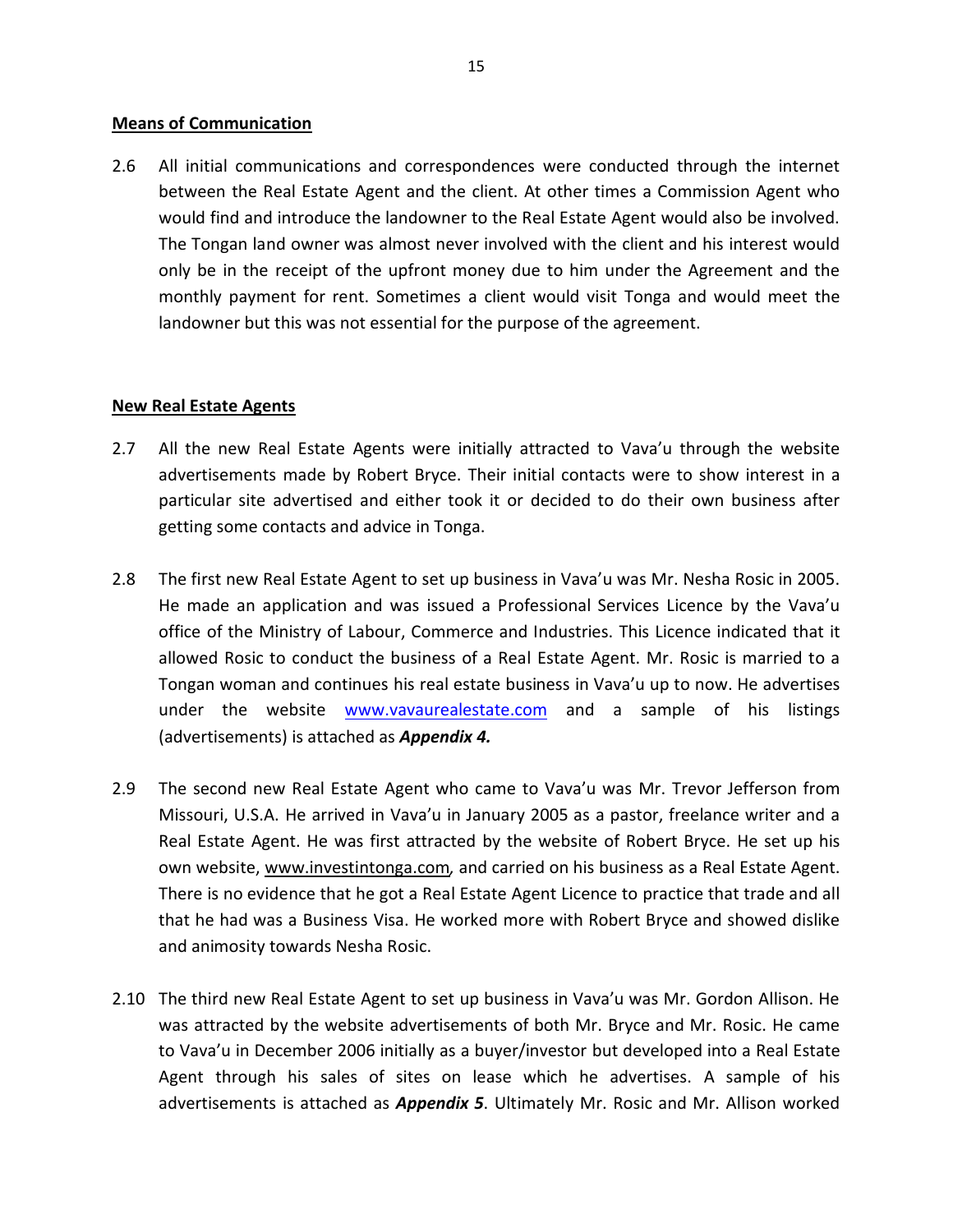together in the promotion and development of their Real Estate business in opposition to those of Mr. Bryce. Mr. Allison continues his Real Estate business in Vava'u up to now.

#### **Competition**

2.11 The available land for the Vava'u market is limited. Invariably the Real Estate Agents found themselves involved in the same piece of land with the same Tongan landowner. Competition became fierce in particular between Bryce and Jefferson on the one side and Rosic and Allison on the other side. Allegations of fraud and illegal dealings were made against each other on the internet through the use of various websites. A sample is shown in Exhibit 127, 128 and 129. Derogatory and defamatory emails were sent from various sources alleging fraud and illegal activities by one or the other of these Agents. Land officials in the Vava'u office and Tongan lawyers were dragged into these allegations. Robert Bryce made allegations of property damage and threats of physical violence to him and his family by Nesha Rosic that finally made up his mind to leave Tonga in fear for their safety and relocated his business in Fiji. Prior to doing so however, he was sued by Gordon Allison for defamation which the police prosecuted as a criminal defamation. The case was dismissed because of the lack of evidence and the key witness who was alleged to have received the defamatory email did not appear. Trevor Jefferson also alleged in evidence that Nesha Rosic threatened him physically in a Chinese shop in Neiafu.

# **Moratorium on Real Estate Licences**

2.12 Evidence was received from the Officer in Charge in Vava'u of the office of the Ministry of Labour, Commerce and Industries, Ms Sapate Toke, that a moratorium on the issuance of Real Estate Service Licences was conveyed to her from Head Office in Nuku'alofa to be effected from March 2007. This moratorium was conveyed to her verbally and since March 2007 she has abided by it and has not issued any Real Estate Licence. The current Business Licences Act came into effect in 2007 and provides for all the businesses that can be practiced in Tonga and which require a licence to be issued under that Act and kept current annually before a person can carry out that business. Real Estate Service Licence is one of the businesses covered by that Act that require a licence after application and on the payment of a fee and renewed annually to allow anyone to practice that trade in Tonga. The moratorium on Real Estate Service Licences since March 2007 meant that no such licences were issued by the Vava'u office since that date. This was confirmed by the Officer in Charge. She also issued a letter with respect to Nesha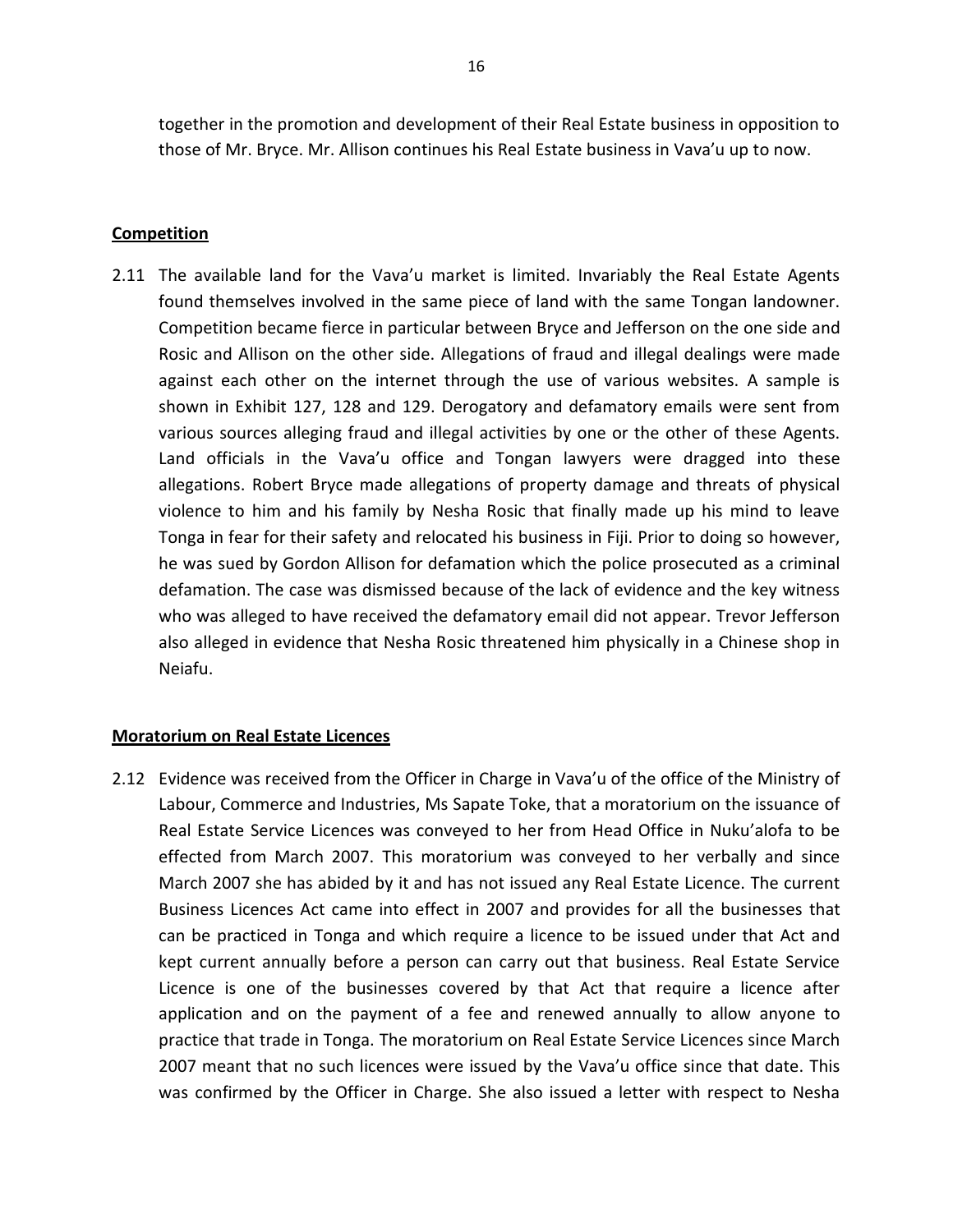Rosic at the request of the Governor of Vava'u and a copy is shown as Exhibit 96. In spite of having no Real Estate Agent Licence as required by the Business Licences Act, all persons practicing as real estate agents have continued their trade in Vava'u in disregard of the law and with impunity. It is obvious that the Ministry responsible for the issuance of these licences is aware of the moratorium and the unlawful practice of the real estate agents in Vava'u but has failed to instigate prosecution for the offence as directed by the Act.

- 2.13 As a matter of courtesy a letter was written to the Minister of Labour, Commerce and Industries informing him of what was happening in Vava'u (*Appendix 6*).
- 2.14 In his evidence, the Minister for Labour Commerce and Industries, Hon. Lisiate 'Akolo confirmed that he had issued the direction to stop the issuance of Real Estate Licences as from March 2007 and that this direction was still effective up to now. In a letter of complaint to the Minister from a person named Graham Gibson dated 4 March 2009 Mr. Gibson said that he was aware "that Mr Rosic did not have a current Real Estate Licence" and that "the Ministry should be actively investigating Mr. Rosic's activities in order to protect the interests of the public and prosecuting him in accordance with the provisions of the Business Licence Act for carrying on a business without a business licence." When this was put to the Minister and why no action was taken on what appeared to be a breach of the law that he was responsible to enforce his answer was that it was *mo'u ngaloa* – just forgotten. The letter from Mr Gibson is found in Exhibit 56B.
- 2.15 The Minister for Labour Commerce and Industries was also shown a copy of a Real Estate Licence that was issued to Mana'ia Real Estate on the  $1<sup>st</sup>$  February 2010 expiring on the  $31<sup>st</sup>$  December 2010 (Exhibit 314). This was issued in Tongatapu from the Minister's office. This was obviously issued contrary to the moratorium that the Minister issued in March 2007 but the Minister did not know that his own office was still issuing such licences. The Minister undertook to check this matter and also the moratorium itself and its relevance now.
- 2.16 The owner of Mana'ia Real Estate, Ms Monalisa Palu in evidence revealed that her business started in 2007 and her licence has been renewed every year since. A copy of the Real Estate Services Licence issued to Mana'ia Real Estate are shown for 2007 (Exhibit 330), 2008 (Exhibit 332) and 2009 (Exhibit 340).
- 2.17 In 2008 Ms Christine 'Uta'atu applied for a Real Estate Services Licence on behalf of her company, Pacific Property Development Company Limited to the Ministry of Labour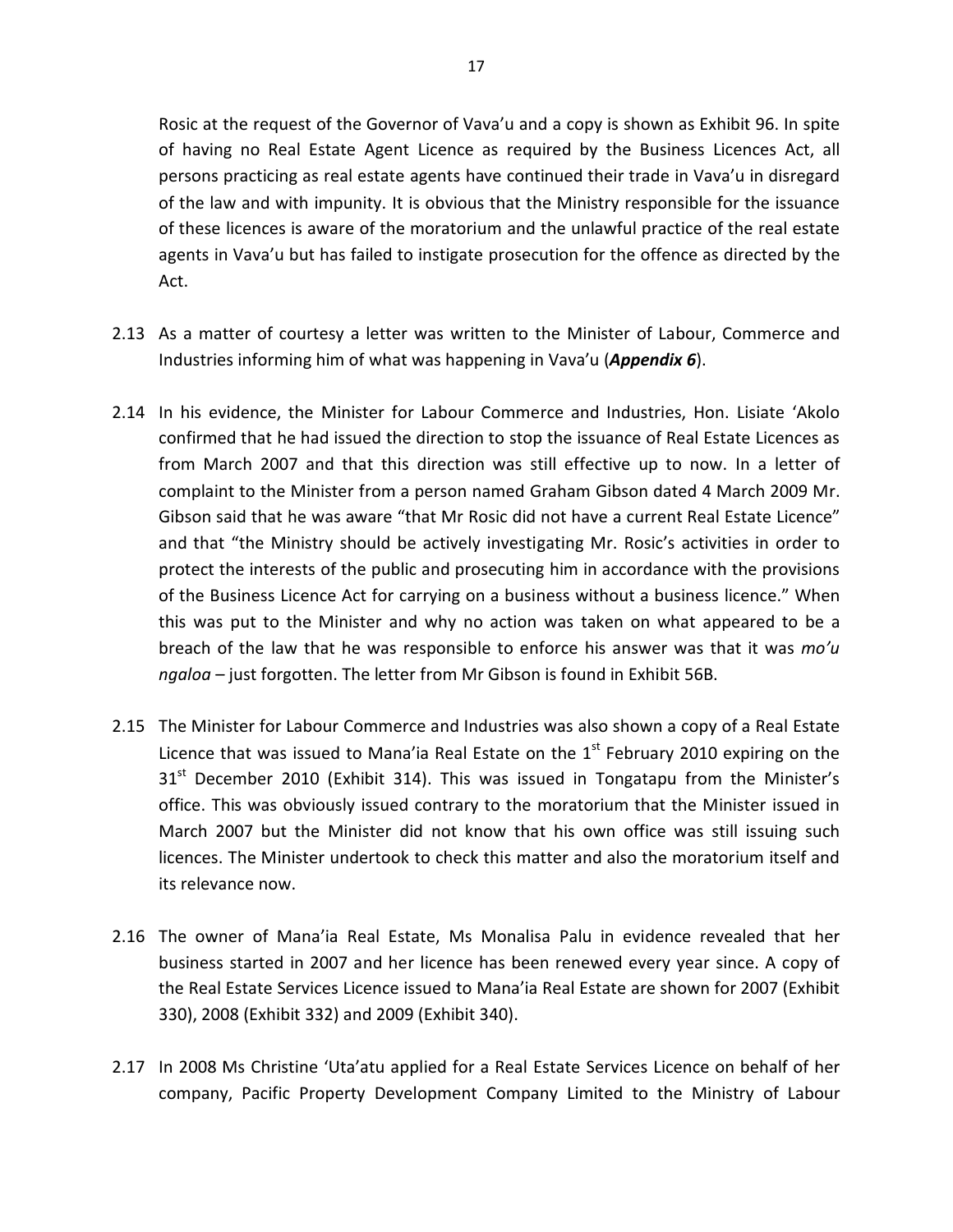Commerce and Industries. The licence was denied because of the direction that been issued by the Minister in 2007. In a letter dated 15 April 2008 to the Secretary of the Ministry, Exhibit 333, Ms 'Uta'atu pointed out that denying her company the licence was contrary to the provisions of the Business Licence Act 2002 and Regulations. A licence was subsequently issued to Pacific Property Development Co. Ltd for 2008 and it is shown in Exhibit 325. This licence was renewed in 2009 and 2010.

- 2.18 In his evidence, Sione Vailanu, Deputy Secretary of the Ministry of Labour, Commerce and Industries said that the moratorium on the issue of Real Estate Services was made because the land deals made by foreigners resulted in their getting more money than the Tongan landowner. In spite of the moratorium, he issued the licences in Tongatapu in respect only of "house rentals" and with the approval of the Minister. This is evident from the licence issued in 2009 and 2010 to Pacific Property Development Co. Ltd (Exhibit 325) where the words "House Rental" are inserted under the business activity of Real Estate Services. The owner of the licence simply ignored this purported restriction as she was of the opinion that there was no authority for it in the Business Licences Act.
- 2.19 While the Ministry was issuing licences in Tongatapu, it did not inform the office in Vava'u which continued to enforce the moratorium and refused all applications for a Real Estate Service Licence.
- 2.20 The Commission recommends that the Minister for Labour, Commerce and Industries reconsider the reason, justification and usefulness of the moratorium he issued effective from March 2007 stopping the issuance of Real Estate Services Licences. He should also ensure that his Ministry act within the provisions of the Business Licences Act 2002 in the issuance of licences and apply the same standard throughout the whole of Tonga. Something needs to be done immediately to ensure that both Tongatapu and Vava'u are given and act within the same directions from Head Office. Those continuing their real estate businesses in Vava'u in spite of the moratorium and having no such licence should be investigated subject to the question of the validity of the moratorium in light of the Business Licences Act or any other law in Tonga.

# **Commission Agent**

2.21 Another person involved in the real estate business in Vava'u but from a perceived different angle is Mr. Hans Schmeiser. He is of Austrian origin and came to Tonga in 1982, operated a number of tourist businesses including the Hilltop Hotel, married a Tongan lady, became naturalized as a Tongan in 1994 and has lived in Vava'u up to now.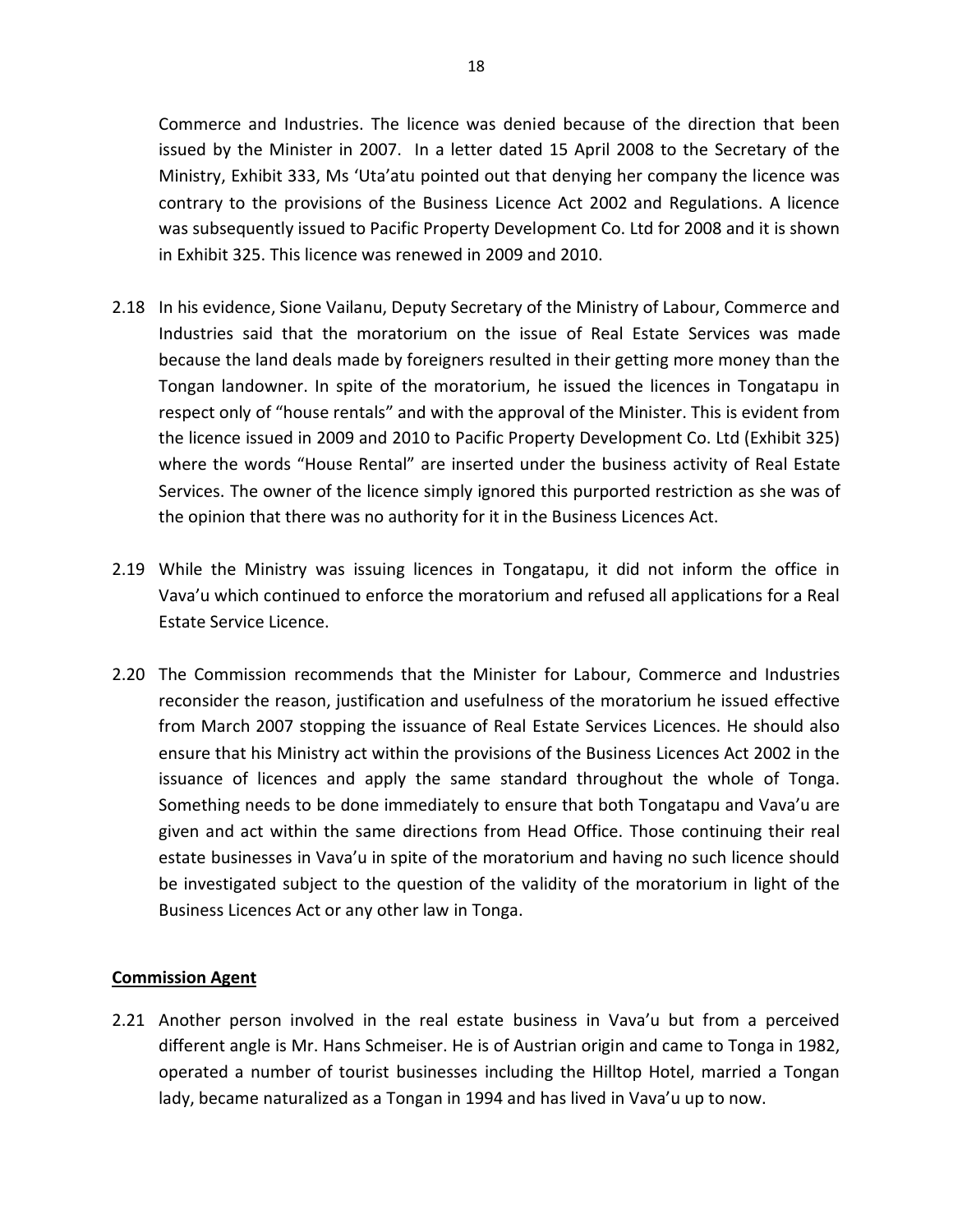- 2.22 Hans Schmeiser operates under a Commission Agent Licence which gives him a commission on every business related deal that he is involved in. He quickly teamed up with Robert Bryce in the Real Estate business. Schmeiser worked with a Tongan, Peau Halahingano who was responsible for acting as an interpreter to the Tongan landowner. Schmeiser's work and reputation became known in Vava'u. Tongan landowners who wanted money for their land approached him to find a client who is willing to take the land for the payment of money. Schmeiser would inform the landowner to retain a part of his land for his own use and give up only a part on the coast for the money payment. The sum that the landowner would get is agreed and the remainder would go to Schmeiser for his commission and other expenses.
- 2.23 Schmeiser operated two forms of agreement. One was the "Aleapau Ngaue" in the Tongan language setting out the description of the land, the amount of money that the landowner would get, the monthly rental, and the amount of the commission payable to Schmeiser. This agreement was made between Schmeiser and the landowner and was explained to the landowner by Peau Halahingano and later by a Tongan lawyer and was signed by the landowner and Schmeiser. The other agreement was a Tenancy Agreement in the English language between the landowner and yet to be found tenant reflecting the terms of the Aleapau Ngaue. The Tenancy Agreement is then taken to a Tongan lawyer who explains the terms to the Tongan landowner who then signs the agreement in the presence of the lawyer. Sometimes the wife of the landowner and their eldest son also sign the agreement as possible future successors. Both these agreements will be discussed in more detail and examples given in the next chapter of this report.
- 2.24 Schmeiser would then take the Tenancy Agreement to Robert Bryce to look for a tenant through advertising in his website. Once a tenant is found, an unsigned copy of the Tenancy Agreement is sent by Schmeiser to the tenant and if he agrees to the terms and pays the upfront money required by the agreement, Schmeiser then sends two copies of the Tenancy Agreement that was signed by the landlord to the tenant for signing and returning one copy to Schmeiser. Under the agreement the payment of the upfront money is to be made to an account name Island Escrow with the ANZ Bank which is operated by Schmeiser while the monthly rent is payable to an account of the landlord. The commission for Robert Bryce is also payable from the upfront money.
- 2.25 Schmeiser does not have a website like Bryce and the other Real Estate Agents. However, from the description of the work done by him with the two agreements with the landowner, the contract made with the tenant and the receipt of the money to the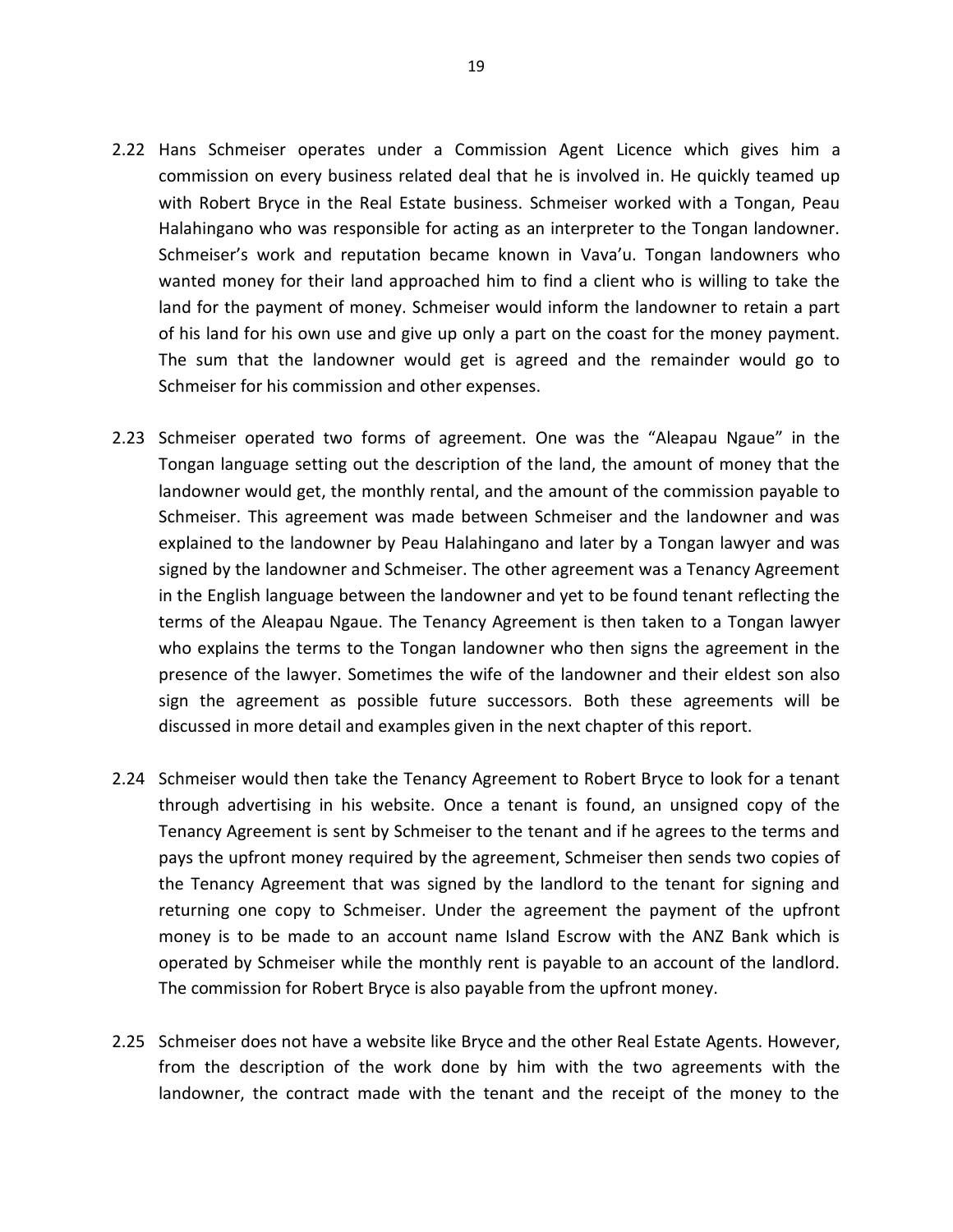Escrow Account operated by him, he would appear to be carrying out the function of a Real Estate Agent as well as that of a Commission Agent. The Ministry of Labour, Commerce and Industries would need to look at this carefully to see that appropriate licences are applied for and given to cover these separate occupations under the Business Licences Act 2002.

# **Tongatapu Real Estate Agents**

- 2.26 A few real estate agents conducted business in Tongatapu. They were mainly Tongan nationals and they were summonsed and gave evidence in Nuku'alofa. The earliest, Hasdra Real Estate began in 2004.
- 2.27 Those who carried on real estate business in Tongatapu and who gave evidence were, Hasdra Real Estate (Mr. Hasting Fa'apoi), Pacific Property Development Co. Ltd (Ms Christine 'Uta'atu), Mana'ia Real Estate (Ms Monalisa Palu), Market Tonga Real Estate (Ms Vao'ese Kava) and Niu Real Estate (Ms Dana Stephenson). Hasdra Real Estate closed its operation in 2009 and was replaced by Capital Realty operated by the same owner, Hasting Fa'apoi. Ms Dana Stephenson ended her involvement with Niu Real Estate in 2009.
- 2.28 From the evidence received, it appeared that the Tongatapu Real Estate Agents did not have the same problems that involved the Vava'u Real Estate Agents. The business in Tongatapu involved the more traditional short term renting of houses or leasing of land and sale of leaseholds. There was no long term tenancy agreement or lease agreement like those used in Vava'u.
- 2.29 As noticed above when discussing the moratorium on the issuance of real estate licences they continued to be issued to Real Estate Agents in Tongatapu on the basis that it was only for house rental. Vava'u was not informed of this so the officer in charge continued the moratorium up to now. As we have seen however, Real Estate Agents in Vava'u continue their business without a licence.

# **Ha'apai Land Deals**

2.30 There were only two land deals in Ha'apai that came to our notice. One was included in the advertisements by Nesha Rosic that was downloaded from the website www.vavaurealestate.com in Uonuku Island (Exhibit 242) that included two properties.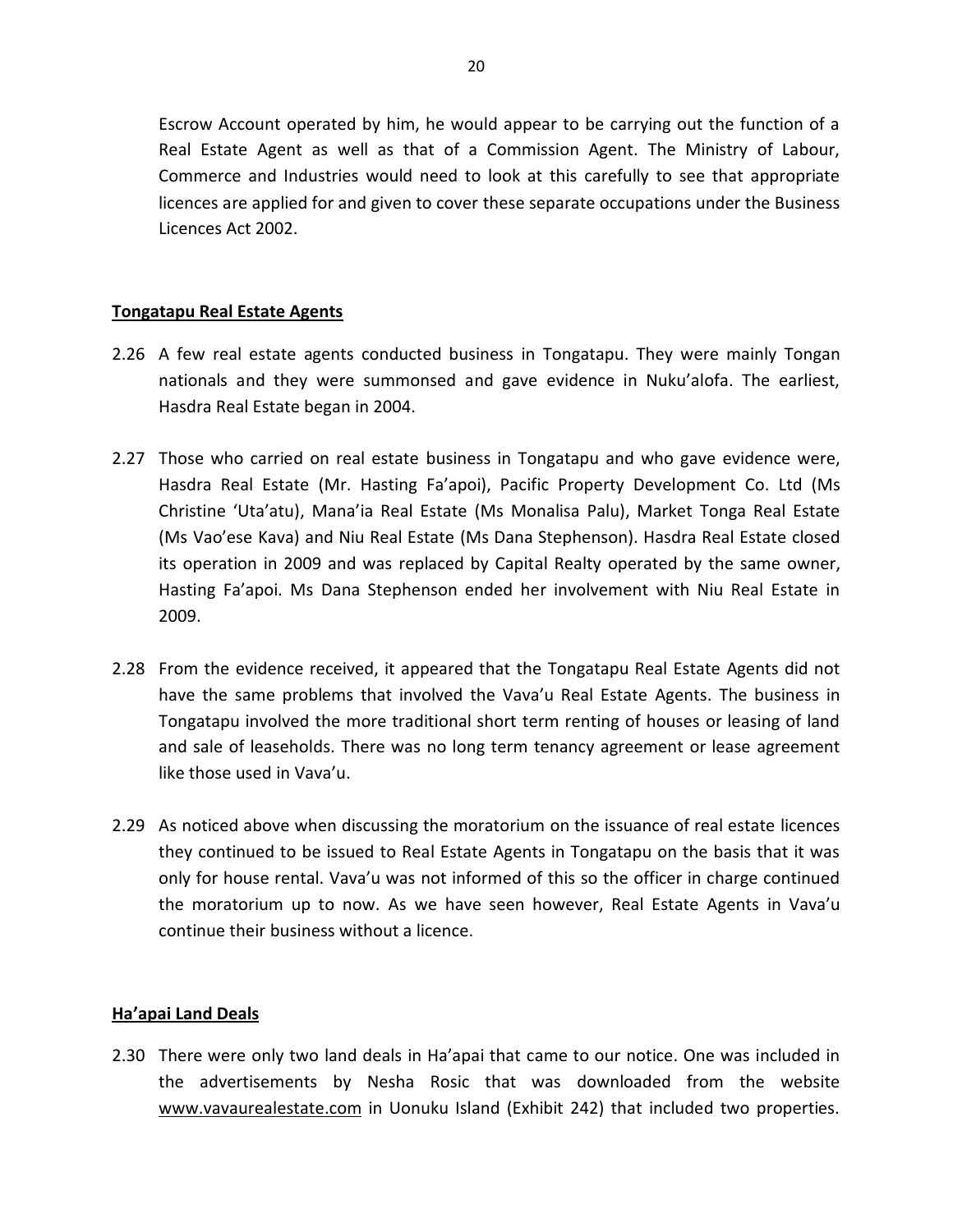When Rosic gave evidence these properties had not yet been leased. Presumably, when a tenant is found, the lease agreement Rosic used in the Vava'u deals would be used. The other was in relation to a property in Ha'apai that was brought to our notice by David Corbett in his evidence where he provided an email exchange with a client, Vera Velanova (Exhibit 387). This was in relation to a property in Ha'apai marketed by a real estate agent in Vava'u where a sum of money was paid as deposit to the Ha'apai land owner Mr Peleketi. Apparently, a higher offer was made by the Tongatapu real estate agent Market Tonga and advertised in their website listing No. L525.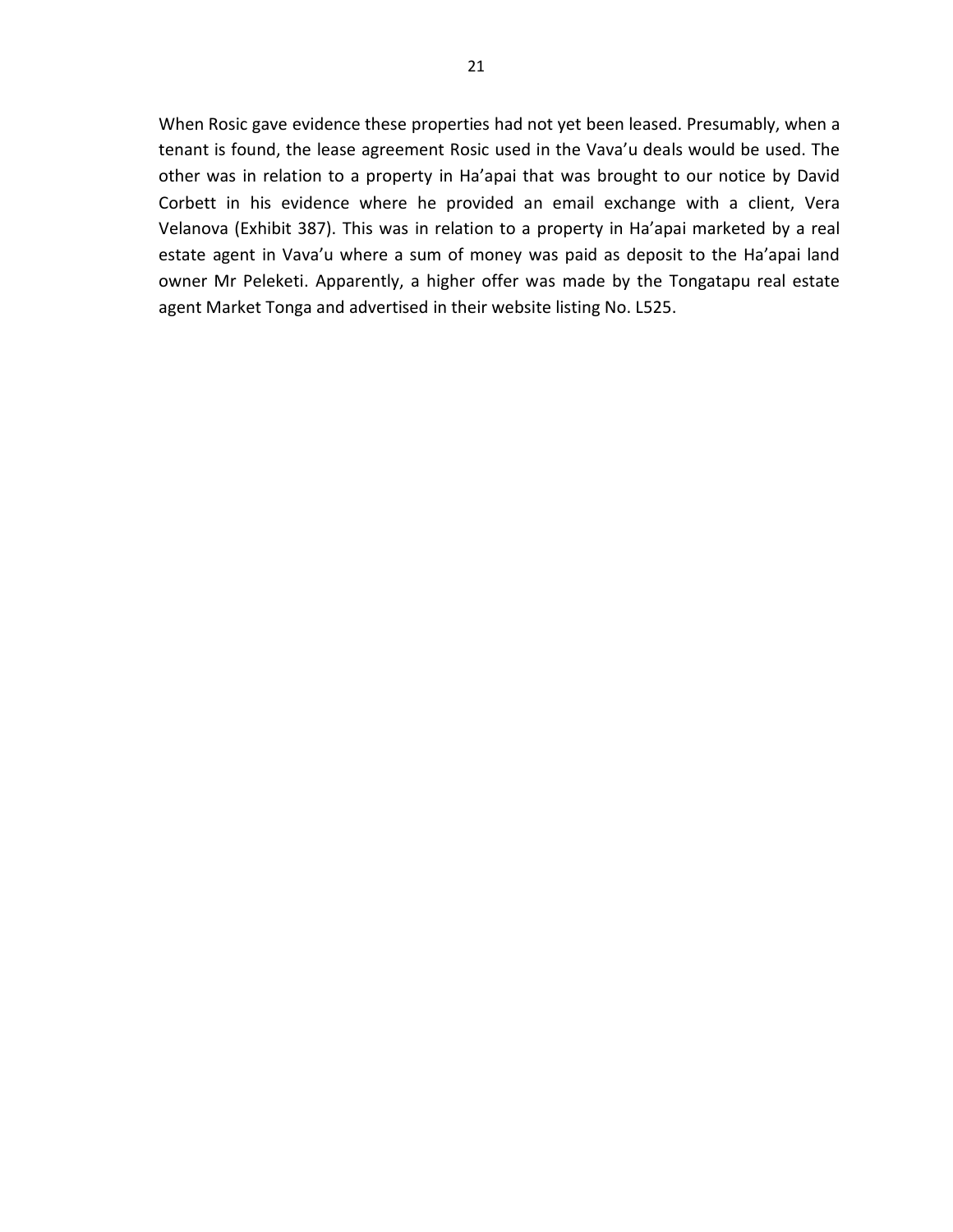# **CHAPTER 3 - AGREEMENTS USED BY REAL ESTATE AGENTS**

- 3.1 It quickly became apparent to the Real Estate Agents in Vava'u that the land law of Tonga has many aspects that are different from those that they are used to in their own respective countries. Tonga does not have freehold land. The sale of land is forbidden under the Constitution and the Land Act. Leasehold may be sold but that is only for the remaining term of years of that lease. There is also a limitation on the number of years that land may be leased, and in respect of a Tax Allotment, this is only 20 years with an option of renewal for another 10 years. There are also strict rules of succession to land.
- 3.2 Real Estate Agents became quite knowledgeable with Tongan land law. This was apparent in their evidence when they confidently referred to land law and case law on Tongan land in their answers to questions. It also became apparent that Real Estate Agents were giving advice on Tongan land law when answering queries from clients with or without the help of Tongan lawyers.
- 3.3 The result of this knowledge of land law was seen and expressed in the agreements used by Real Estate Agents in their endeavour to comply with or circumvent the strict requirements of Tongan land law. The first of these agreements was the Tenancy Agreement used by Hans Schmeiser and Gordon Bryce with the help of Laki Niu. Others followed with some variations.

# **Tenancy Agreement**

- 3.4 The Tenancy Agreement drafted by Laki Niu and used by Robert Bryce had the following features:
	- a) It was an agreement between the landowner, his wife and eldest son, and the tenant;
	- b) The tenant agrees to construct buildings on an identified part of the property of the landowner;
	- c) Upon construction of the buildings, they become owned by the landlord;
	- d) The landlord then rents these buildings to the tenant under the Tenancy Agreement;
	- e) A substantial upfront amount of money in US dollars is paid by the tenant on signing the Tenancy Agreement to a bank account nominated by the agent;
	- f) The upfront payment includes the money agreed to be paid to the landowner and the commission of the agent;
	- g) A smaller monthly payment in US dollars is payable to the bank account of the landlord;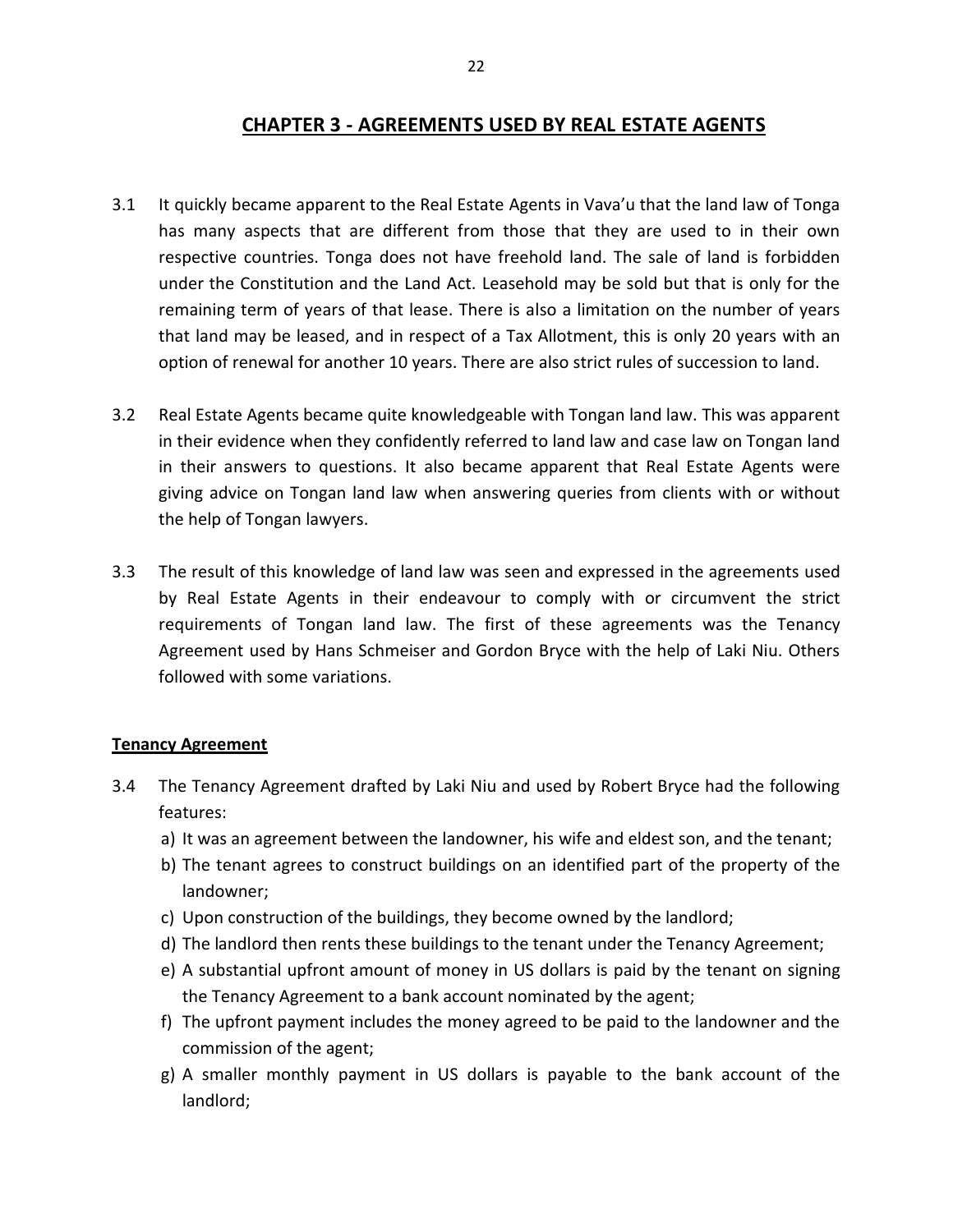h) The term of the Tenancy Agreement was normally for a period of between 50 years to 99 years with a right of renewal and of assignment.

A sample of this Tenancy Agreement is shown in Exhibit 44.

- 3.5 It was noted that the first Tenancy Agreement used by Robert Bryce and Hans Schmeiser was worded that the "**premises**" that were the subject of the agreement were "the buildings etc which were to be constructed **and** the land upon which the buildings are constructed". A sample of this agreement is found in Exhibit 33. The agreement has the seal and signature of Laki Niu indicating that it was drafted by him. Laki Niu confirmed this in his evidence.
- 3.6 A later version changed this to what is seen in Exhibit 44 to say that the **"premises"** that are the subject of the agreement are "the buildings etc which were to be constructed **upon** the land" which is then identified. The subtle difference in the wording is important and obviously recognized as such by the drafter because of the interpretation that was given to the Tenancy Agreement as outlined in the next paragraph. Although not carrying the seal and signature of Laki Niu, he produced a template that was the same thus indicating that he was also responsible for the drafting of this agreement.
- 3.7 All the lands that were the subject of these Tenancy Agreements were part of tax allotments. They would therefore be subject to the restriction on leasing to 20 years. It is argued that the Tenancy Agreement outlined above is not an agreement for the lease of land as the land remains the property of the landowner. The buildings on the land are also owned by the landowner. What the landowner has agreed to under the Tenancy Agreement is to rent his own buildings to the tenant. It is therefore a purely commercial agreement for the occupancy of buildings that would be subject to the normal commercial law and the laws of contract. It is argued therefore that the land law of Tonga does not apply to the Tenancy Agreement so the restrictions under the Tongan land law do not apply. This meant that the 20 years restriction on leasing of a tax allotment or part thereof does not apply to the Tenancy Agreement with its term of over 50 years because this was not a lease of land. A letter from Laki Niu expressing his opinion on the Tenancy Agreement is found in Exhibit 37.
- 3.8 In his evidence, Laki Niu also expressed the view that the Tenancy Agreement is binding on all who sign it. In the case of Exhibit 44 this would mean the registered owner, his wife and their eldest son. This is in order to bind all the immediate prospective heirs. It was also indicated by Laki Niu that when these parties die the Tenancy Agreement would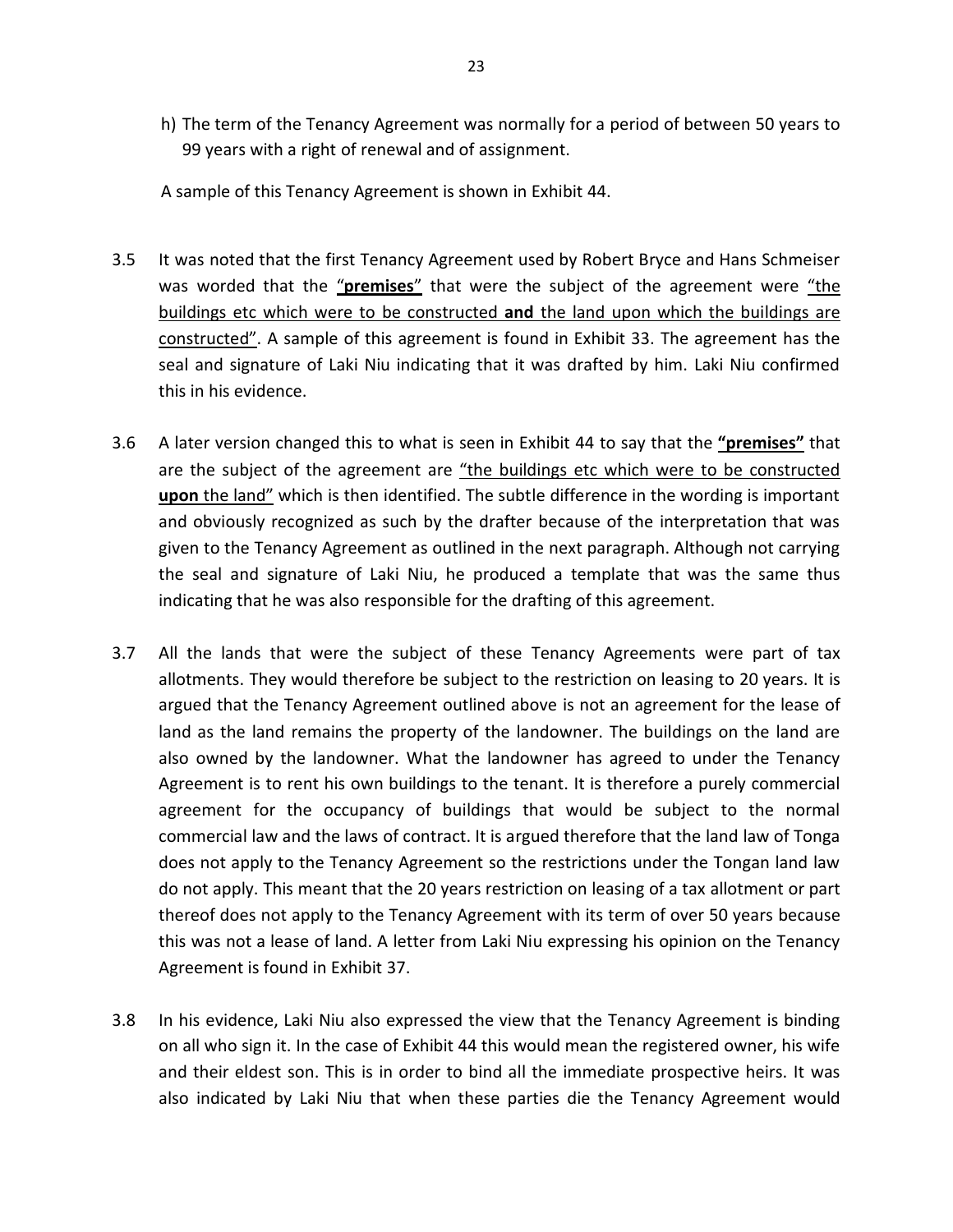terminate even though on paper it may have more years to run. This would appear to the Commission to be quite misleading to the tenant and there was no evidence to show that they were informed of this when they entered the Tenancy Agreement or were aware of this limitation to the life of those who signed the agreement instead of the term of years indicated in the Tenancy Agreement. Such an important term should be clearly stated in the agreement to inform the tenant who in most cases was residing in a foreign country.

- 3.9 A contrary view and interpretation says that the Tenancy Agreement is void and illegal. This is based on the general principles and meaning of Tongan land and of the protections it is aimed to afford to Tongans. The strict requirements of Section 13 of the Land Act are raised. This forbids any dealing with land outside the provisions of the Land Act, unless approved in writing by the Minister of Lands, and deems such dealings as illegal and subject to a monetary fine penalty. This view is fully expressed by Kahungunu Barron-Afeaki, in his capacity as a legal counsel at the time in his report that was made in December 2007 for his clients and given to Government. A copy of this report is found in Exhibit 24.
- 3.10 The different interpretations and contrary views expressed on the validity of the Tenancy Agreement can only be solved by a court of law or by legislation. No one has taken this matter to the courts yet.
- 3.11 The CEO of the Ministry of Lands informed the Commission of the Ministry's position and that it recognizes the 5-year agreement for farming purposes as has been done for decades, but it does not recognize tenancy agreements. He suggests that the legality and validity of tenancy agreements need to be clearly defined (refer to Letter dated 24 May 2010 in *Appendix 3*).
- 3.12 The Commission consider it necessary that Government provide legislation to cover tenancy agreements and for their registration. It is important that tenancy agreements, especially for lengthy periods, are registered so that the public has notice of this when they are dealing with or are interested in that land. It will also serve to protect the interests of the parties as recorded in any such agreement. Government may also consider the length of the term of tenancy agreements and perhaps remove the restriction of the 20 years term that a tax allotment to allow a longer term that would encourage land developers to construct tourist facilities that would help develop the economy of Tonga.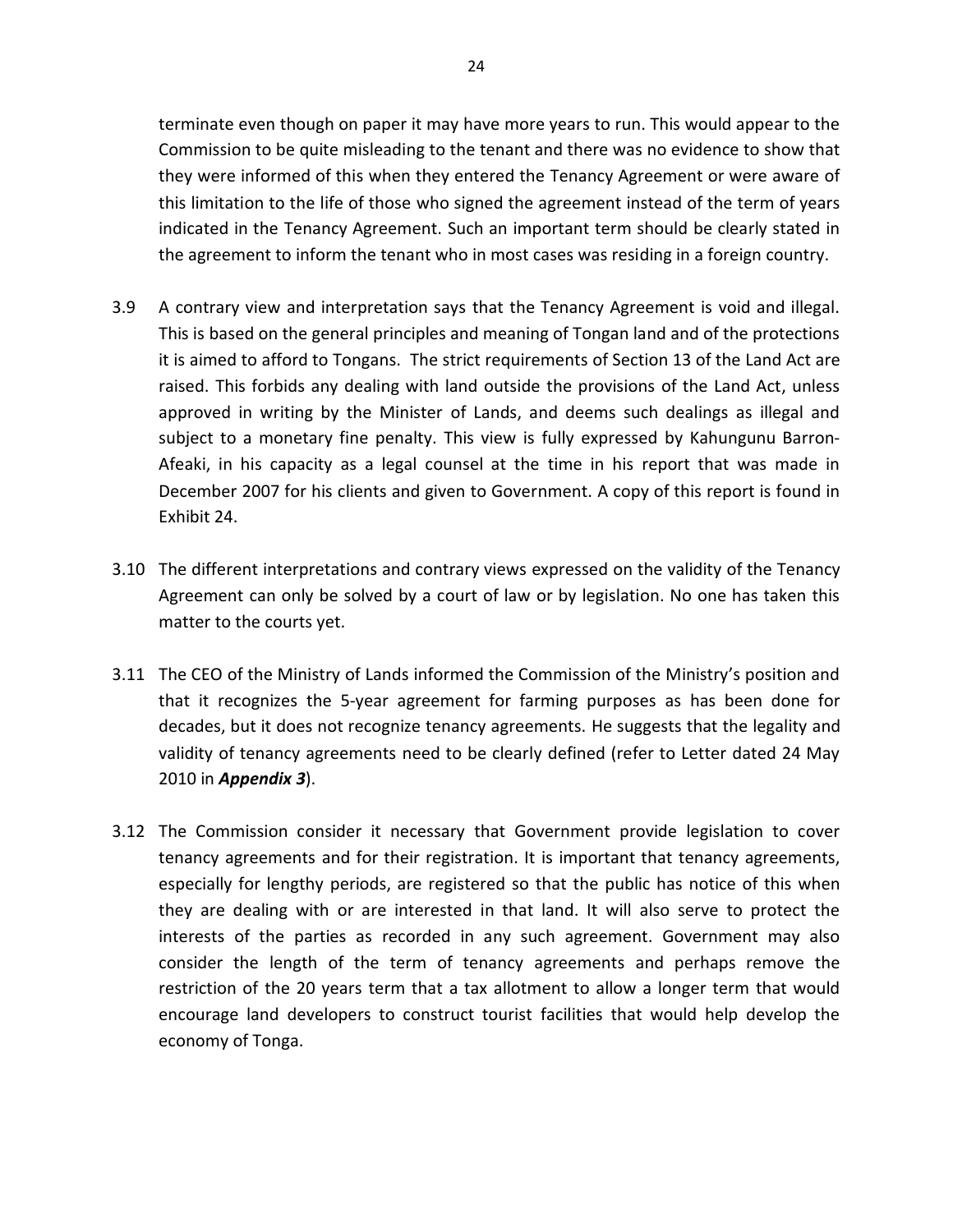#### **Aleapau Ngaue**

3.13 In conjunction with the Tenancy Agreement, Hans Schmeiser had an agreement in Tongan called "Aleapau Ngaue". A sample is found in Exhibit 79. This is the first agreement that the Tongan landholder commits himself to and it is between Hans Schmeiser and the landlord. Basically what this agreement does is to commit the land to Schmeiser to find a tenant in advance of the Tenancy Agreement. It also states the amount of money that the landlord will get upfront and the monthly rental and the commission of Hans Schmeiser. Once the Tenancy Agreement is signed then this Aleapau Ngaue ceases. This Aleapau Ngaue is explained to the landowner by the Tongan helper of Schmeiser who was usually Peau Halahingano and was drafted with the help of a Tongan lawyer, To'imoana Taufateau.

#### **Offer and Counter Offer**

3.14 This is another form of agreement that was used by Nesha Rosic. It is peculiar in that Nesha Rosic represents both the landlord and the tenant. The offer is made from the tenant to the landlord where Rosic represents the tenant. This offer sets out the price and other monetary considerations for the use of the land under a Tenancy Agreement. The counter offer is from the landlord to the tenant where Rosic represents the landlord. It is not certain why the offer and acceptance were made but we can only assume that it was a way of committing the landlord to an agreement which would later be firmed up with the Tenancy Agreement. A sample of the Offer and Counter Offer is attached as *Appendix 7*.

#### **Lease Agreement**

- 3.15 Nesha Rosic and Gordon Allison used a lease agreement with their clients that was signed by the landholder, his wife and eldest son. This agreement usually gave the tenant/lessee a term of 50 years with an option to renew for another 49 years. It also had a substantial upfront payment, commission for the agent plus a monthly rental payable to the landowner. Gordon Allison referred to this agreement in evidence as a "family agreement" meaning that it was an agreement that was binding on the family in spite of it being for a term that is beyond that allowed by law of 20 years for a tax allotment.
- 3.16 In a letter to Hans Schmeiser dated 20 June 2007 Laki Niu gave the opinion that this lease agreement was illegal and void. The basis for this opinion was that the Land Act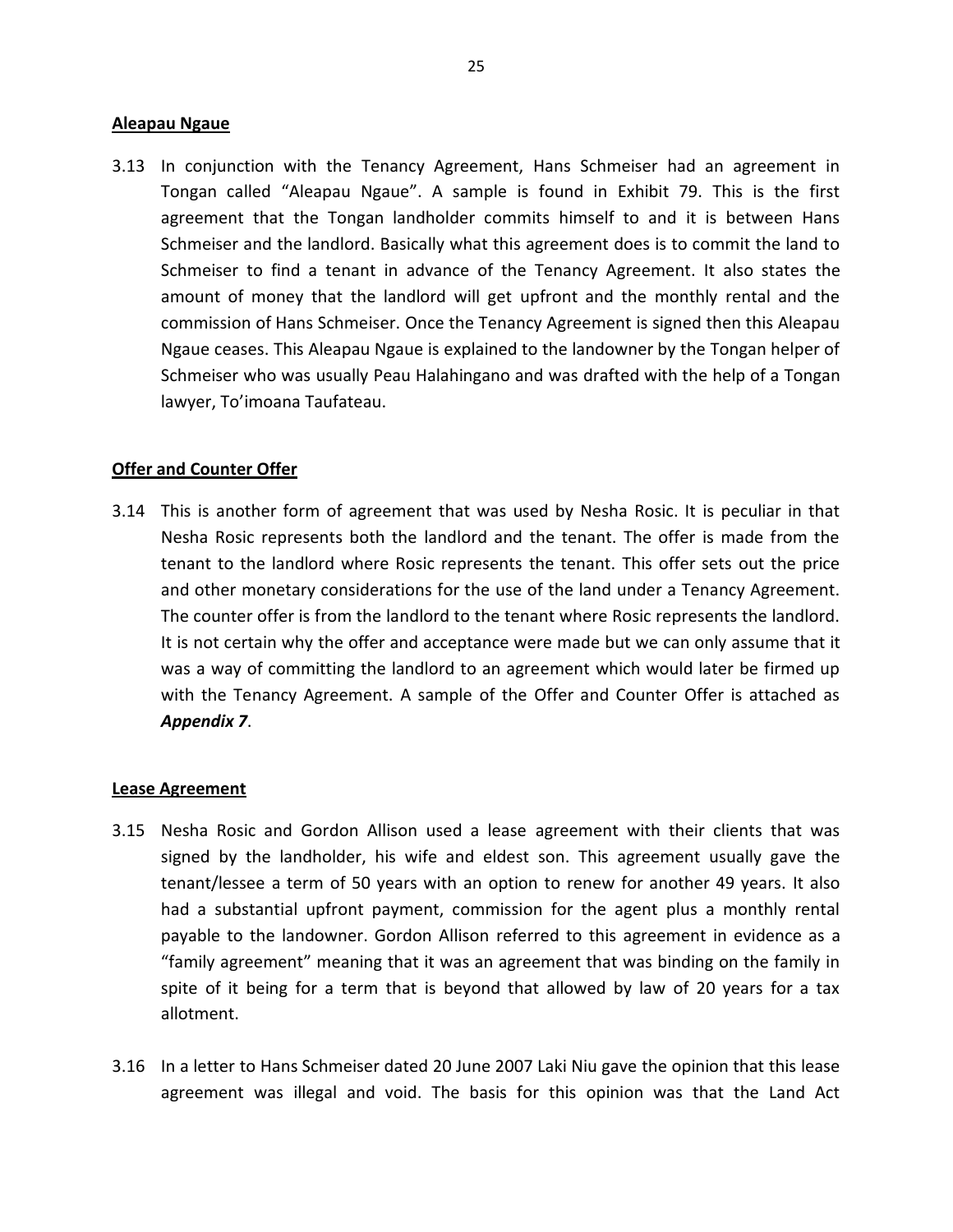prohibited the lease of a tax allotment or part thereof for more than 20 years with an option to renew for another 10 years. In addition under section 13 of the Land Act it was illegal to deal with land in any manner contrary to that provided in the Act. A copy of this letter and opinion is found in Exhibit 37A.

- 3.17 Dana Stephenson held similar views with Laki Niu on the illegality of the lease/family agreement. She advised a client of this and took the matter up with the New Zealand Estate Agents Authority as advertisements were made in a NZ Real Estate circular offering these properties for the term of 50 plus 49 years. A copy of Ms Stephenson's letter to the NZ Estates Agent Authority and the response are found in Exhibits 56G and 56H respectively. The decision of the NZ Estates Agent Authority on the complaint dated the 23<sup>rd</sup> March 2010 is found in Exhibit 371. Although Ms. Stephenson does not agree with the decision she had formed the view that it was not worthwhile appealing.
- 3.18 In evidence Trevor Jefferson claimed that he also operated a lease agreement for over 20 years of tax allotments but it provided that when an L.9 form application is made for 20 years and registered, his lease agreement becomes void. It is difficult to see how a tenant who takes a lease for 50 years can agree to the reduction of that term to 20 years by the use of the L.9 form. A sample of the Jefferson lease agreement is found in Exhibit 227 but it does not contain any provision to terminate in the event of a successful L9 application for a lease.
- 3.19 In addition to the lease agreement/family agreement Allison and Rosic required the landowner and his family to sign an application for a lease in Government L.9 form of the same property for the legal term of 20 years. The idea was that a legal lease would be granted over the property for the term of 20 years while at the same time the family would be bound by the lease/family agreement for the term stated therein so that the lease would in effect run for 50 plus 49 years. Allison in evidence said that he was given advice that because of the drive to encourage more tourists to Tonga, once tourist facilities and buildings were constructed, Government would allow the terms of the lease/family agreement to continue. Both Nesha Rosic and Gordon Allison may have been encouraged along this line of thinking by the advice Rosic received from Ms Rosamond Bing (email dated 13 July 2007 Exhibit 103). A sample copy of the L9 lease application form is found in Exhibit 30.
- 3.20 It is noted that the difference between the lease/family agreement and the Tenancy Agreement is that the lease/family agreement is over land while the Tenancy Agreement is over buildings built on land which become owned by the landowner who does not part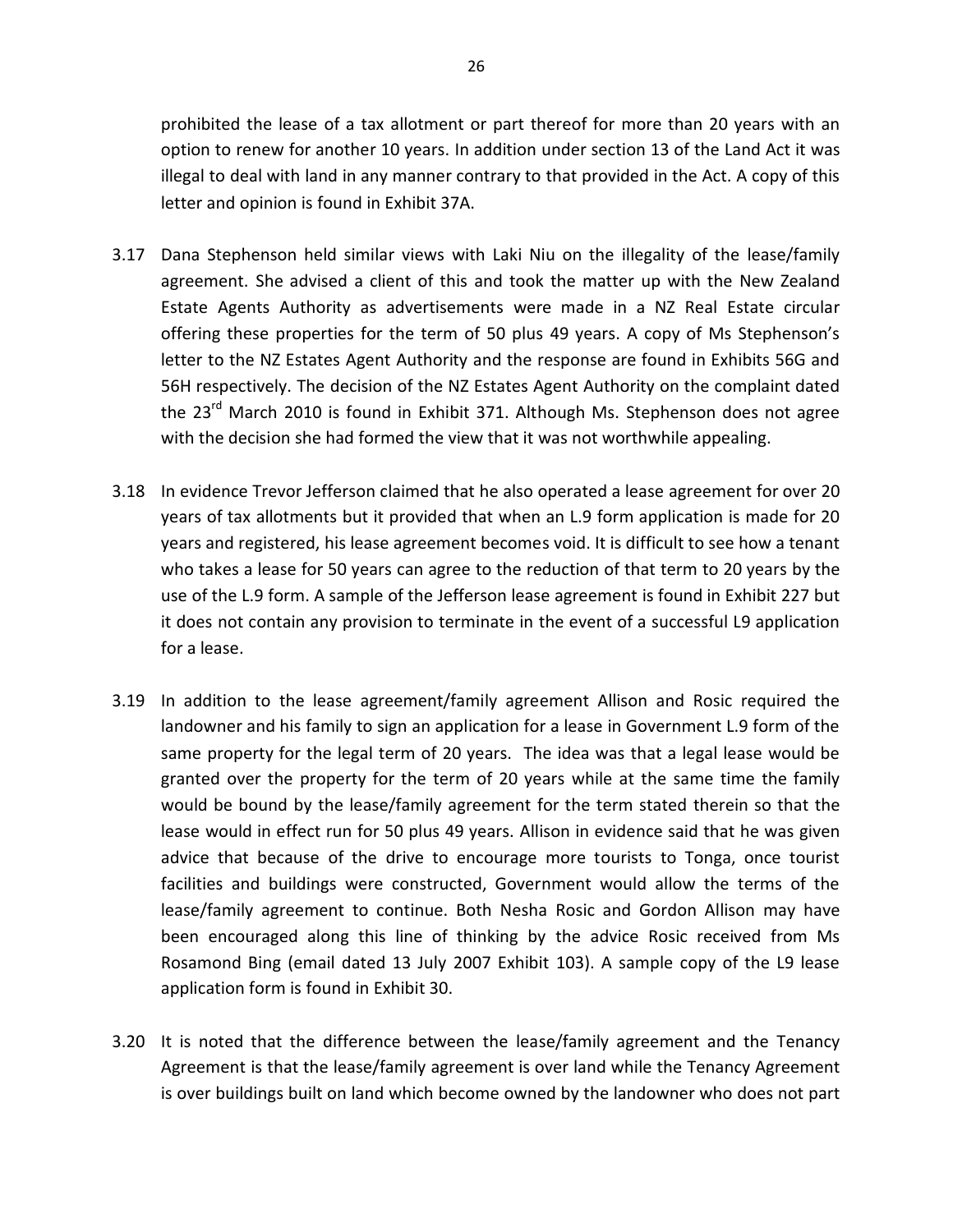with his land ownership. In his evidence however, Laki Niu said that the Tenancy Agreement he drafted included the land upon which the building rests. It must also include access to the building through the land of the owner.

# **Pita Hala'api'api-Toula, Vava'u**

- 3.21 Pita Hala'api'api worked closely with Robert Bryce since 2004. Even when Bryce departed Tonga in 2008 to set up his business in Fiji, they continued working together in that Pita's properties and those of other people were marketed by Bryce through his website.
- 3.22 Pita had his own property in Toula which he subdivided and marketed using Lafi Moetala Development which became the development body (landowner) who made the Tenancy Agreement with the investor/tenant.
- 3.23 The first agreement is the Agreement for Services and Participation in Lafi Moetala Development between the landholder and Pita and Bryce (Agent) (Exhibit 169). This agreement gives the land to the Agent to find an investor for 99 years with an up-front payment of not less than TOP\$3000 and also says that the landowner will receive in Pa'anga the same numeral as the price in US Dollar from each investor. The difference is kept by the agent for commission and expenses.
- 3.24 The next stage is when an investor is found. A Landholder and Investor/Plot-Holder Agreement is made (Exhibit 250). This is the tenancy agreement which sets out the term of 99 years and a monthly rental of US\$88, the one-time fee having already been paid. The monthly rent is reviewed every 15 years and a fee of US\$120 is payable on the transfer of the agreement.
- 3.25 The Lafi Moetala Devdelopment project was set up by Pita Hala'api'api and Robert Bryce to market Pita's land and also the land of those living in Toula. It was a type of cooperative help for the community in finance and development. Other villages like Tu'anuku followed suit with their own Development projects (Exhibit 273).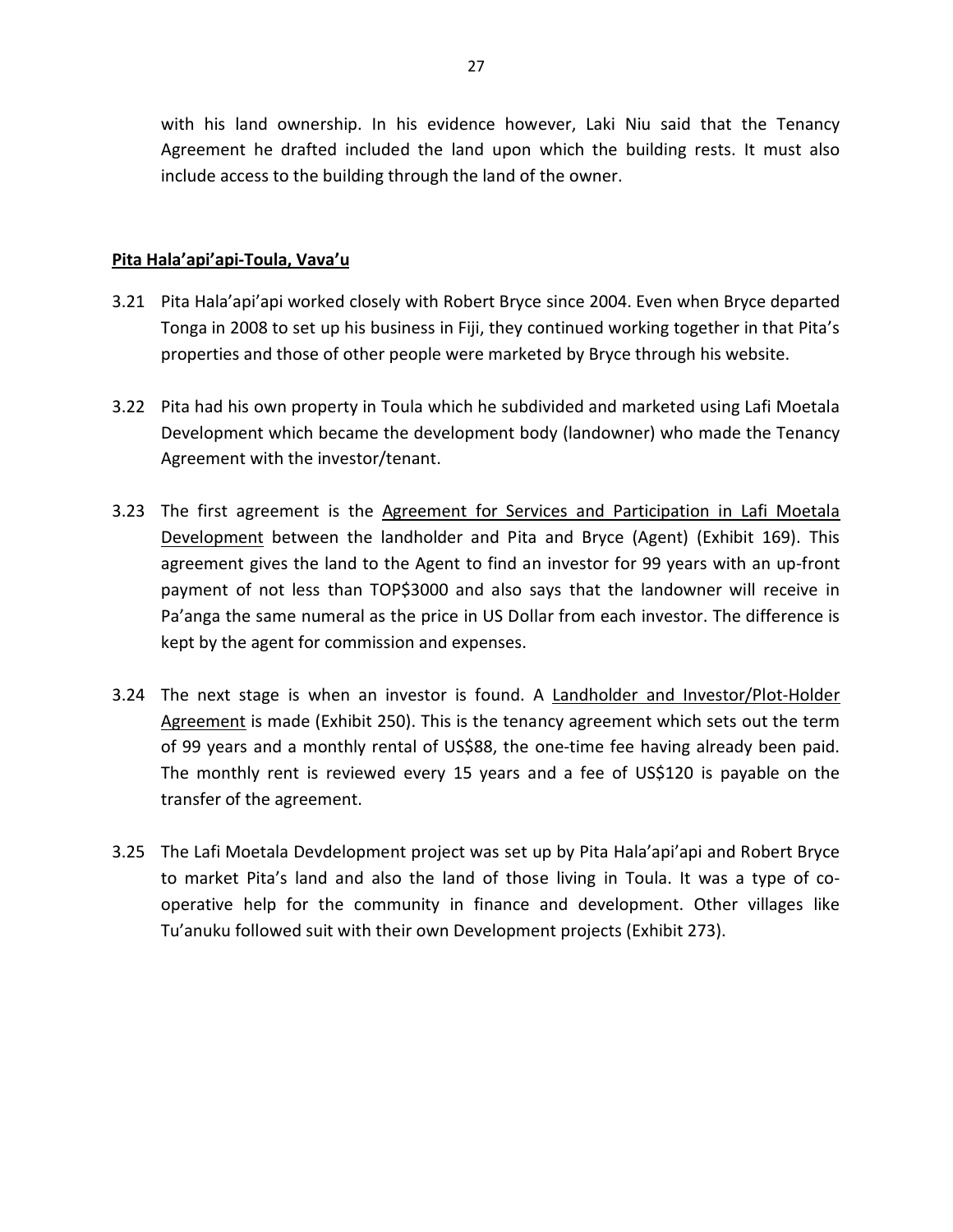# **CHAPTER 4 - NUAPAPU ISLAND AGREEMENTS**

4.1 The inevitable conflict between the Tenancy Agreement of Bryce and Schmeiser and the Lease Agreement of Rosic and Allison came to a head over land in the island of Nuapapu.

#### **Houmatoka and Lolovi**

- 4.2 There were two tax allotments in Nuapapu Island, one Houmatoka registered by Moleni Fe'aomoeata ("Moleni") and the other Lolovi registered by his son Moleni Fonokalafi Fe'aomoeata ("Fonokalafi"). Moleni died in 1999 and his son Fonokalafi as heir elected under section 84 of the Land Act to take his father's tax allotment – Houmatoka – and give his tax allotment – Lolovi – to his son Piea. This election was registered with the Governor's office and is found in Exhibit 15. It took sometimes for this choice to be effected but in 2005 the Deed of Title of Houmatoka was endorsed and signed by the Acting Governor showing Moleni Fonokalafi as the registered holder. This Deed with the endorsement made by the Acting Governor on the  $7<sup>th</sup>$  December 2005 is found in Exhibit 12. The Registration Book did not record this and he was still recorded as the owner of Lolovi. To complicate matters more, the Acting Governor had endorsed the Deed of Lolovi to Moleni Fonokalafi on the  $29<sup>th</sup>$  November 2005 when it should have been given to Piea because of the election made by Moleni Fonokalafi. This Deed of Lolovi including the endorsement of the Acting Governor dated the  $29<sup>th</sup>$  November 2005 is found in Exhibit 21. On the 29<sup>th</sup> June 2007 Piea Fe'aomoeata is entered in the Registration Book as the owner of Houmatoka while his father Moleni Fonokalafi, the registered owner of the allotment was still alive. This was done by the Land Registration Officer Makafilia Mafi on instruction from the Acting Governor. In November 2007 an entry made by Land Registration Officer Fataua Halatanu in the book recording matters over land and directions by the Acting Governor stated that the Acting Governor wanted the question over Piea's name in the Registration Book to be clarified with Makafilia Mafi before any further deals are made with regard to this land.
- 4.3 Both the Acting Governor Tu'a Taumoepeau and the Land Registration Officer Makafilia Mafi have a lot of explaining to give over the registration of Houmatoka and Lolovi. Makafilia was dismissed from his job before our inquiry and Tu'a is in New York. We got some answers from Makafilia in his evidence but he puts the ball back with the Governor claiming he was only doing what the Governor had directed. We have asked questions by email to Tu'a but it is difficult to get reliable evidence by this means. A copy of the email correspondences with Tu'a are attached as *Appendix 2*. It appears from this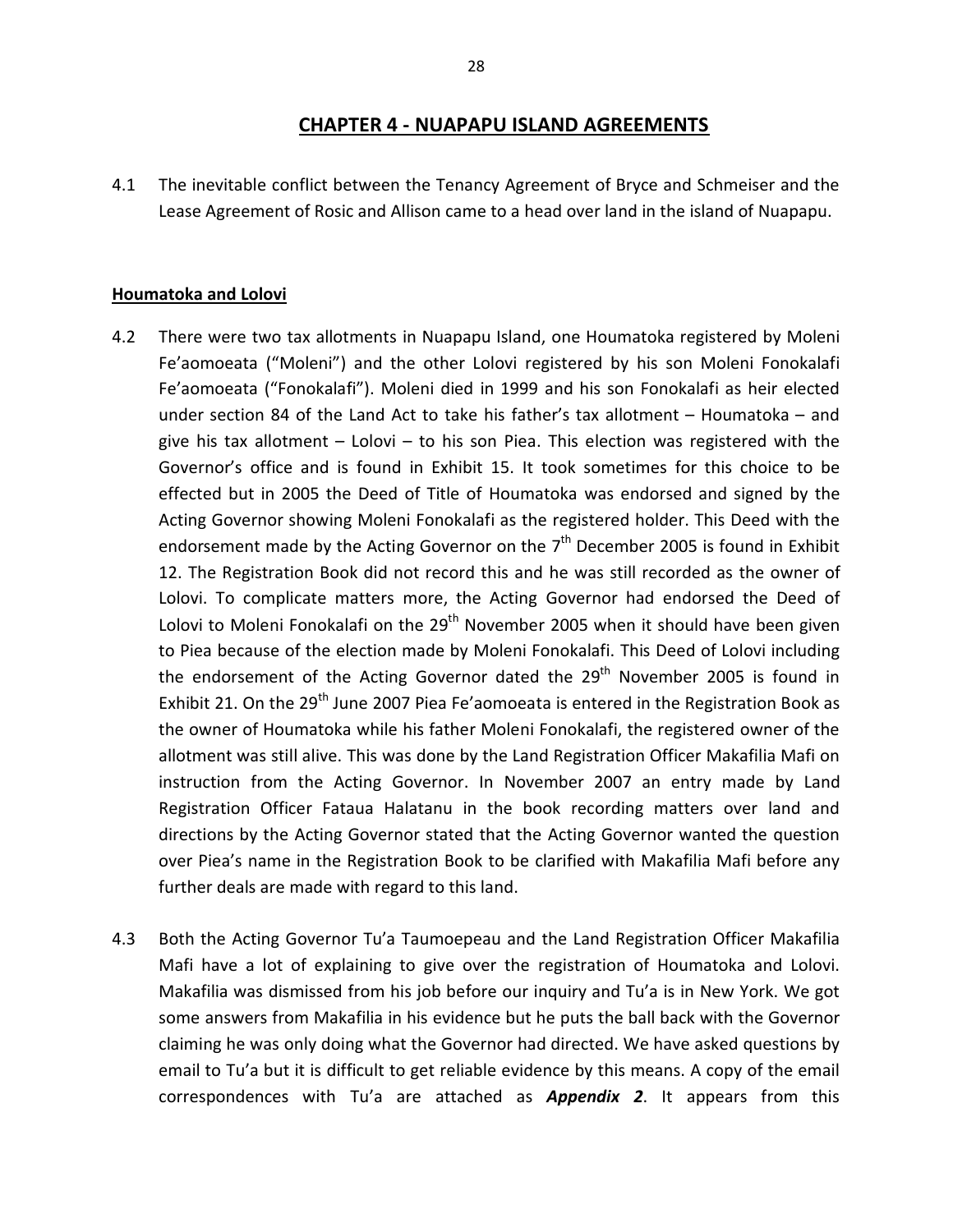correspondence that the Governor relied heavily on the advice of his Land Registration Officer, Makafilia Mafi.

- 4.4 As a result of correspondence with the former Acting Governor of Vava'u, Tu'a Taumoepeau (*Appendix 2*), the Commission received a copy of an Internal Memorandum dated 15 May 2007 (*Appendix 8*) from Makafilia Mafi to the Governor. This Memorandum stated that –
	- a) Houmatoka was registered by Moleni Fe'aomoeata in 1930;
	- b) Moleni Fe'aomoeata died in 1999 and his son Moleni Fonokalafi Fe'aomoeata claimed this property as heir;
	- c) In 2005, Moleni Fe'aomoeata had an agreement with Richard Mortimer and Eric Stark in relation to Houmatoka instead of Lolovi which was registered under his name;
	- d) The deed of grant of Houmatoka showed that this property was inherited by Moleni Fonokalafi Fe'aomoeata as heir in 2005, but this was wrong because it was not entered in the Registration Book;
	- e) Houmatoka should have first been transferred to Moleni Fonokalafi Fe'aomoeata or Piea Fe'aomoeata as the heir before the agreements with Mortimer and Stark.
- 4.5 A note from the Governor dated 12 June 2007 said to "Transfer Land in Question to Piea Fe'aomoeata (Legal Heir)".
- 4.6 What is missing from the Memorandum by Makafilia is that Moleni Fonokalafi Fe'aomoeata had made the election allowed to him by the Land Act to inherit his father's allotment (Houmatoka) and give his allotment (Lolovi) to his son Piea.

# **Dealings with Houmatoka**

4.7 In 2005 the registered owner of a tax allotment (Houmatoka) in Nuapapu Island, Moleni Fonokalafi Fe'aomoeata contacted Hans Schmeiser seeking a tenant for his allotment. On the  $13<sup>th</sup>$  December 2005 an agreement in the form of the Aleapau Ngaue was entered into between Moleni Fonokalafi Fe'aomoeata and Hans Schmeiser in respect of 4 acres of the allotment. This agreement gave Schmeiser the right to seek a tenant for the land within 24 months. The term of years was 60 years and the landowner Moleni Fonokalafi Fe'aomoeata was to receive US\$35,000 plus US\$300 per month. We received only the first page of this Aleapau Ngaue from Schmeiser a copy of which is found in Exhibit 78.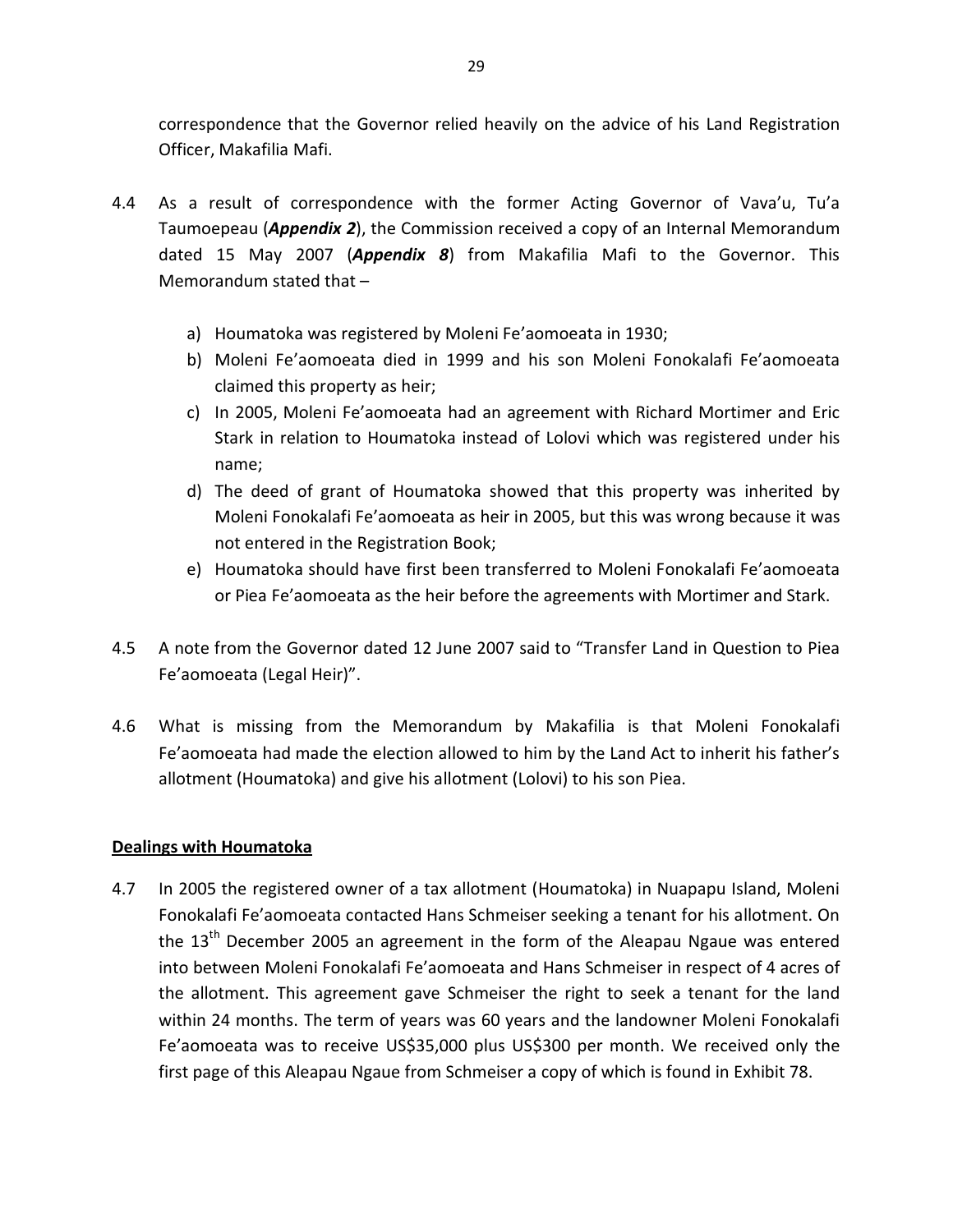- 4.8 On the  $16<sup>th</sup>$  February 2006 a Tenancy Agreement was made between Moleni, his wife Tupou and son Piea as Landlord and Richard Mortimer of Hong Kong as Tenant for the "buildings, fences and structures, which exist or are to be built in pursuance of this Agreement and upon the land which is described on the map or description page attached hereto". The land is then described with an area of 2 acres of the allotment. The term is for 60 years and the rent is stated to be US\$28,965 payable upon signing plus a monthly rent of US\$70. A copy of this Tenancy Agreement is found in Exhibit 44.
- 4.9 On the  $1<sup>st</sup>$  December 2006 Moleni, his wife Tupou and son Piea entered into another Tenancy Agreement with Eric Stark of Hong Kong (a friend of Richard Mortimer) over the "buildings, fences and structures" etc as in the Mortimer agreement. The land involved has an area of 2 acres adjoining that in the agreement with Mortimer. The term is 60 years and the rent is US\$27,200 payable upon signing plus a monthly rent of US\$70. A copy of this Tenancy Agreement is found in Exhibit 35.
- 4.10 Both 2 acre allotments were believed to be on the coast of the 7 acre allotment of Moleni Fonokalafi Fe'aomoeata. There is also evidence of this in the maps and plans produced. A copy of a plan signed by Moleni and the tenant is found in Exhibit 45.
- 4.11 We received evidence that all money due under both Tenancy Agreements were paid in accordance with the terms of the agreement and some of the monthly rent were paid in advance (Exhibits 1, 2, 5, 57A, 57B, 78 and 305).
- 4.12 In January 2007 Moleni Fe'aomoeata went to the surveyor Paula Moa Lo'amanu to cancel the scheme plan of his allotment which showed that the allotments concerned with the Tenancy Agreements with Mortimer and Stark were on the coast. He wanted to cancel this scheme plan. Paula took the matter up with Hans Schmeiser and cancelled the scheme plan as requested by Moleni and re-drew a new scheme plan that showed the 4 acres that were for Mortimer and Stark had only one 2 acre coastal area. Paula Moa in evidence claim that he did not know about the Tenancy Agreements with Mortimer and Stark - if he did, he would not have altered the scheme plan as requested by Moleni. A copy of the scheme plan with the entry signed by Moleni to cancel is found in Exhibit 132.
- 4.13 On the  $16<sup>th</sup>$  January 2007 an application for a lease in the L.9 Government form was signed by Moleni Fonokalafi Fe'aomoeata in favour of a company named Escape Tonga Limited whose principals were Gordon Allison and Peter Glover over a 3 acre area that included the 2 acre land that were already subject to the Tenancy Agreement with Richard Mortimer. A copy of this application is found in Exhibit 83.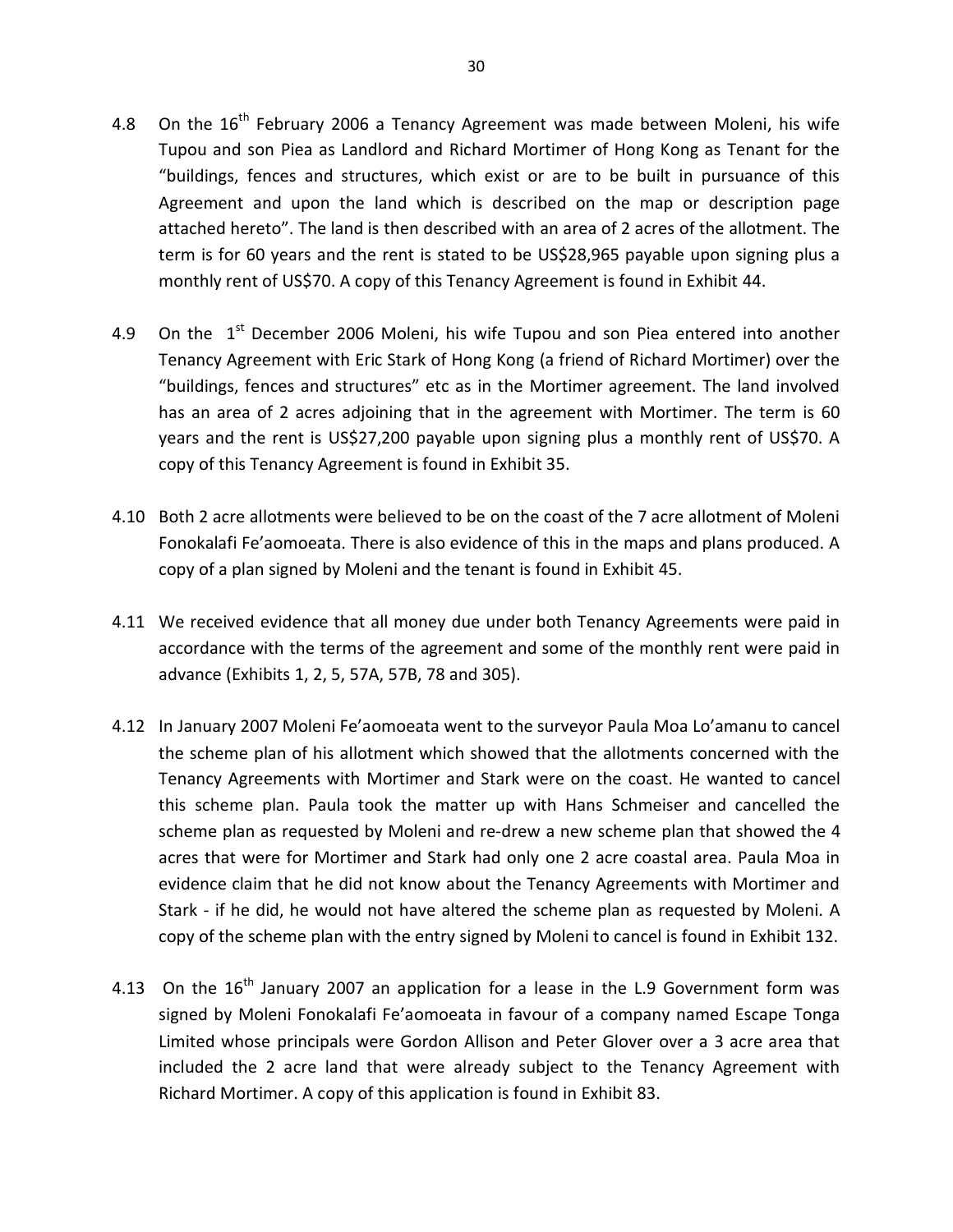- 4.14 On the  $1<sup>st</sup>$  February 2007 Moleni, his wife Tupou and son Piea entered into a Lease Agreement (Exhibit 80) with Gordon Allison and Peter Glover for the 3 acre plot of land referred to in the previous paragraph of which 2 acres were the subject of the Tenancy Agreement with Richard Mortimer. This lease is for 50 years with an option to renew for another 49 years. The total rent is US\$125,000 with a down payment of US\$35,000 upon Cabinet approval of the lease and yearly payments of US\$2,000 for 50 years. This is the agreement that Gordon Allison referred to as the "Family Agreement" in his evidence as opposed to the Government approved lease.
- 4.15 In his evidence, Heilala Fe'aomoeata who is a younger brother of Piea Fe'aomoeata, produced an agreement dated 21 July 2007 (Exhibit 324) which was given to him by Nesha Rosic. This agreement was the same as Exhibit 80 but the lessor party was shown as Piea Fe'aomoeata instead of his father Moleni who was still alive at the time. This would coincide with the fact that Piea's name was entered in the Registration book as the owner of Houmatoka on the 29<sup>th</sup> June 2007 (Exhibit 14).
- 4.16 A similar agreement was entered into by the Moleni family and Nesha Rosic on the  $1<sup>st</sup>$ February 2007 over the remaining 4 acres that included the 2 acres which was the subject of the Tenancy Agreement with Eric Stark. A copy of this agreement is found in Exhibit 109.
- 4.17 Correspondences were exchanged between Robert Bryce and Nesha Rosic over the double dealing with the same land. Rosic's answer was basically that the Tenancy Agreement had lapsed because of the non-payment of rent and that Allison's lease agreement and his were valid as the land was vacant. There was no record of the Tenancy Agreement in the Land office as there was no requirement to register such agreements with the Ministry of Land. An email to this effect dated 29 September 2007 was sent by Samiu Vaipulu to Eric Stark and Richard Mortimer (Exhibit 106).
- 4.18 On the 29<sup>th</sup> June 2007 both Gordon Allison and Nesha Rosic signed two separate L.9 lease applications on behalf of their respective company, Escape Tonga Ltd and Island Real Estate Ltd, for 20 years over the 3 acres and 4 acres land in Nuapapu of Moleni's family the subject of the present discussion. This was signed by Piea Fe'aomoeata as the landowner and his name was entered in the Land Registration Book as the holder on the same day. Piea's father who held the Deed of Title for this land was still alive at the time. A copy of the death certificate of Moleni Fonokalafi Fe'aomoeata who died on the  $28<sup>th</sup>$ October 2008 is found in Exhibit 19. There is a cloud hanging over the entry of Piea in the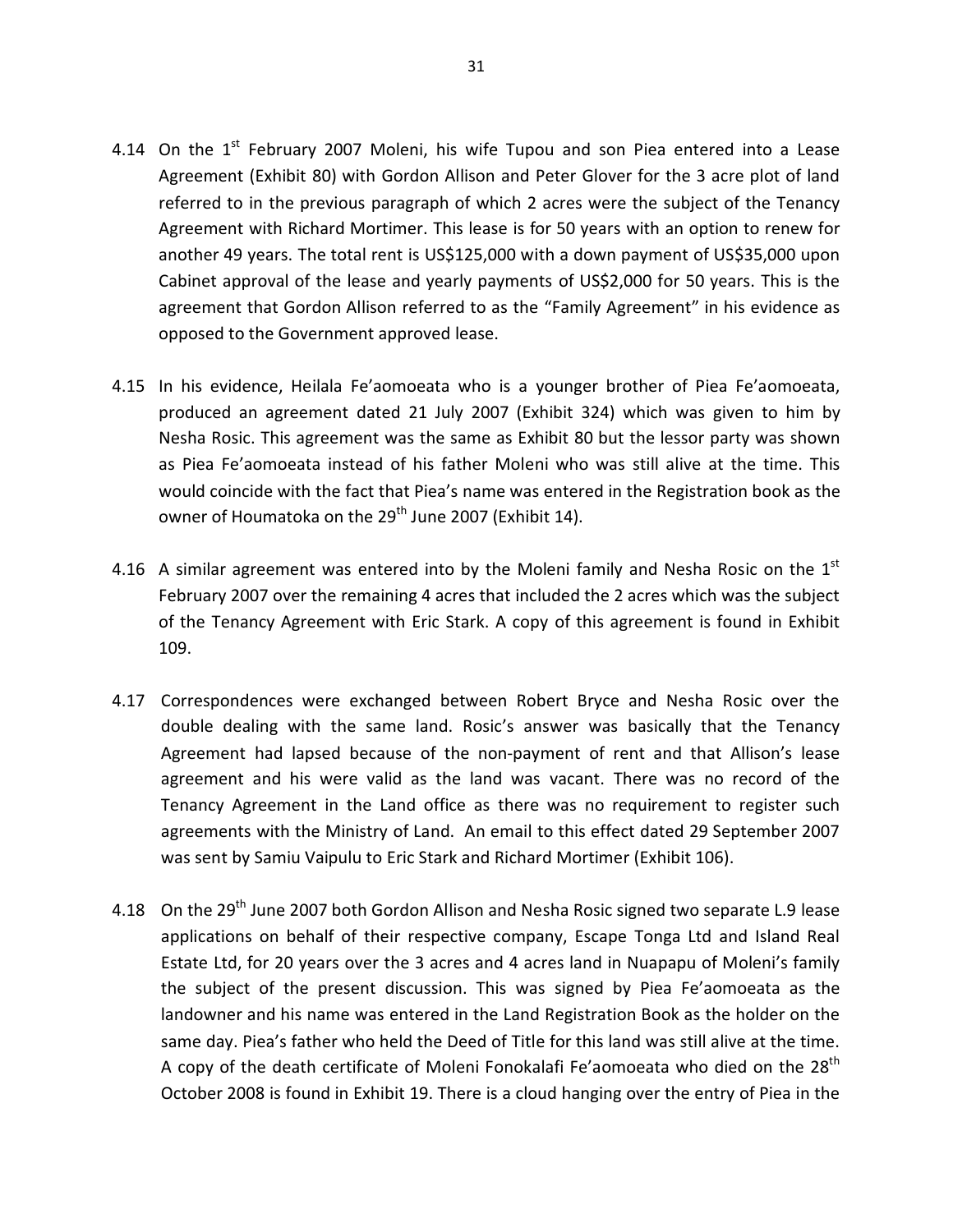Registration Book by the Registration Officer Makafilia Mafi and approved by the Acting Governor Tu'a Taumoepeau. Some explanation is seen in the Internal Memorandum dated 15 May 2007 from Makafilia Mafi to the Governor (*Appendix 8*) but the cloud still hangs. A copy of the L.9 application for lease by Gordon Allison and Nesha Rosic are found in Exhibits 30 and 31 respectively.

- 4.19 On advice from Robert Bryce to show his right to the land, Richard Mortimer arranged for the construction of a water tank in September 2007 on the land over which he had a Tenancy Agreement with the Moleni family. As soon as it was constructed, Nesha Rosic arranged for some Tongans to destroy the water tank and this was done. Richard Mortimer made a written complaint to the police which was given to the OIC in Vava'u CIP Sisi Tonga who passed it on to the Falevai branch to see if it was an offence that should involve the police (Exhibit 120).
- 4.20 The Falevai Police Station Diary (Exhibit 391) shows that the complaint for the destruction of the water tank was made by the builder, Manu Tu'itupou on the  $21<sup>st</sup>$ September 2007. The diary records police investigation and a charge being made against Kineleti Taufa on the  $19<sup>th</sup>$  November 2007 in respect of the destruction of the water tank. The Diary also shows that on the  $30<sup>th</sup>$  April 2008 a Case Disposition Notice was signded by the complainant Manu Tu'itupou withdrawing his complaint because a civil case had been taken out. The Diary also shows an entry made on the  $16<sup>th</sup>$  December 2008 recording a direction from the Officer in Charge of Police Station No. 5 to re-open the case. There was a change of OIC in Falevai Station and the file was handed over to LCPL Latu. No further entry was recorded in the Diary for 2009 and the only work recorded in 2010 was in respect of the production of the Station Diary to the Commission.
- 4.21 On advice from a Tonga lawyer, Kelepi Piukala, a court proceeding was brought by the person who constructed the water tank against Rosic and those who destroyed the water tank. The Magistrate gave judgment for the plaintiff tank builder (Exhibit 6) but on appeal, the Supreme Court gave judgment for the defendants who were responsible for the destruction on the basis that the proper party was the owner of the tank Richard Mortimer and that the case was brought by the wrong party, namely the builder. As seen from the judgment of Andrew J in the Supreme Court (Exhibit 7) the Judge said that another ground for the success of the appeal was that the property was the subject of a registered leased to Escape Tonga Ltd, the company of Gordon Allison. No mention was made of the prior Tenancy Agreement of Richard Mortimer over the same land. No mention was made also of the fact that when the water tank was destroyed there was no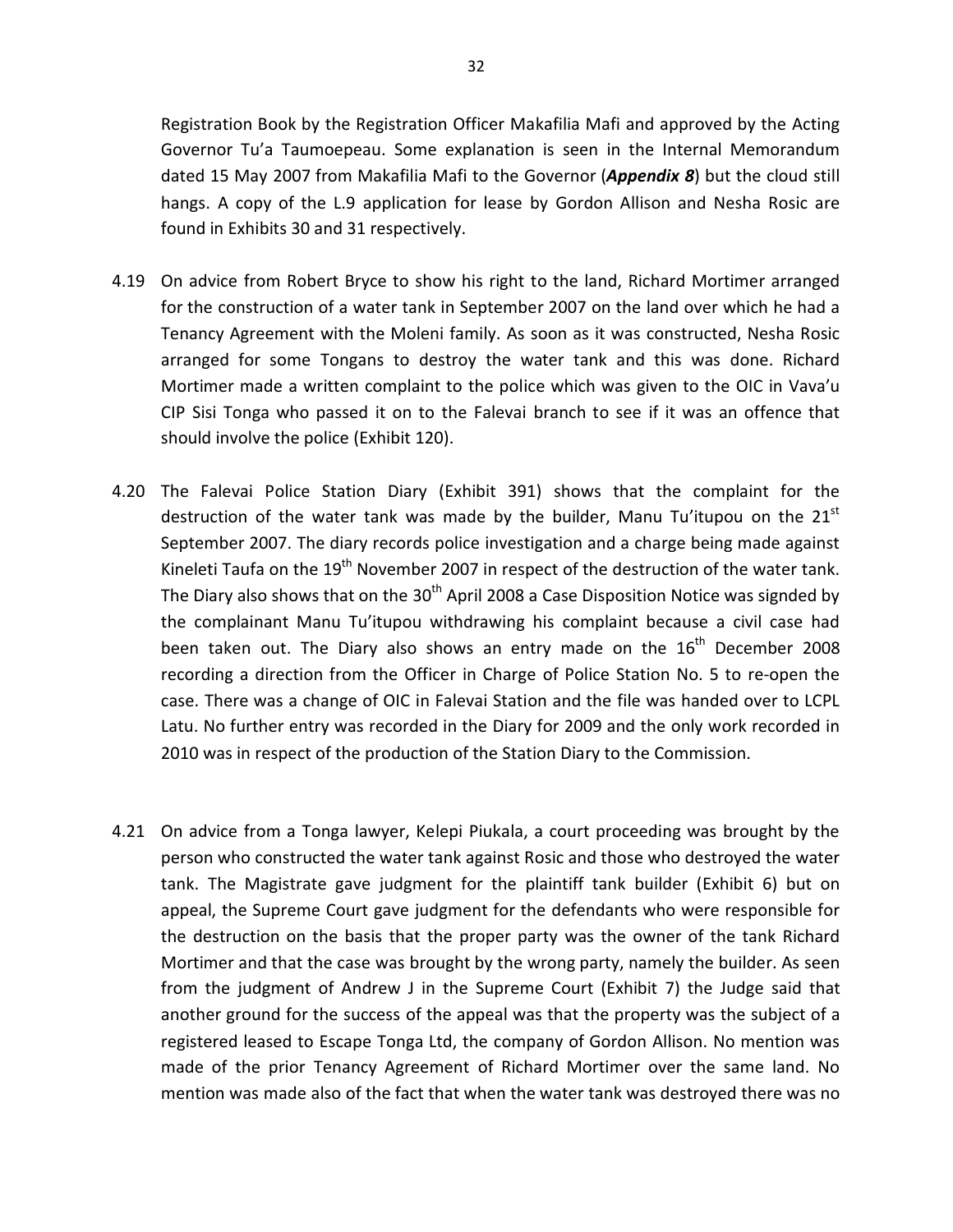lease registered over the land. In his evidence, Kelepi Piukala failed to satisfy us that he had produced the Tenancy Agreement as evidence in the appeal. If he had, the Judge would have commented on it and given a ruling on its validity. The chance for an interpretation by the court of the Tenancy Agreement was lost.

- 4.22 On the 21<sup>st</sup> January 2008 the Acting Governor of Vava'u, Tu'a Taumoepau, acting on the L.9 application that was lodged by Gordon Allison on the  $29<sup>th</sup>$  June 2007, wrote a Savingram to the Minister of Lands recommending the grant of the lease to Escape Tonga Ltd, the company of Gordon Allison for a term of 20 years (Exhibit 85). Cabinet approved this application on the 26th March 2008 (Exhibit 9) and the lease was registered on the  $16<sup>th</sup>$  December 2008 (Exhibit 16). The lease application from Nesha Rosic and Island Real Estate Ltd was approved by Cabinet on the  $23<sup>rd</sup>$  April 2008 (Exhibit 10) for a term of 20 years and registered on the  $14<sup>th</sup>$  January 2009 (Exhibit 17).
- 4.23 Relying on the rights that he has been given under the Government approved lease and the "family lease" Gordon Allison has subdivided and constructed a number of buildings on the 3 acre plot of land in Nuapapu Island. He markets these as villas through the internet and so far has sold 8. A copy of the marketing advertisement is attached as *Appendix 5* and a copy of one of the agreements is found in Exhibit 98. Nesha Rosic has not constructed any building on his 4 acre leased land yet.

# **Caveat**

- 4.24 Acting on instructions received from Robert Bryce on behalf of Richard Mortimer, Law Practitioner David Corbett lodged a caveat with the Ministry of Land dated 9<sup>th</sup> May 2007 to prohibit any dealings with that part of the land which was subject to the Tenancy Agreement because of the "tenancy interest" of Richard Mortimer. Corbett was verbally informed by an officer of the Ministry that the caveat could not be made as the Land Act provides for caveats to be lodged only against leaseholds. No lease had yet been granted in respect of this property.
- 4.25 A Deed of Lease was granted to the company of Gordon Allison, Escape Tonga Ltd on the  $16<sup>th</sup>$  December 2008 (Exhibit 16). This was over a 3 acres area that included the 2 acres over which Richard Mortimer had his prior Tenancy Agreement. On the 14<sup>th</sup> January 2009 another Deed of Lease was registered by the company of Nesha Rosic, Island Real Estate Ltd (Exhibit 17) over the remaining 4 acres that included the 2 acres over which Eric Stark had his prior Tenancy Agreement.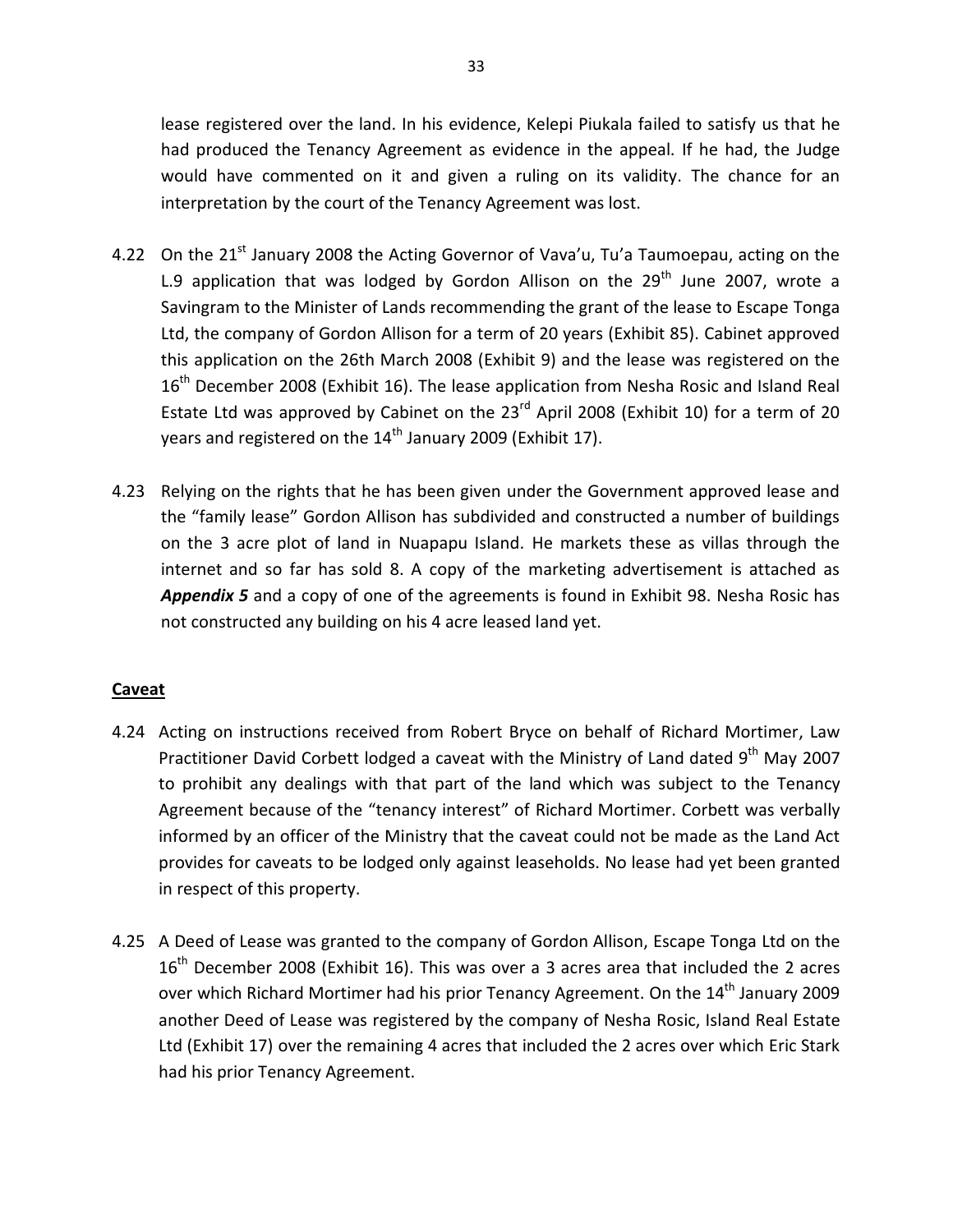- 4.26 On the 23<sup>rd</sup> June 2009 David Corbett lodged a caveat on behalf of Richard Mortimer (Exhibit 1 Tab AH) and Eric Stark (Exhibit 1 Tab AN) in respect of their interests in their 2 acres that were included in the leases of Escape Tonga Ltd and Island Real Estate Ltd. On the 9<sup>th</sup> October 2009 Corbett lodged another caveat on behalf of Mortimer over the same 2 acres lot (Exhibit 20).
- 4.27 In spite of the caveats lodged by David Corbett, construction work on the land concerned have been continued by Gordon Allison who has subdivided the 3 acres lot and advertised and sold these with Villas to foreigners.
- 4.28 The Commission has been informed by the Secretary of the Ministry of Lands that once the caveat has been registered they stop all dealings and applications in connection with the land, but they have no control over buildings or works or structures on the land. This is covered in the next section.

# **Building Permit**

4.29 On the 7<sup>th</sup> October 2008, Siaosi Moala who was in charge of the Building Control Division of the Ministry of Works dealing with the issuance of permits for new buildings under the Buildings Act 2002 wrote to Gordon Allison advising him that he did not have a permit to build houses on Nuapapu and to cease such activities until a permit is issued (Exhibits 348 and 348A). In his evidence, Ringo Fa'oliu who is now in charge of this division said that Gordon Allison still does not have a building permit as referred to by Siaosi Moala. When told that in spite of this, Gordon Allison has been and still is constructing buildings without a building licence, Ringo undertook to look into this matter and may require police help to prevent this unlawful activity. When re-called a few days later, Ringo said that he had communicated with Gordon Allison who asked that he be given the opportunity to complete the  $8<sup>th</sup>$  villa before taking up the permit issue again with the Ministry of Works.

# **Findings on the Nuapapu Island land deals**

4.30 From the facts as related above on the Tenancy Agreements made by Mortimer and Stark in 2006 and the lease Agreements made by Allison and Rosic over the same allotment in Nuapapu Island in 2007 it is very apparent that the situation is in a mess. To complicate matters, Allison has built and sold some of these buildings to foreign clients for substantial money.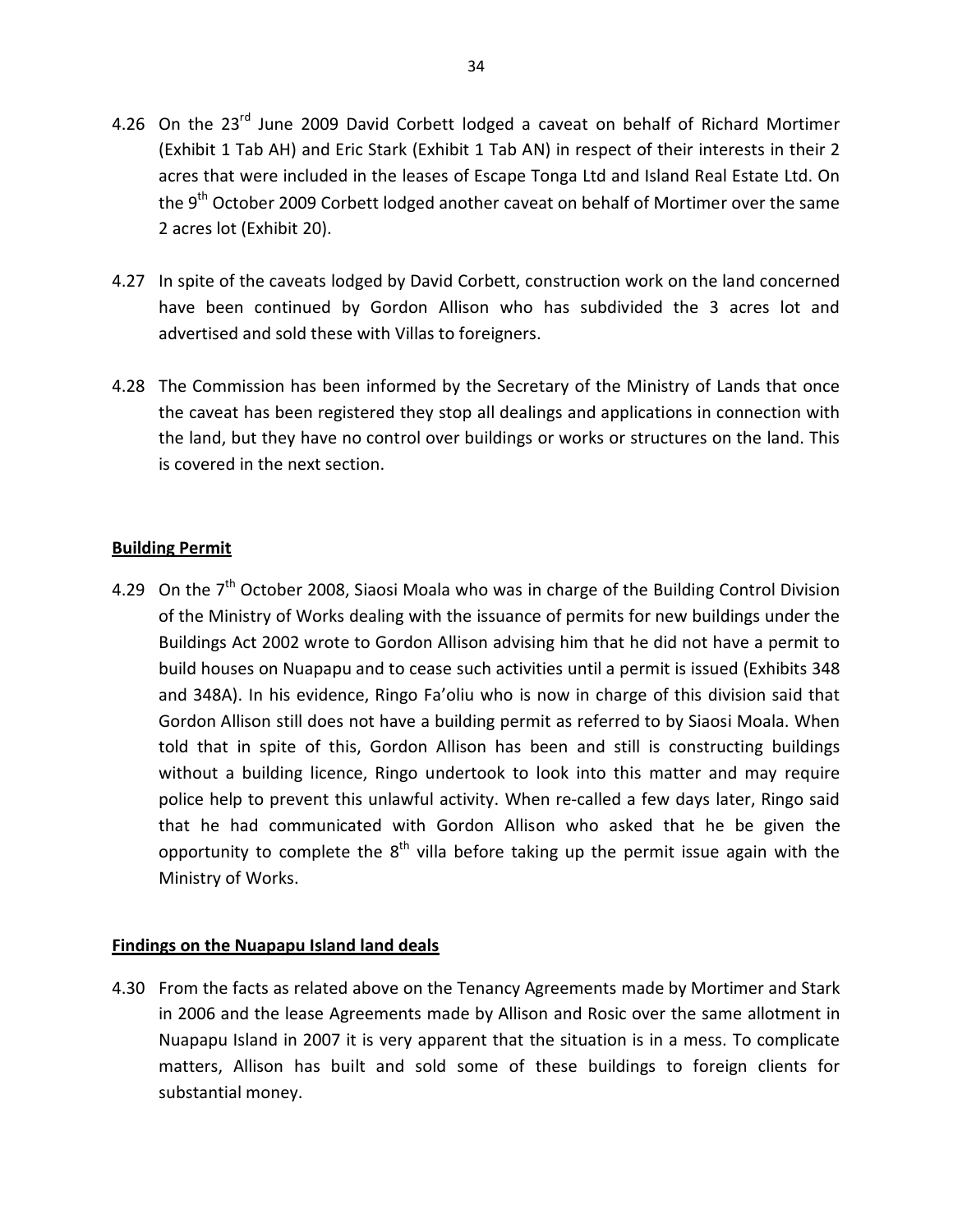- 4.31 Mortimer and Stark have given substantial amounts of money to the Moleni family in pursuance of the Tenancy Agreements. Allison and Rosic have also given substantial amounts of money to the Moleni family in pursuance of their Lease Agreements.
- 4.32 The Moleni family knew they had a prior agreement made in 2006 over the land and received substantial money in respect of that agreement but still entered into another agreement in 2007 over the same land and received money in respect of that agreement.
- 4.33 The justification for the second agreement as claimed by the Moleni family with the support of Rosic and Allison is that there was a default in the payments by Mortimer and Stark which resulted in the termination of their Tenancy Agreements. This was supported by their Lawyer Samiu Vaipulu as seen from his email in Exhibit 106.
- 4.34 As seen from the evidence, Mortimer and Stark had paid all that were due under their Tenancy Agreements and some monthly rental payments in advance. Rosic and Allison were aware of the Tenancy Agreements but pursued their own Lease Agreements with the Moleni family on the basis that the Tenancy Agreements had lapsed for default in payments and that in any case they were unlawful and therefore void and not registered in the Land Registry.
- 4.35 The validity of the Tenancy Agreement is based on it not being an agreement over land but an agreement over the use of buildings that are owned by the landowner. They are purely commercial agreements governed by the laws of contract and not subject to the Land Laws of Tonga.
- 4.36 It is clear that the Moleni family have received substantial money from two sources over the same land. At the end of the day after the mess over these deals are resolved, the Moleni family must be responsible for refunding the money of the party that does not end up with the use of the land. This situation can only be resolved through a decision of the court and we urge the parties to take their dispute to the court for a final resolution.
- 4.37 The involvement of Government through the Acting Governor and his officers in these land deals will be made part of the court proceedings. The involvement of Government in the Real Estate business and the moratorium placed by the Minister of Labour Commerce and Industries in March 2007 on the issuance of Real Estate Agency Licences will also be part of such court proceedings. We suggest that Government should on its own accord make its own internal inquiry of the involvement of its officers in the Tenancy Agreement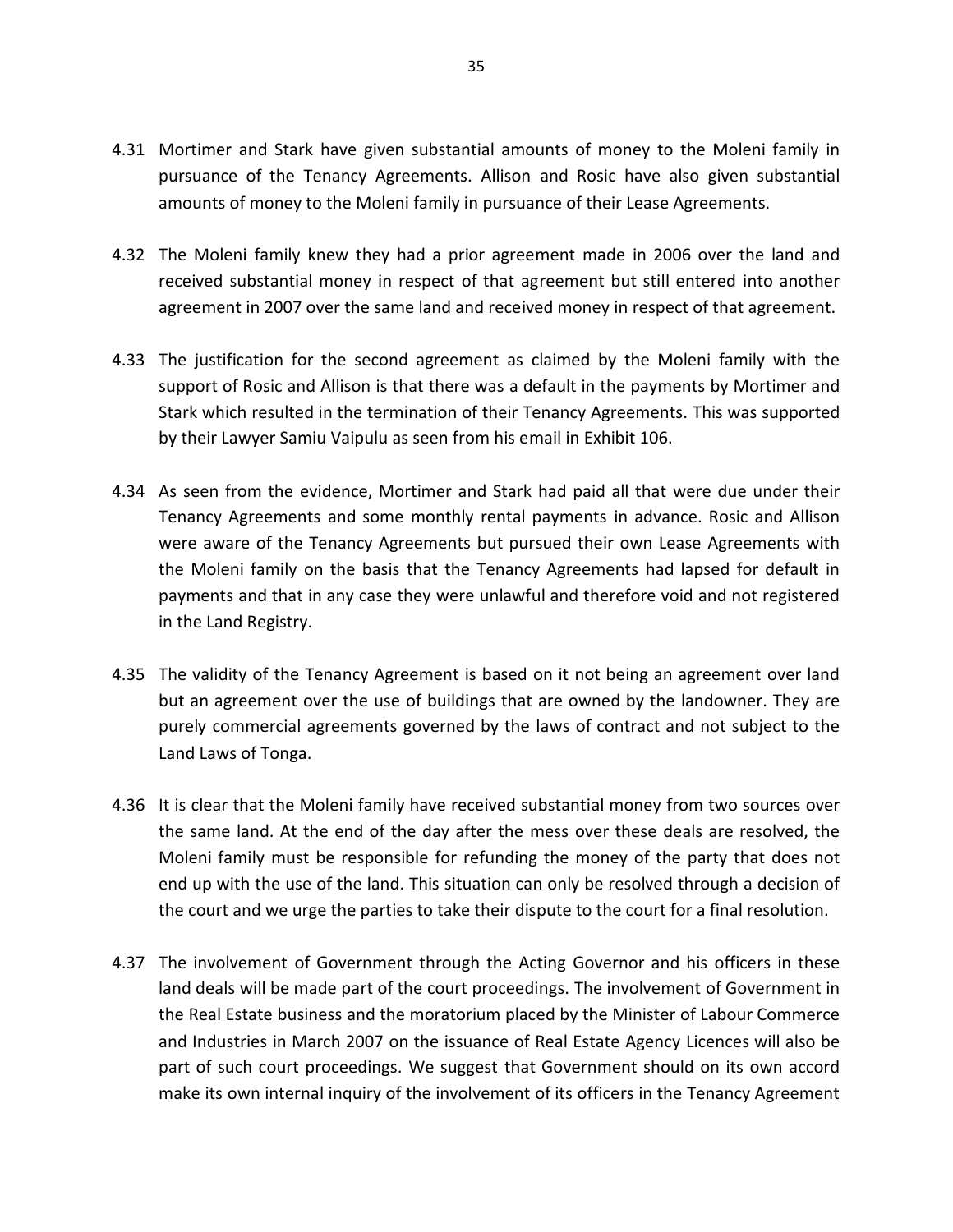and the Lease Agreement over Houmatoka with a view to appropriate disciplinary actions.

4.38 The involvement of the Ministry of Works with regard to the permit for the buildings constructed by Gordon Allison need to be rectified.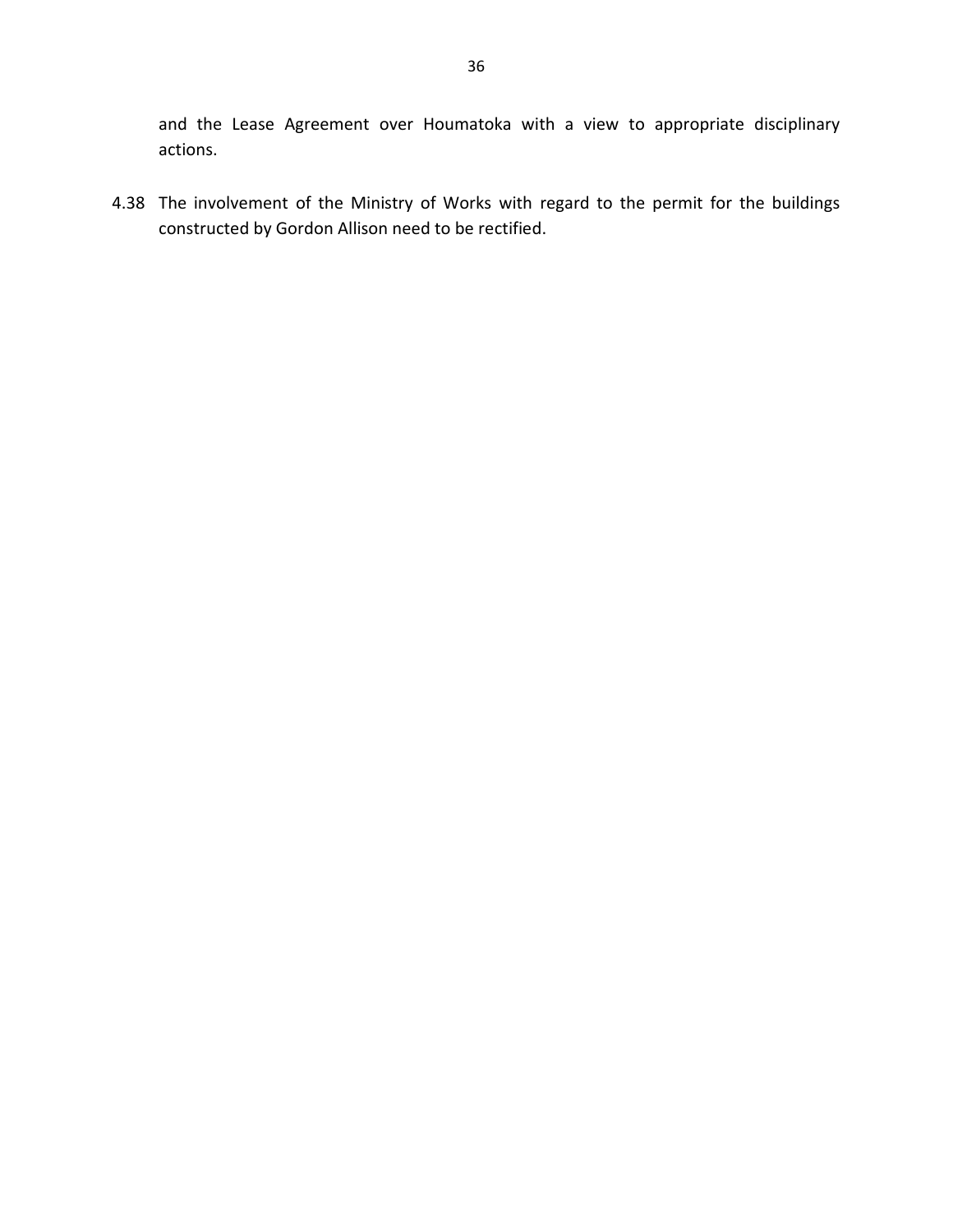#### **CHAPTER 5 – WRITTEN SUBMISSIONS**

- 5.1 In response to the public notices we received letters and submissions mainly from people mostly residing overseas complaining about land deal experiences they had through real estate agents in Vava'u. Richard Mortimer and Eric Stark came from Hong Kong to give evidence in person. Some who resided in Tonga also gave evidence. All letters and submissions were considered by the Commission and appropriate responses were directed to be made by the Secretary.
- 5.2 It is not the function of the Commission to solve the problems indicated in the submissions. Our function is to investigate the land practices involved and report to His Majesty and Privy Council with recommendations. The aggrieved parties have their proper avenue to seek redress which is ultimately through the Courts of law.

# **Richard Mortimer and Eric Stark (Hong Kong)**

- 5.3 The submissions of Richard Mortimer are found in Exhibits 1, 2, 3 and 4. The submissions of Eric Stark are found in Exhibits 22, 25, 26 and 27.
- 5.4 The land deal involving Mortimer and Stark revolve around Nuapapu Island and in particular the allotment called Houmatoka owned by the Fe'aomoeata family. This has been fully discussed in Chapter 4 and need not be gone into further detail here. We will refer to the problem posed by the double deal in this allotment in our recommendations at the end of this report. Suffice for us to say that if the parties are not able to settle their dispute, the only solution would be through a properly instigated legal action through the Court.

# **Paul Kenneth Dickinson (United Kingdom) (***Appendix 9***)**

- 5.5 Mr. Dickinson is a resident of the United Kingdom. He saw in 2008 a property advertised in the website www.investintonga.com and was interested. The property was in the island of Fofoa in Vava'u and the website belonged to Trevor Jefferson. The total land area is about 16.5 acres and for a term of 80 years. Total cost was US\$145,000 plus US\$99 per month rent.
- 5.6 The deal was brokered by Trevor Jefferson by means of a loan to Paul Dickinson of the agreed purchase price of US\$145,000 (Exhibit 229). This meant that Jefferson would pay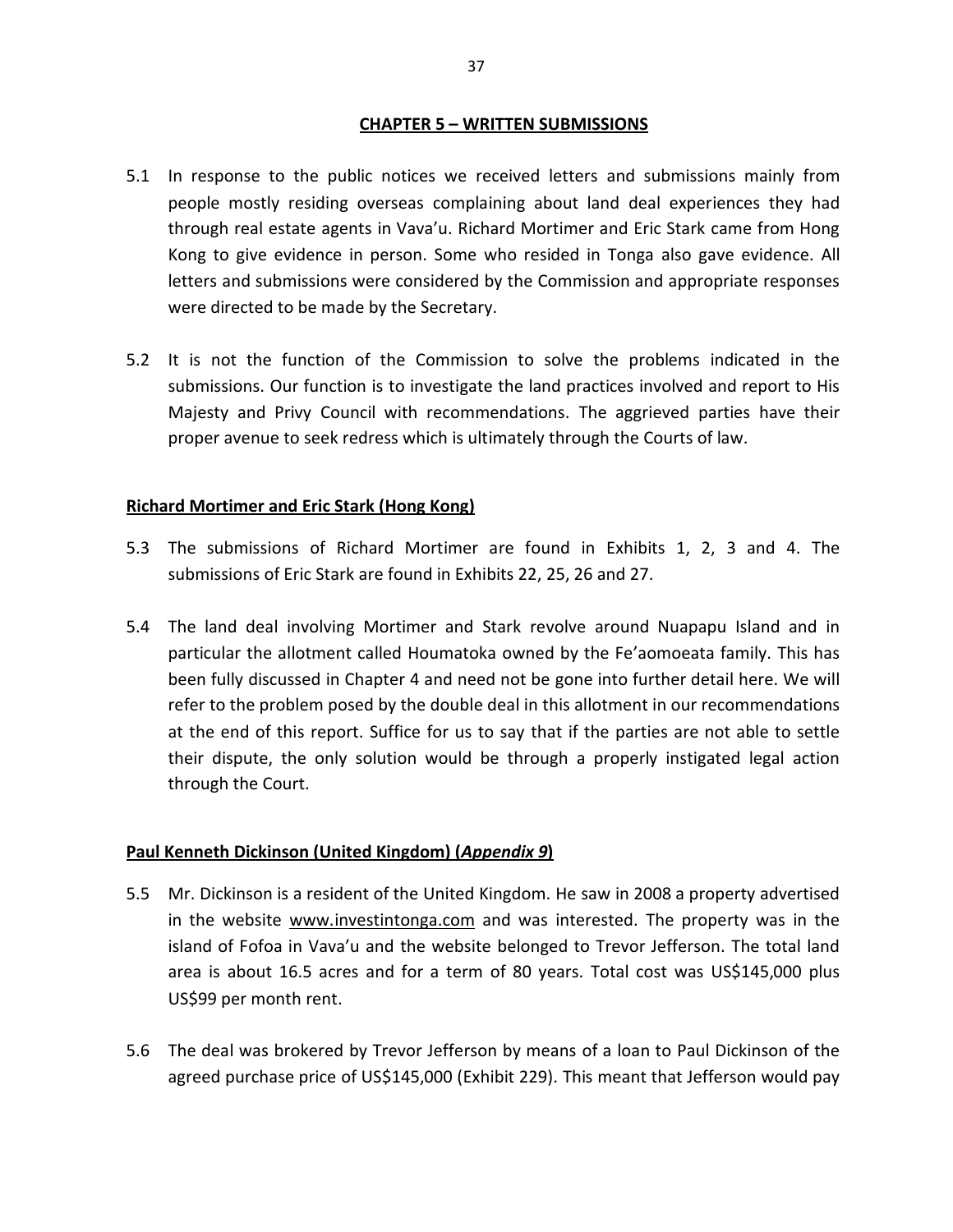the purchase price to the landowner and Dickinson would repay with monthly instalments of 2000 pounds sterling to Jefferson.

5.7 In pursuance of the loan agreement, Dickinson paid a total of 10,000 pounds sterling. In April 2009 Mr. Dickinson came to Vava'u and met Trevor Jefferson. He did not see the property, but for a number of reasons, including finding out that Jefferson paid only between US\$75,000 and US\$100,000 to the landowner, he wished to withdraw from the deal and asked for the return of his money on the  $4<sup>th</sup>$  May 2009. Mr. Jefferson refused saying that Dickinson was suffering from a "buyer's remorse" but as a gesture of goodwill he offered US\$9,100 to Dickinson. This would be about US\$5000 short of the 10,000 pounds sterling paid by Dickinson. This offer was not accepted by Mr. Dickinson as he wants the whole of the money paid i.e. 10,000 pounds sterling. We feel that this is a matter which Mr. Dickinson can solve only through a private court action.

# **Alistair and Lesley Allan (Scotland)** (*Appendix 10***)**

- 5.8 This Scottish couple became interested in a property advertised in the www.investintonga.com website of Trevor Jefferson in 2008. The property was Oceanview in Neiafu, Vava'u and consisted of 3/2 homes with 2 stylish rental apartments. The asking price was US\$78,700 with a term of 7 years lease which was negotiable. A 10% deposit was required to hold the property.
- 5.9 Mr. & Mrs. Allan paid the deposit of US\$7,870 plus US\$250 as escrow fee. The escrow account was held by Hans Schmeiser, the owner of the property. They came to Vava'u in October 2008, felt that there was something wrong with the deal and decided not to go through with it. They asked for the return of their deposit. After some hassle with both Jefferson and Schmeiser, the deposit was returned to Mr. & Mrs. Allan.
- 5.10 In a letter to their fellow countryman Lord Dalgety, received on the  $8<sup>th</sup>$  December 2009 it is interesting to note the following comments from Mr. & Mrs. Allan:

"We feel that Mr. Jefferson and other ex-patriates are ruining the real estate market in Tonga and cannot understand why these nefarious practices are allowed to continue, but are astonished to see that if you go into the www.investintonga.com website that the entire waterfront in Vava'u appears to be for lease/sale and hope that no one else falls into the same trap as ourselves."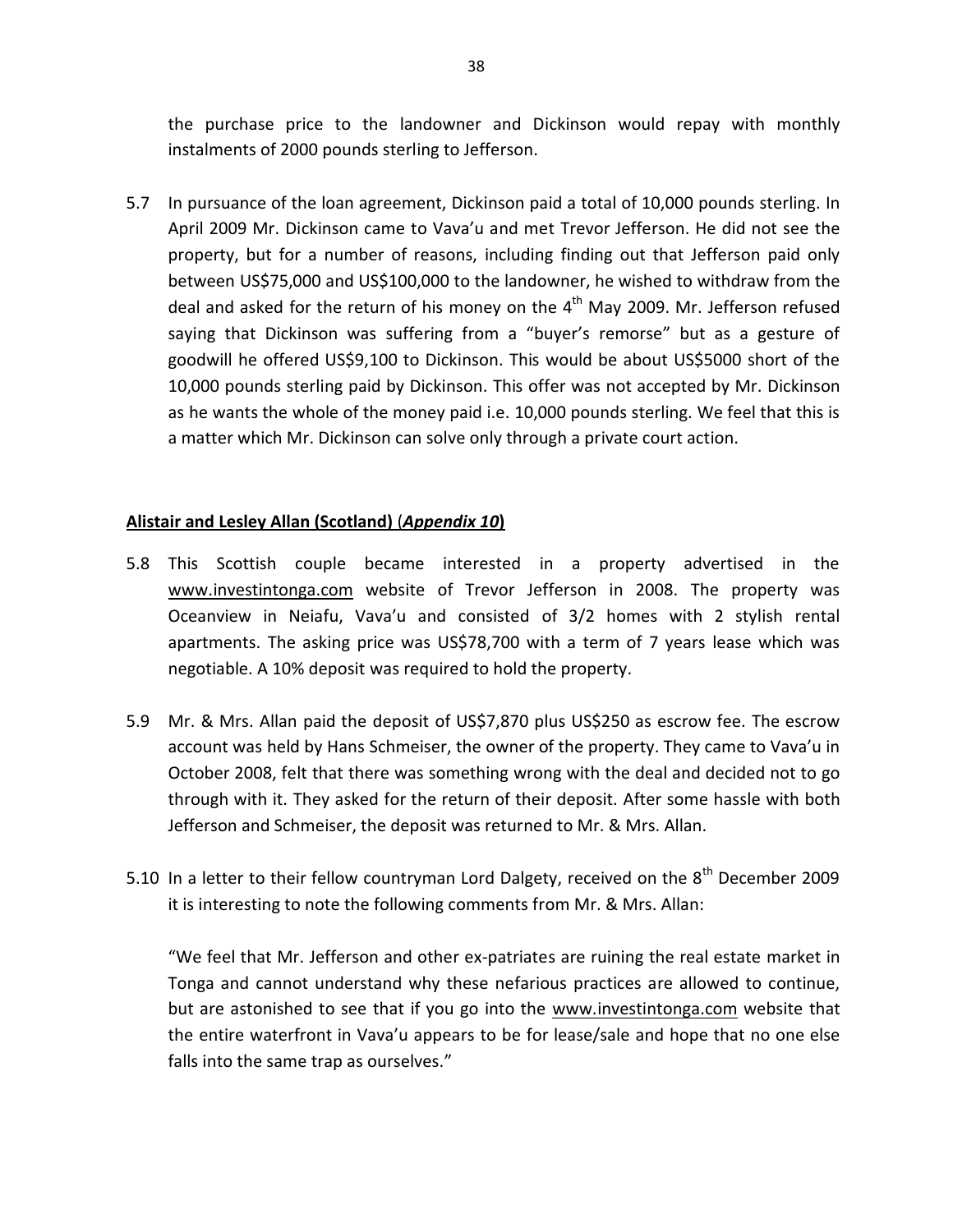5.11 Mr. Jefferson gave us a different version of what happened (Exhibit 213) indicating that the deposit of US\$7,870 paid into the Island Escrow account was not refundable if the buyer does not go through with the purchase. This is shown in the receipt that is part of Exhibit 213. He ends his letter to us under cover dated 18 March 2010 (Exhibit 213) by saying-

"I am actually quite shocked they would have anything against me, as stated above, Hans gave them full refund of their deposit even though they did not deserve it, and I never received one seniti of the deposit."

# **Tim Ellis and Teresa James (United Kingdom)** (*Appendix 11***)**

- 5.12 This English couple was attracted in 2005 to a property in the village of Otea, Kapa Island, Vava'u that was advertised in the website of Robert Bryce. They signed a tenancy agreement (Exhibit 136) with the owners of the land Siokivaha and Lata Vailea on 30 August 2005 for a term of 80 years and paid the sum of US\$38,500 plus a monthly rent of US\$125.
- 5.13 At the request of the land owners an amendment was made to the tenancy agreement on the  $10<sup>th</sup>$  April 2006 (Exhibit 139) whereby the monthly rent was paid 10 years in advance. Again at the request of the Land owners additional voluntary payments were made under an agreement dated 3 April 2008 (Exhibit 141).
- 5.14 Siokivaha Vailea died in 2008. In October 2009 Tim Ellis and Teresa James were visited by Four Hundred Vailea, a brother of Siokivaha, who claimed that he was the rightful owner of the land.
- 5.15 Teresa James gave evidence on the  $15<sup>th</sup>$  March 2010 and confirmed everything said in their letter dated 4 February 2010 to our Secretary (Exhibit 138). In that letter they end with the following:

"We like Vava'u and intend to stay here but have decided we would like to sell the resort and run a smaller less demanding business here. In our agreement with Lata and Siokivaha Vailea we made provision for a bonus to be paid to them if we sold the premises, and we will happily extend this to Four Hundred but in order for us to do this we would ask your help in obtaining the correct land agreement document."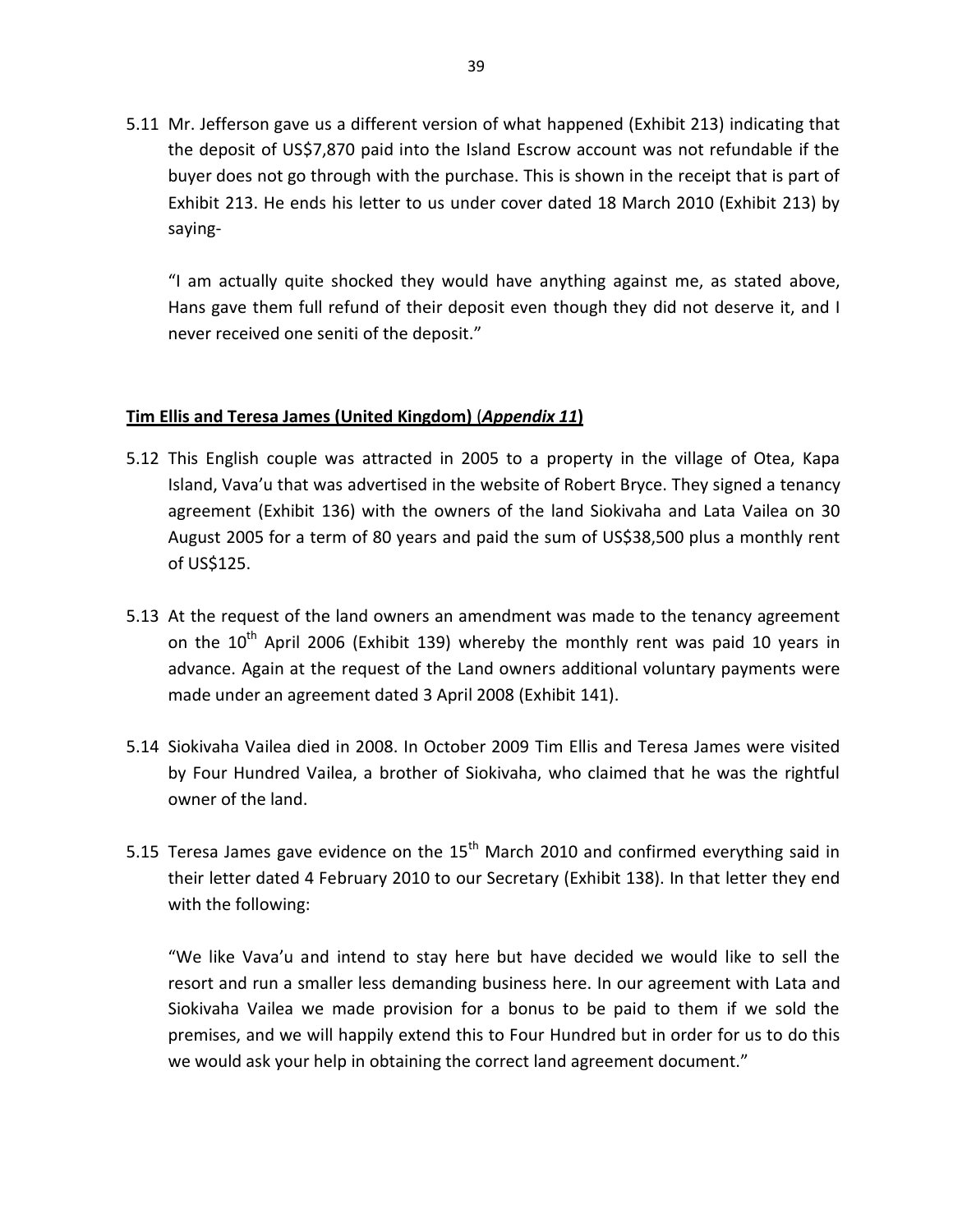- 5.16 When giving evidence Teresa James tendered the Deed of Grant for this allotment (Exhibit 143). This clearly shows that the owner of the property is Siokivaha Vailea.
- 5.17 The help requested is "in obtaining the correct land agreement document". The key document here is the Tenancy Agreement dated  $30<sup>th</sup>$  August 2005 (Exhibit 136) of buildings on part of a tax allotment for 80 years. Like other tenancy agreements mentioned in this report there is a question over the validity of such agreements which has not been brought to the court for a decision.

#### **Mr. Jon Arnott (Tonga)** (*Appendix 12***)**

- 5.18 Mr. Arnott married a Tongan lady, 'Ofa, in 2001 and they have been living in Toula, Vava'u since. In July 2002 'Ofa's parents were offered a piece of land near their home in Toula by 'Ioane Vaha'i for TOP\$5000. The understanding was that the allotment would be surrendered to Government and then registered by 'Ofa's brother. The TOP\$5000 was paid to 'Ioane and Mr. Arnott and 'Ofa started building on the land.
- 5.19 In 2003 the adjoining piece of land was offered by 'Ioane for TOP\$7000 and the initial payment of TOP\$5000 was made (Exhibit 145).
- 5.20 The land was at the time still held by the mother of 'Ioane as the widow who lived in New Zealand. 'Ioane was acting on his mother's behalf and had kept his mother informed on the land deals.
- 5.21 Subsequently, a subdivision of the whole tax allotment was made with the help of Robert Bryce for marketing. It became evident to 'Ioane that the land was being offered for a greater price than what he agreed to with Jon Arnott. Through his lawyer he demanded rent of TOP\$15,000 per year for each allotment in a letter dated 7 January 2008 (Exhibit 149) for the past two years totaling TOP\$60,000. The basis for this demand was that the first agreement was with the widow (his mother) but this ended when the allotment was transferred to 'Ioane in 2005. 'Ioane also stated in evidenced that the payments made by Mr. Arnott were only gifts and not in relation to any agreement.
- 5.22 The lawyer for Jon Arnott responded pointing to the original agreements for which money was paid and if 'Ioane insisted on taking the land, then he would have to pay for all the buildings and improvements made by Jon Arnott plus the money he paid in pursuance of the agreement totaling about TOP\$450,000.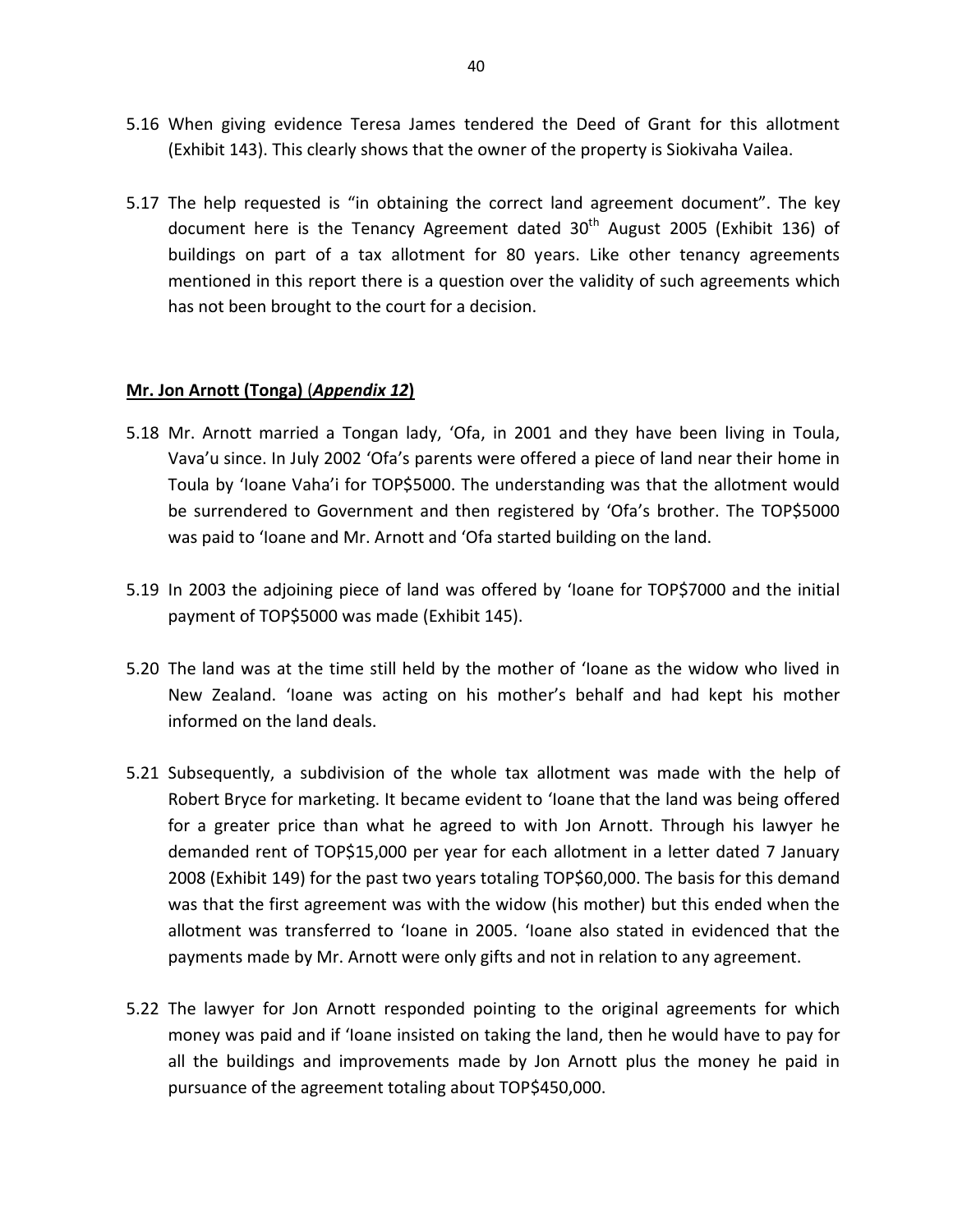- 5.23 'Ofa Arnott gave evidence at the Inquiry. She confirmed the agreements for the two allotments and the payments of the agreed amounts of TOP\$5000 and TOP\$7000 respectively for each. She also confirmed their understanding that the land would be surrendered to Government to allow her brother to make application for registration.
- 5.24 'Ioane Vaha'i also gave evidence at the Inquiry. He said that the agreement with his mother as widow ended when he succeeded to the land in 2005. He demanded the lease payments stated in the letter from his lawyer (Exhibit 149) of TOP\$15,000 per lot per year from 2005.
- 5.25 As stated by Jon Arnott in his covering letter dated 28 January 2010 to our Secretary-

"It should have been a simple case of surrendering land to the government in our favour. Unfortunately one of the land agents here got involved and 8 years later it still hasn't been resolved".

5.26 This is obviously a matter that can only be resolved through a court action.

# **Paul and Brenda Burgoon (Canada) (***Appendix 13***)**

- 5.27 This Canadian couple had an agreement with Hans Schmeiser to take over his company Island Explorer Ltd and the lease agreement with Obey Samate of a property in Neiafutahi. The lease agreement dated  $19<sup>th</sup>$  April 2006 was for 10 years from 2004 with an option to renew for another 5 years. The rent was TOP\$600 per month.
- 5.28 It would appear that the concern is in the use of the word "rent" as opposed to "lease" because if the landowner, Obey Samate has a mortgage over his land then there cannot be a lease of that land without the approval of the mortgagee.
- 5.29 The letter to our Secretary dated 15 January 2010 (Exhibit 158) ended by saying-

"If we have been defrauded in any way, we would like the commission to help us seek some of our money back from Otto Hans Schmeiser."

5.30 This is another case where the remedy lies with the court.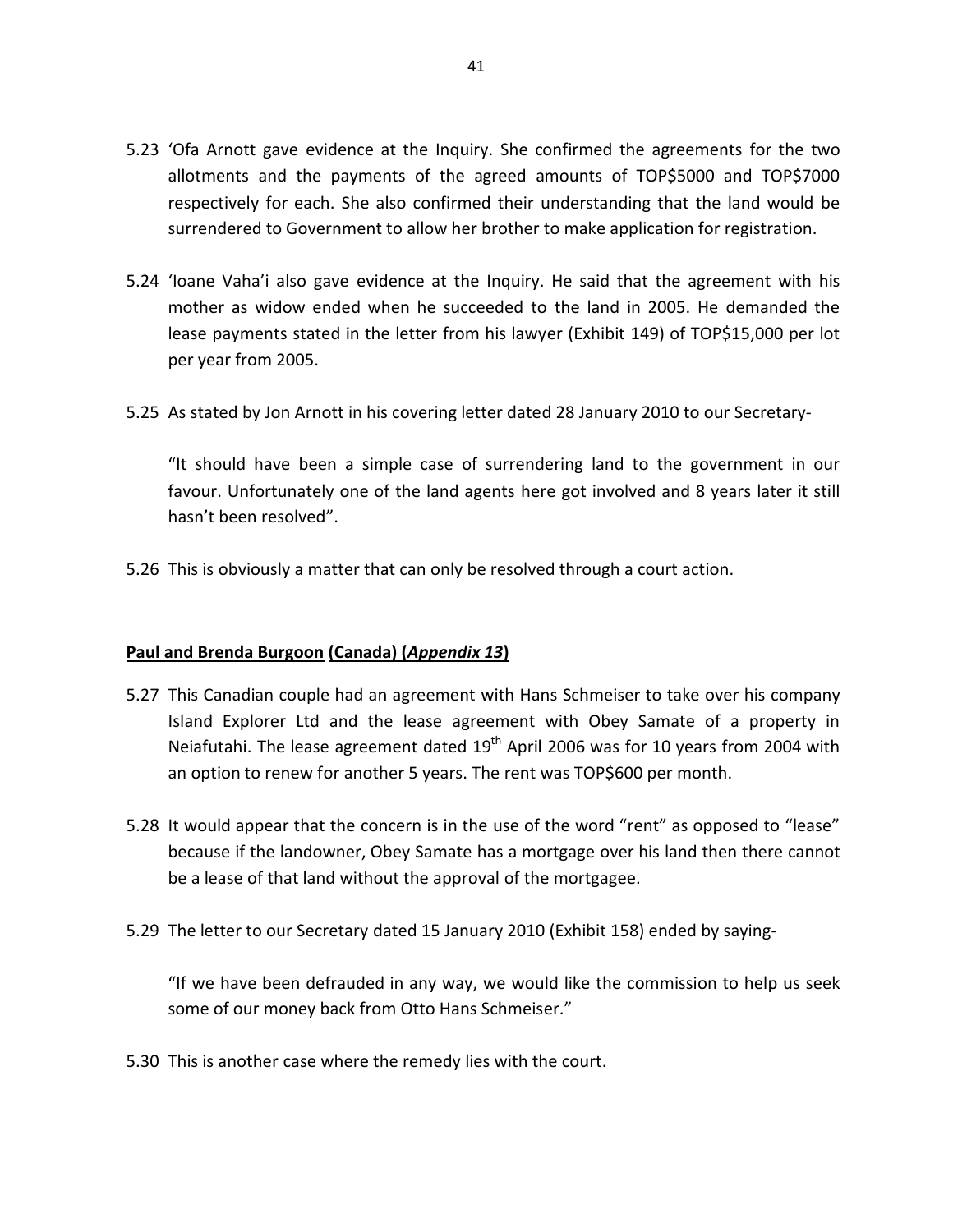# **Sailosi Hemaloto (Tonga) (***Appendix 14***)**

- 5.31 Sailosi Hemaloto looked after the town allotment of his brother Paula Hemaloto in 'Utungake, Vava'u (Exhibit 167). Paula resided in New Zealand.
- 5.32 In July 2006 Sailosi was approached by Richard Prestage of New Zealand with a request to lease part of the town allotment. Sailosi informed his brother Paula who agreed to rent the property. A Tenancy Agreement dated 21 August 2006 was signed by the landowner, Hala'api'api Tuituiohu Hemaloto (Paula) and Richard Prestage and his wife Maree for a term of 30 years for a total rent of TOP\$20,000 with a right of renewal for a further 30 years at a monthly rental to be agreed (Exhibit 166).
- 5.33 Sailosi wrote to our Secretary (Exhibit 165) and gave evidence at the Inquiry hearing. He said that he wanted to renegotiate the agreement because the tenant has carried on business activities and given use of the property to another person. Sailosi also said that he had an agreement with the tenant to look after the property while they were out of the country for which he would be paid TOP\$50 per month. He entered the property to carry out his caretaking duties and was sued by the occupier for trespass. He was found guilty and ordered not to enter the property again.
- 5.34 The tenancy Agreement (Exhibit 166) clearly state that the premises may be used for residential and/or commercial purposes in connection with tourism. The agreement also allows subletting and assignment. So it would appear that Sailosi will be fighting an uphill battle should he wish to renegotiate the agreement.
- 5.35 This is however, another case where the remedy lies with the court should the parties wish to pursue such.

# **Felisiano Tolati Fifita (Tonga) (***Appendix 15***)**

- 5.36 Felisiano Fifita held a tax allotment in Fofoa Island, Vava'u. He wrote to our Secretary on the 14<sup>th</sup> January 2009 complaining about a land deal he made with Hans Schmeiser (Exhibit 55).
- 5.37 In 2005 a part of the allotment was given to Olle Ottebu of Zambia under a Tenancy Agreement dated 26 August 2005 (Exhibit 204). The agreement was for a term of 50 years for the payment of US\$35,000 plus a monthly rent of US\$120. Felisiano says that he received the upfront payment totaling US\$25,030 plus US\$720 representing 6 month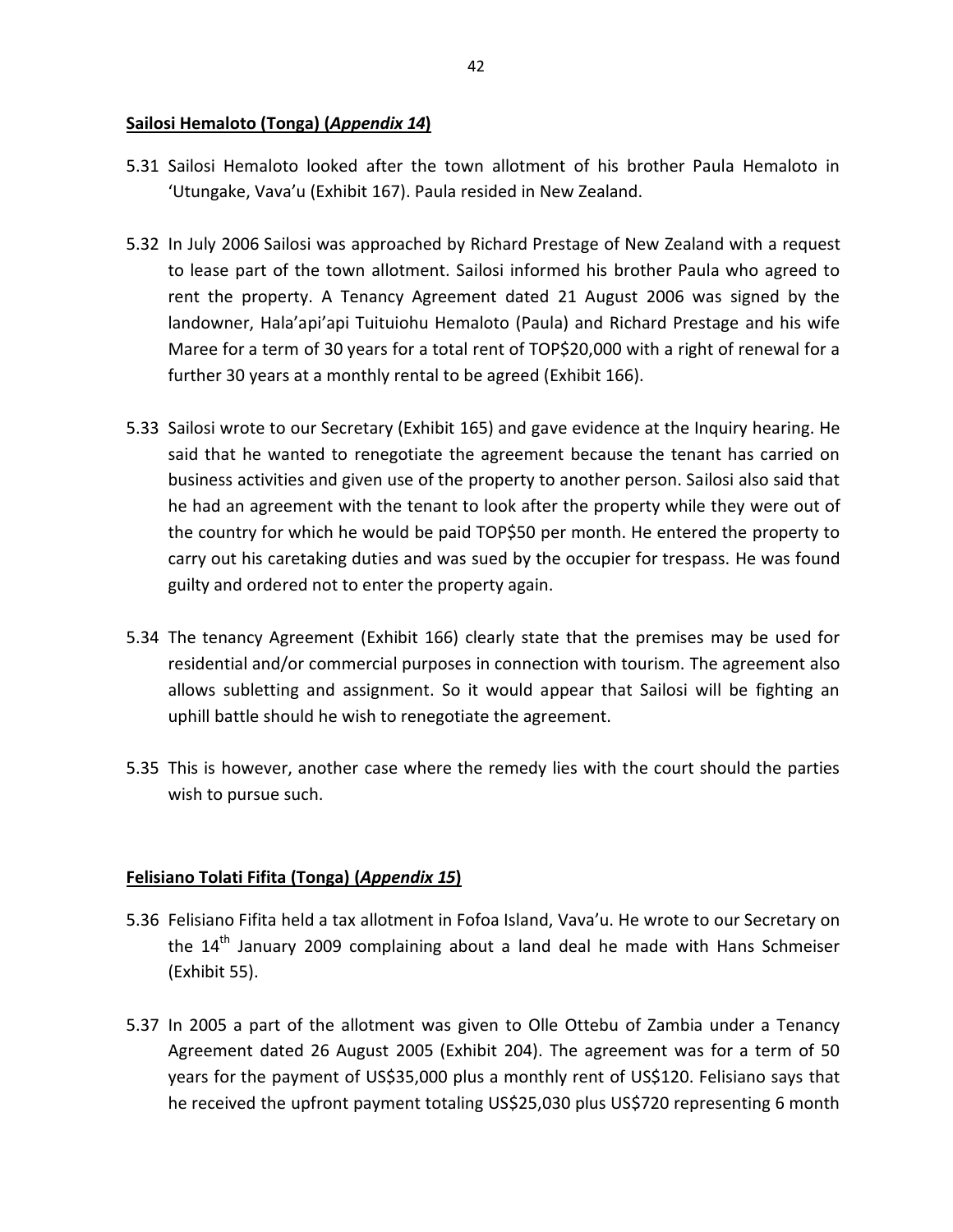rent in advance on the  $6<sup>th</sup>$  September 2005. US\$10,000 would have been taken by Schmeiser as his commission and expenses in line with the Aleapau Ngaue dated 2 November 2005 with Felisiano (Exhibit 202).

- 5.38 Schmeiser approached Felisiano again requesting the remaining 4 acres for marketing for a term of 50 years for the payment of TOP\$30,000 plus a monthly rent of TOP\$120. Payment was made in accordance with an offer and acceptance by Feliciano dated  $20<sup>th</sup>$ March 2006 (Exhibit 53). The payment was to be made in 3 instalments of TOP\$9000 each on 6 March 2006, 9 June 2006 and 9 August 2006 making a total of TOP\$27,000.
- 5.39 He also says that he has not received any of rent of TOP\$120 per month. He now wants Schmeiser to vacate his land and seeks the help of the Commission.
- 5.40 The request for help is outside our terms of reference and Felisiano needs to seek satisfaction through other means possibly through a court action.

#### **Dana Stephenson (Tonga) (***Appendix 16***)**

- 5.41 Ms Dana Stephenson, Law Practitioner, wrote to our Secretary on the  $1<sup>st</sup>$  February 2010 in response to the public notice for information in relation to possible unlawful land dealings in Vava'u (Exhibit 56A). She referred us to three cases where clients had contacted her for advice. These were in relation to properties in Olo'ua Island, Vaka'eitu Island and Nuapapu Island all in Vava'u. All dealings were made by Nesha Rosic.
- 5.42 Ms Stephenson advised her clients that Nesha Rosic did not have a real estate licence (Olo'ua Island) thus persuading the client to deal directly with the landowner; the lease agreement (Vaka'eitu Island) "was invalid and of no legal effect on the basis that it appeared to be a sale of a tax allotment in excess of the 20 year term allowed by law" and that "it was my opinion that Nesha Rosic was trying to get a quick commission out of my client for a lease application that clearly could not, in terms of the law, be approved by Cabinet"; the lease agreement (Nuapapu Island) "provided was contrary to law and that they would not receive a separate and indefeasible registerable lease for the property as had been explained to them they would in consideration of the AUD\$170,000 they were being asked to pay" by Nesha Rosic and Gordon Allison.
- 5.43 Ms Stephenson found that the Nuapapu Island deal was advertised in the Bayleys Real Estate circular in New Zealand. She accordingly lodged a formal complaint with the Real Estate Agents Authority in December 2009 (Exhibit 56G). The decision of the Authority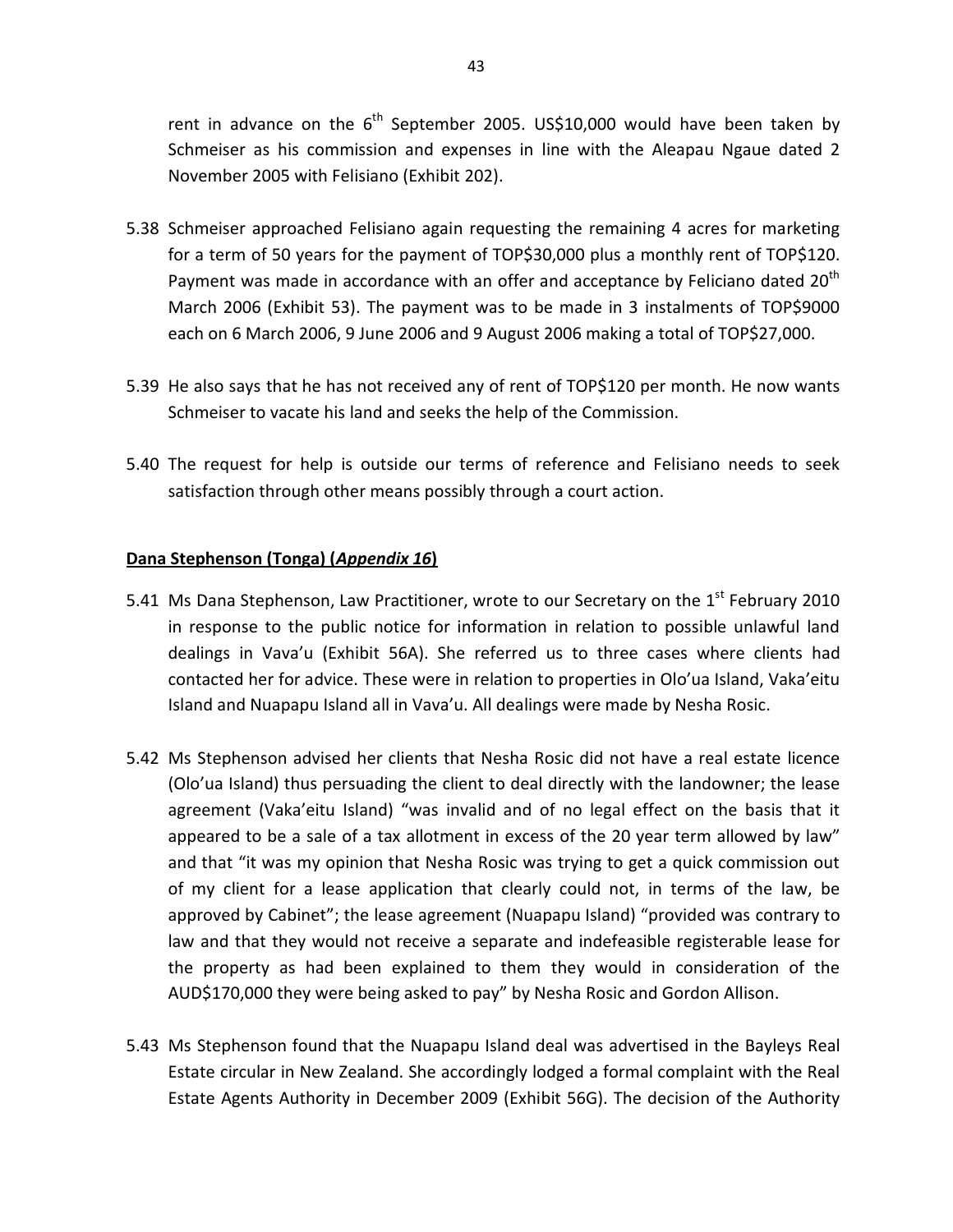made on the 23<sup>rd</sup> March 2010 is in Exhibit 371. Ms Stephenson does not agree with the decision but does not think it worthwhile appealing.

5.44 Ms Stephenson gave some useful suggestions regarding matters that should be considered and conditions before a real estate licence is issued (Exhibit 373). She has also drawn the attention of the authorities to the unlawful practice of real estate agents in drafting legal documents (Exhibit 374).

# **Trevor Jefferson (Vava'u) (***Appendix 17***)**

5.45 Trevor Jefferson gave a written report to the Commission dated 13 March 2010 (Exhibit 224) on Tongan Real Estate Problems, Plans and Solutions. The Commission wishes to thank him for taking time to make this report. It has some good suggestions which the Commission will take into consideration in making its recommendations.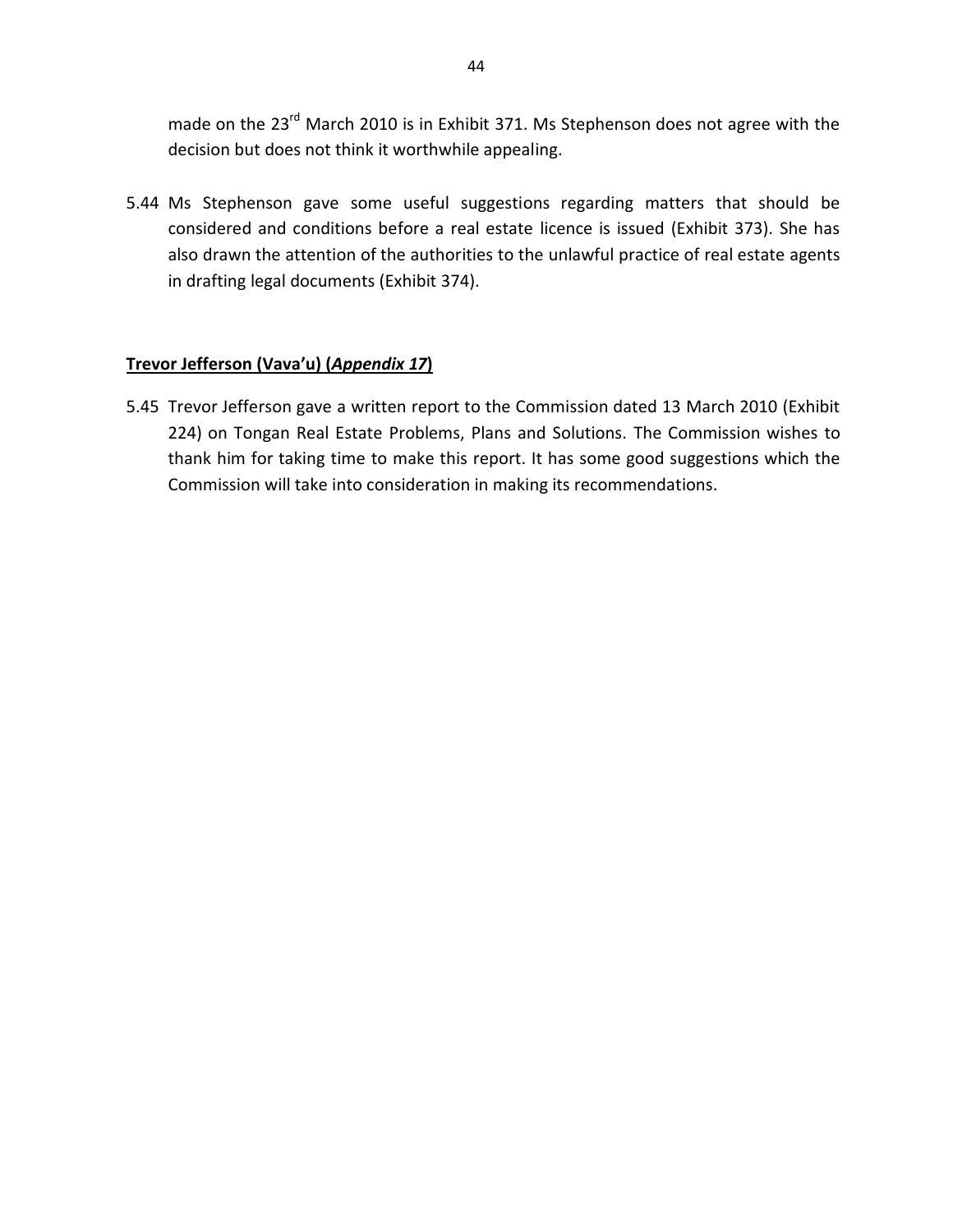#### **CHAPTER 6 – CLOSING REMARKS**

- 6.1 This phase of our work involved the investigation into the possible unlawful dealing with land through the internet. Primarily this concerned land deals in Vava'u which we have referred to in detail in the previous chapters.
- 6.2 It is always difficult to deal with any contract through the internet. Advertisements are made through the internet may not reflect the true situation here in Tonga. This is more so where transaction with land is concerned where Tongan land law is unusual in the sense that it does not have freehold titles and the internationally recognized concept of sale of land is forbidden by law. Leaseholds are allowed but they have certain restrictions depending on the type of holding involved.
- 6.3 The Commission has observed real estate agents trying to get around the strict requirements of Tongan land law with long term tenancy agreements over buildings on the land and those to be constructed. The real estate agents say that these are private contracts between the parties that do not affect the ownership of the land and buildings. That the land and buildings are retained and owned by the landowner and therefore the contract is not bound by the Tongan Land Act and is not restricted nor need to go through the process required by that Act.
- 6.4 The Commission have also observed other real estate Agents using a long term lease agreement with the family (land owner, wife (widow rights) and heir) with the understanding that this binds the family even though such are not allowed by law in respect of land that are held as tax allotments with which most of the Vava'u land deals were involved.
- 6.5 There is no law or procedure for the registration of Tenancy Agreements in Tonga. So a search of the Lands Office and its Registry will not show whether a particular piece of land is subject to a tenancy agreement over the building on the land. The only person who would know this important land interest is the landowner and the tenant.
- 6.6 The biggest problem the Commission encountered was the land deal in respect of the property Houmatoka in the island of Nuapapu. This has been fully discussed in the previous chapters and the Commission suggestion is that the problem can only be solved through a properly conducted court action. Legislation by the Legislative Assembly may remedy and clarify the legal standing of such future agreements, but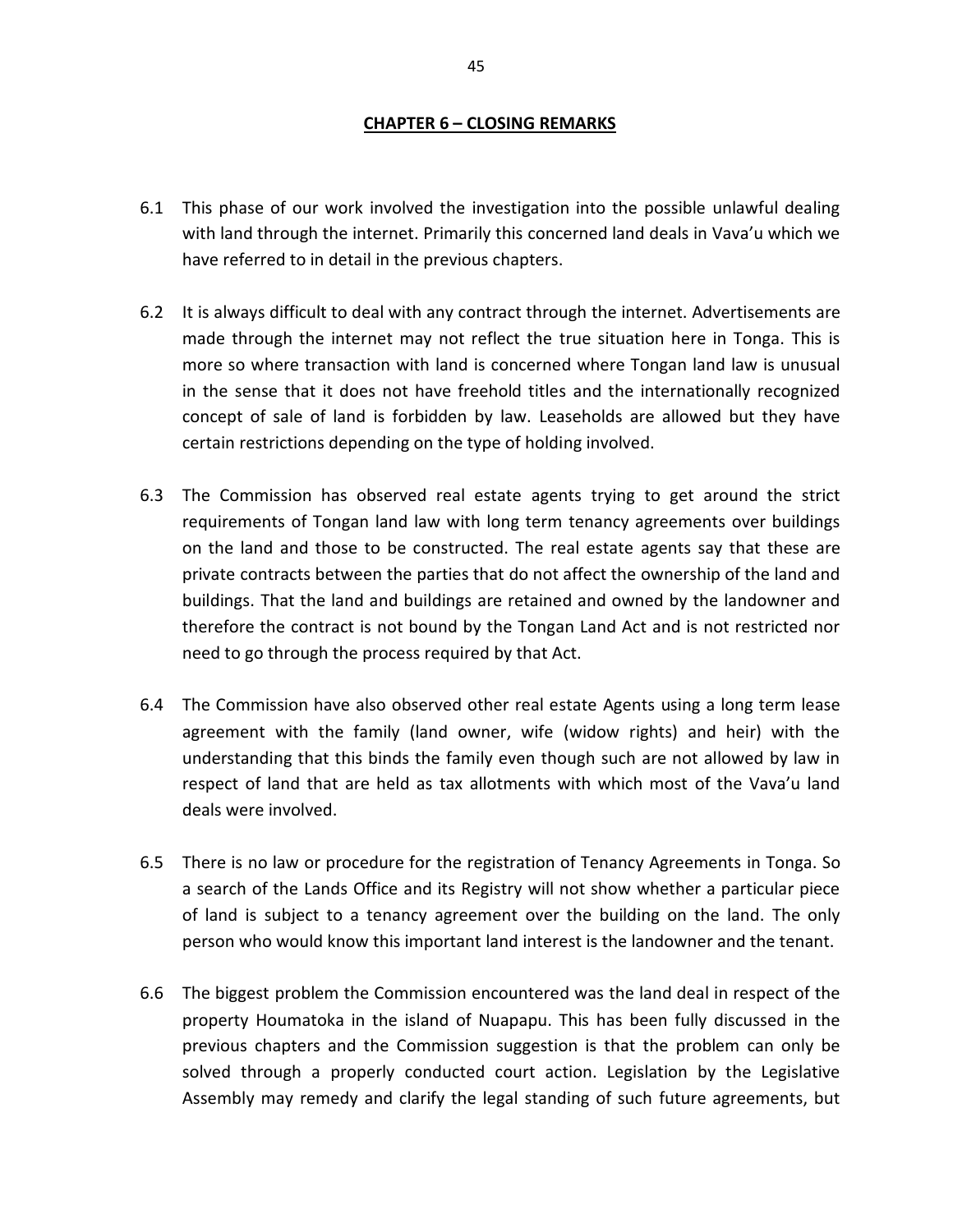any new legislation cannot be retrospective (under the Tongan Constitution) hence the requirement for court action in the Houmatoka issue. Therefore, in the absence of any clear law on these points, a final court decision will have to be made on the agreement made, the legality of the Tenancy Agreement, the legality of the subsequent lease agreement and the lease granted by Government and the large amount of money received by the landowner. It is not the Commission's function to give a decision or an opinion on this matter. It is best left for the jurisdiction of the court.

- 6.7 The possible unlawful land dealings in Vava'u revolve around the agreements that grant a greater term of years than that allowed by law. By law, a tax allotment can be leased for only 20 years plus an option for another 10 years. The validity of the tenancy agreement or a lease agreement for 50 to 99 years will determine whether these were unlawful dealings in land.
- 6.8 The Commission wishes to thank all those who took time to write in with their views and submissions. The Commission also want to thank also all those who were summonsed and gave evidence at our Inquiry. The Commission's work and report is subject to our terms of reference. Our Inquiry has revealed many matters that need to be resolved. In all cases, if the matters cannot be settled amicably, then we suggest that the proper avenue is through the court system and further clarifying legislation.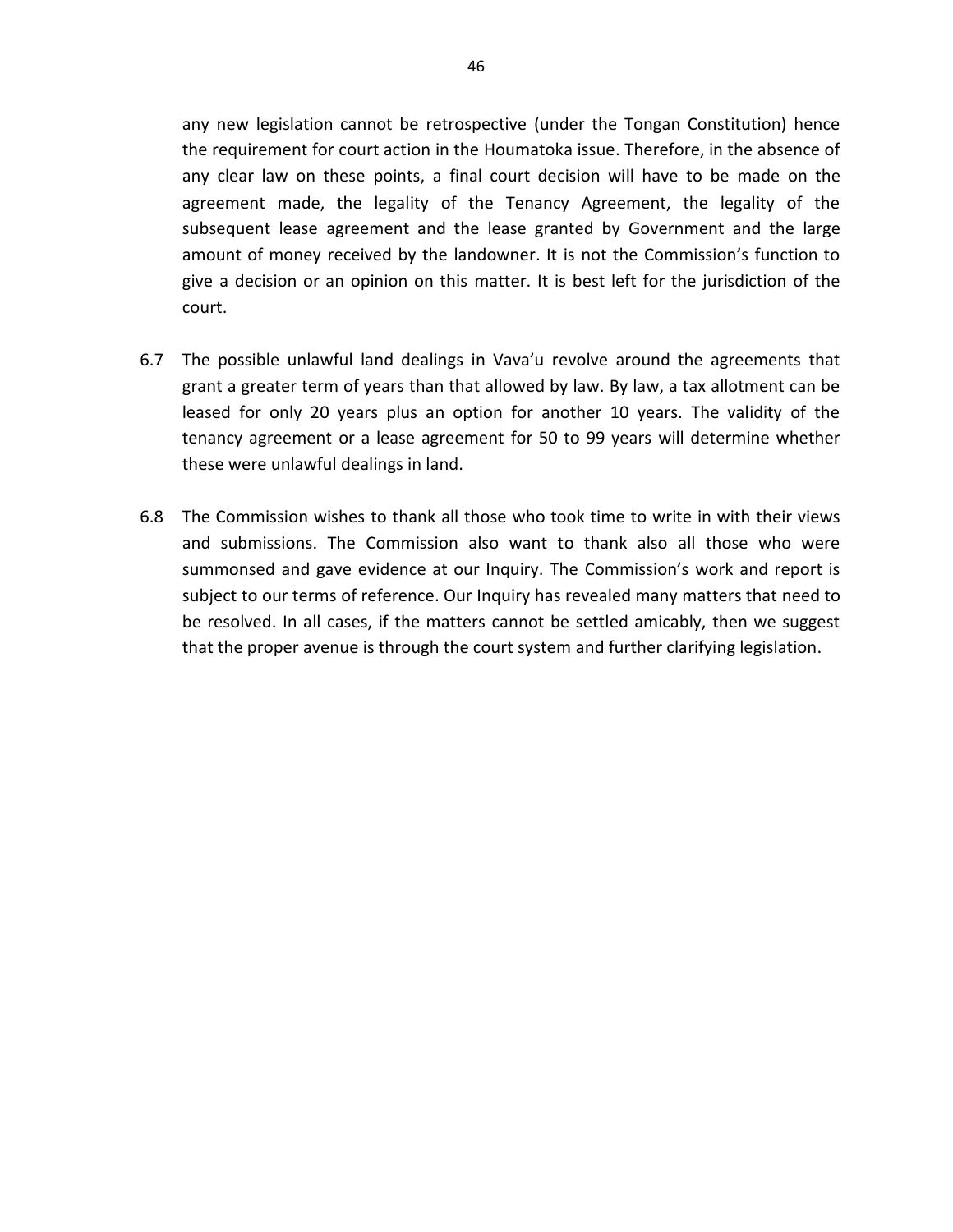#### **CHAPTER 7 – RECOMMENDATIONS**

- 7.1 Following our inquiry into possible unlawful land dealings through the internet, the Royal Land Commission makes the following recommendations:
	- a) That legislation is enacted on a priority basis for the clarification, registration and control of all Tenancy Agreements;
	- b) That the majority of the existing land related matters considered by the Commission can be processed with in court to determine their legal standing. In doing so, the lawfulness of a range of long term Tenancy Agreements discussed herein, can be finally and properly determined by the court;
	- c) That greater control is placed on the issuance of a Real Estate License and that greater restrictions and qualification requirements be put in place regarding academic qualification, experience, credit ratings and financial viability;
	- d) That a National Real Estate Authority be established to govern, control and discipline those carrying on the business of real estate agents;
	- e) That the National Real Estate Authority monitors, control and discipline the use of the internet for land deals by Real Estate Agents licensed in Tonga;
	- f) Part of the work of the National Real Estate Authority is to ensure that Real Estate Agents are not involved in unlawful dealing with land and do not give legal advice to clients or landowners if they are not licensed to practice law in Tonga;
	- g) That there is an ongoing and timely cooperation between the National Real Estate Authority and the Ministry of Lands in the exchange of information in order to make available to the public any agreement that involves a particular allotment of land;
	- h) That Government investigate the whole background to the registration of the name of Piea Fe'aomoeata in the Land Registration Book in relation to the property Houmatoka in Nuapapu Island, Vava'u on the  $29<sup>th</sup>$  June 2007, when his father who was registered as owner in the Deed of Grant was still alive, and the involvement of the then Acting Governor Tu'a Taumoepeau and the land registration officer